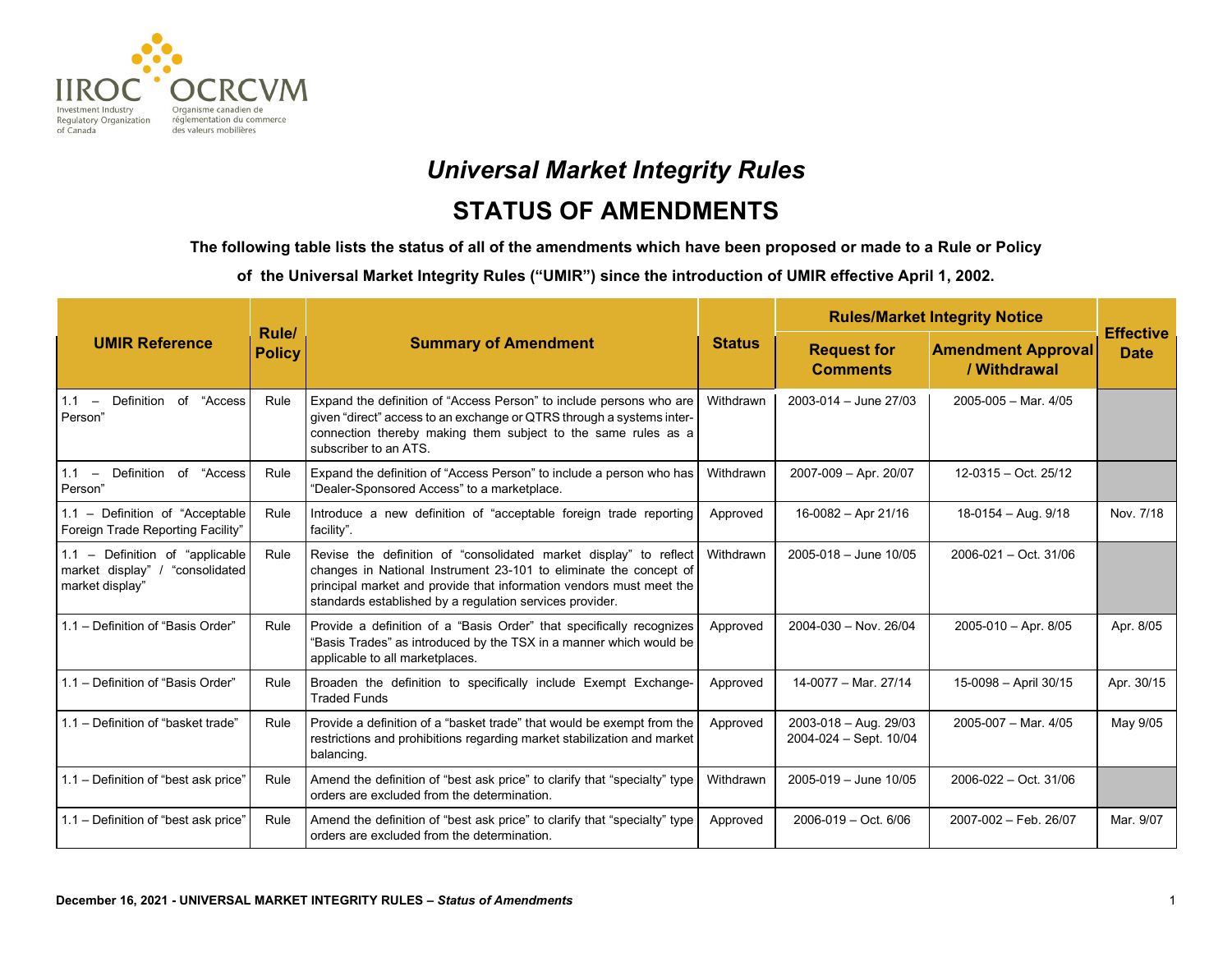

| <b>UMIR Reference</b>                                          |                        | <b>Summary of Amendment</b>                                                                                                                                              | <b>Status</b> | <b>Rules/Market Integrity Notice</b>           |                                            |                                 |
|----------------------------------------------------------------|------------------------|--------------------------------------------------------------------------------------------------------------------------------------------------------------------------|---------------|------------------------------------------------|--------------------------------------------|---------------------------------|
|                                                                | Rule/<br><b>Policy</b> |                                                                                                                                                                          |               | <b>Request for</b><br><b>Comments</b>          | <b>Amendment Approval</b><br>/ Withdrawal  | <b>Effective</b><br><b>Date</b> |
| 1.1 - Definition of "best ask price"                           | Rule                   | Amend the definition of "best ask price" to restrict the determination to<br>orders on protected marketplaces.                                                           | Withdrawn     | 14-0124 - May 15/14                            |                                            |                                 |
| 1.1 - Definition of "best ask price"                           | Rule                   | Amend the definition of "Best ask price" to restrict the determination to<br>orders on protected marketplaces.                                                           | Approved      | $15-0129 - June 12/15$                         | 15-0211 - Sept 18/15                       | Sept. 18/15                     |
| 1.1 - Definition of "best bid price"                           | Rule                   | Amend the definition of "best bid price" to clarify that "specialty" type<br>orders are excluded from the determination.                                                 | Withdrawn     | 2005-019 - June 10/05                          | 2006-022 - Oct. 31/06                      |                                 |
| 1.1 - Definition of "best bid price"                           | Rule                   | Amend the definition of "best bid price" to clarify that "specialty" type<br>orders are excluded from the determination.                                                 | Approved      | 2006-019 - Oct. 6/06                           | 2007-002 - Feb. 26/07                      | Mar. 9/07                       |
| 1.1 - Definition of "best bid price"                           | Rule                   | Amend the definition of "best ask price" to restrict the determination to<br>orders on protected marketplaces.                                                           | Withdrawn     | 14-0124 - May 15/14                            |                                            |                                 |
| 1.1 - Definition of "best bid price"                           | Rule                   | Amend the definition of "best bid price" to restrict the determination or<br>orders on protected marketplaces.                                                           | Approved      | 15-0129 - June 12/15                           | 15-0211 - Sept 18/15                       | Sept 18/15                      |
| Definition<br>of<br>"best<br>$1.1 -$<br>independent bid price" | Rule                   | Provide definition of the "best independent bid price" for the purposes<br>of price restrictions on certain orders entered by a dealer-restricted<br>person.             | Approved      | 2008-005 - Mar. 21/08                          | $10-0006 -$ Jan. $8/10$                    | Jan. 8/10                       |
| 1.1 - Definition of "better price"                             | Rule                   | Replacing the definition of a "better price" for the purposes of the<br>provisions respecting "Dark Orders" and to clarify the application of<br>Rule 6.3 and Rule 8.1.  | Approved      | 11-0225 - Jul. 29/11                           | 12-0130 - Apr. 13/12<br>12-0158 - May 8/12 | Oct. 15/12                      |
| 1.1 - Definition of "bundled order"                            | Rule                   | Introduce a definition of "bundled order"                                                                                                                                | Approved      | 16-0123 - June 9/16                            | 17-0039 - Feb 16/17                        | Sept 14/17                      |
| 1.1 - Definition of "bundled order"                            | Rule                   | To change non-client order to Dealer Person Related order                                                                                                                | Withdrawn     | 19-0157 - Sept 5/19                            | $21 - 0009 -$ Jan $14/21$                  |                                 |
| 1.1 - Definition of "bypass order"                             | Rule                   | Amend the definition of "bypass order" to take into account unprotected<br>transparent marketplaces.                                                                     | Withdrawn     | 14-0124 - May 15/14                            |                                            |                                 |
| 1.1 - Definition of "bypass order"                             | Rule                   | Amend the definition of "bypass order" to take into account unprotected<br>transparent marketplaces.                                                                     | Approved      | 15-0129 - June 12/15                           | 15/0211 - Sept 18/15                       | Sept 18/15                      |
| 1.1 - Definition of "Canadian"<br>account"                     | Rule                   | Provide definition of "Canadian account" to be used in connection with<br>the interpretation of rules governing the ability to undertake an "off-<br>marketplace" trade. | Approved      | 2004-018 - Aug. 20/04<br>2005-012 - Apr. 29/05 | 2008-008 - May 16/08                       | May 16/08                       |
| 1.1 - Definition of "client order"                             | Rule                   | Provide definition of client order" to exclude a Dealer Related Person<br>order                                                                                          | Withdrawn     | 19-0157 - Sept 5, 2019                         | $21-0009 - Jan 14/21$                      |                                 |
| 1.1 - Definition of "Closing Price<br>Order"                   | Rule                   | Provide a definition of a "Closing Price Order" that allows trades at the<br>last sale price of the security in regular trading on that marketplace.                     | Approved      | $2006 - 019 - Oct. 6/06$                       | 2007-002 - Feb. 26/07                      | Mar. 9/07                       |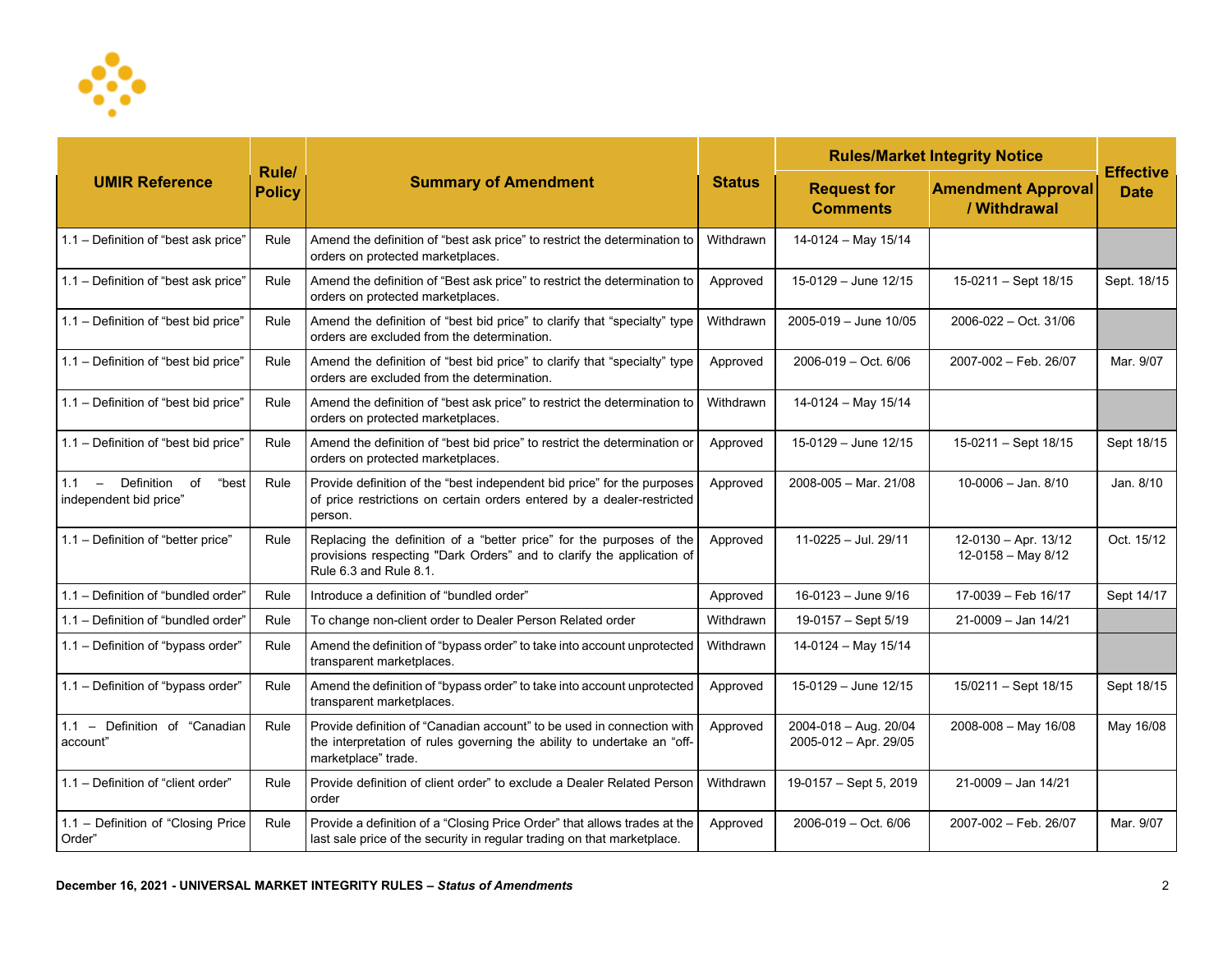

| <b>UMIR Reference</b>                                  |                               | <b>Summary of Amendment</b>                                                                                                                                                                                                                                                         | <b>Status</b> | <b>Rules/Market Integrity Notice</b>                |                                              |                                 |
|--------------------------------------------------------|-------------------------------|-------------------------------------------------------------------------------------------------------------------------------------------------------------------------------------------------------------------------------------------------------------------------------------|---------------|-----------------------------------------------------|----------------------------------------------|---------------------------------|
|                                                        | <b>Rule/</b><br><b>Policy</b> |                                                                                                                                                                                                                                                                                     |               | <b>Request for</b><br><b>Comments</b>               | <b>Amendment Approval</b><br>/ Withdrawal    | <b>Effective</b><br><b>Date</b> |
| 1.1 - Definition of "connected"<br>security"           | Rule                          | Provide a definition of a security which is "connected" to that security<br>being offered in a distribution, amalgamation, take-over bid, issuer bid,<br>arrangement or other similar transaction.                                                                                  | Approved      | 2003-018 - Aug. 29/03<br>2004-024 - Sept. 10/04     | 2005-007 - Mar. 4/05                         | May 9/05                        |
| 1.1 - Definition of "connected<br>security"            | Rule                          | Editorial correction to clarify that satisfaction of any condition in the<br>definition brings a security within the definition.                                                                                                                                                    | Approved      | $2008 - 005 - \text{Mar. } 21/08$                   | $10 - 0006 -$ Jan. $8/10$                    | Jan. 8/10                       |
| 1.1 - Definition of "connected<br>security"            | Policy                        | Provide as part of the definition of "connected security" that, absent<br>other mitigating factors, a security significantly determines the value of<br>the offered security if it accounts for more than 25% of the value.                                                         | Approved      | $2003 - 018 - Aug. 29/03$<br>2004-024 - Sept. 10/04 | 2005-007 - Mar. 4/05                         | May 9/05                        |
| 1.1 - Definition of "consolidated<br>market display"   | Rule                          | Revise the definition of "consolidated market display" to reflect<br>changes in National Instrument 23-101 to eliminate the concept of<br>principal market and provide that information must be provided to an<br>information vendor in accordance with National Instrument 21-101. | Approved      | 2006-019 - Oct. 6/06                                | 2007-002 - Feb. 26/07                        | Mar. 9/07                       |
| 1.1 - Definition of "Dark Order"                       | Rule                          | Provide a definition of a "Dark Order" for the purposes of the UMIR<br>provisions regarding the size of "Dark Orders", priority of execution and<br>price improvement requirements.                                                                                                 | Approved      | 11-0225 - Jul. 29/11                                | 12-0130 - Apr. 13/12<br>$12-0158 - May 8/12$ | Oct. 15/12                      |
| 1.1 - Definition of "Dealer Related<br>Person account" | Rule                          | To replace the definition of "non-client order"                                                                                                                                                                                                                                     | Withdrawn     | 19-0157 - Sept 5/19                                 | $21 - 0009 -$ Jan $14/21$                    |                                 |
| 1.1 - Definition of "Dealer Related<br>Person order"   | Rule                          | Introduce a definition of "dealer Related Person order" to mean an<br>order for a Dealer Related Person account                                                                                                                                                                     | Withdrawn     | 19-0157 - Sept 5/19                                 | 21-0009 - Jan 14/21                          |                                 |
| 1.1 - Definition of "dealer-<br>restricted person"     | Rule                          | Provide a definition of a "dealer-restricted person" that would be<br>subject to the restrictions and prohibitions regarding market<br>stabilization and market balancing.                                                                                                          | Approved      | 2003-018 - Aug. 29/03<br>2004-024 - Sept. 10/04     | 2005-007 - Mar. 4/05                         | May 9/05                        |
| 1.1 - Definition of "dealer-<br>restricted person"     | Rule                          | Amend the definition of "dealer-restricted person" to clarify the level of<br>involvement required when participating in a restricted private<br>placement.                                                                                                                         | Approved      | 2008-005 - Mar. 21/08                               | $10 - 0006 -$ Jan. 8/10                      | Jan. 8/10                       |
| 1.1 - Definition of<br>"dealer-<br>restricted person"  | Rule                          | Amend the definition of "dealer-restricted person" to substitute "Market<br>Trading Obligations" for "Market Maker Obligations".                                                                                                                                                    | Approved      | $10-0113 - Apr. 23/10$                              | 11-0251 - Aug. 26/11                         | Aug. 26/11                      |
| 1.1 - Definition of "Dealer-<br>Sponsored Access"      | Rule                          | Provide a definition of "Dealer-Sponsored Access" as the right to<br>access trading system of a marketplace granted by a Participant to an<br>institutional client.                                                                                                                 | Withdrawn     | 2007-009 - Apr. 20/07                               | 12-0315 - Oct. 25/12                         |                                 |
| 1.1 - Definition of "derivative-<br>related cross"     | Rule                          | Introduce a definition of "derivative-related cross".                                                                                                                                                                                                                               | Approved      | 16-0123 - June 9/16                                 | 17-0039 - Feb 16/17                          | Sept 14/17                      |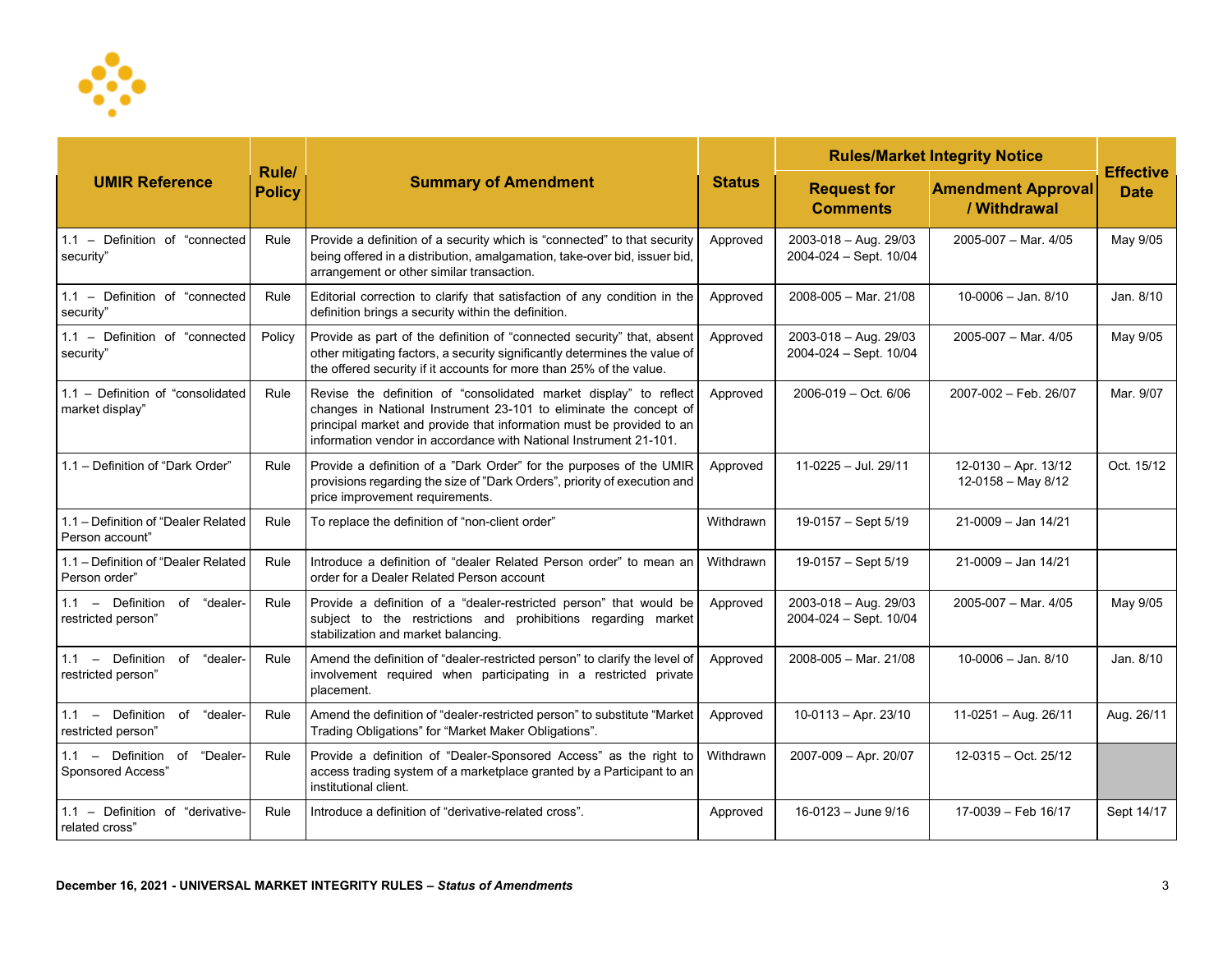

| <b>UMIR Reference</b>                                        |                               | <b>Summary of Amendment</b>                                                                                                                                                                                                                          | <b>Status</b> | <b>Rules/Market Integrity Notice</b>            |                                           |                                 |
|--------------------------------------------------------------|-------------------------------|------------------------------------------------------------------------------------------------------------------------------------------------------------------------------------------------------------------------------------------------------|---------------|-------------------------------------------------|-------------------------------------------|---------------------------------|
|                                                              | <b>Rule/</b><br><b>Policy</b> |                                                                                                                                                                                                                                                      |               | <b>Request for</b><br><b>Comments</b>           | <b>Amendment Approval</b><br>/ Withdrawal | <b>Effective</b><br><b>Date</b> |
| 1.1 - Definition of "Designated<br>Marketplace"              | Rule                          | Provide a definition of a "Designated Marketplace" as any marketplace<br>to which an Access Person has access directly or by means of "Dealer-<br>Sponsored Access".                                                                                 | Withdrawn     | 2007-009 - Apr. 20/07                           | 12-0315 - Oct. 25/12                      |                                 |
| 1.1 - Definition of "designated<br>trade <sup>"</sup>        | Rule                          | Provide definition of "designated trade" to be used in connection with<br>the interpretation of rules governing the ability to undertake an "off-<br>marketplace" trade.                                                                             | Approved      | 2004-018 - Aug. 20/04<br>2005-012 - Apr. 29/05  | $2008 - 008 -$ May 16/08                  | May 16/08                       |
| Definition<br>"direct<br>of<br>$1.1 -$<br>electronic access" | Rule                          | Provide definition of "direct electronic access" to be used in connection<br>with clients accessing markets directly.                                                                                                                                | Approved      | 12-0315 - Oct. 25/12                            | $13-0184 -$ Jul. 4/13                     | Mar. 1/14                       |
| 1.1 - Definition of "disclosed<br>volume"                    | Rule                          | Provide definition of "disclosed volume" to be used in connection with<br>the interpretation of rules governing the ability to undertake an "off-<br>marketplace" trade.                                                                             | Approved      | 2004-018 - Aug. 20/04<br>2005-012 - Apr. 29/05  | 2008-008 - May 16/08                      | May 16/08                       |
| 1.1 - Definition of "document"                               | Rule                          | Provide a definition of a document that must be retained for the<br>purposes of audit trail requirements and produced in connection with<br>an investigation.                                                                                        | Approved      | 2004-019 - Aug. 13/04                           | $2005 - 008 - \text{Mar. } 11/05$         | Mar. 11/05                      |
| 1.1 - Definition of "Electronic<br><b>Trading Rules"</b>     | Rule                          | Provide definition of "Electronic Trading Rules" to align the<br>requirements of UMIR to National Instrument 23-103 Electronic<br>Trading and its Companion Policy.                                                                                  | Approved      | 12-0200 - Jun. 28/12                            | $12-0363 - Dec. 7/12$                     | Mar. 1/13                       |
| 1.1 - Definition of "employee"                               | Rule                          | Provide that the term "employee" includes a person who has entered<br>into an agency relationship with a Participant in accordance with the<br>terms and conditions established by a self-regulatory entity of which<br>the Participant is a member. | Approved      | 2002-016 - Sept. 30/02                          | $2003 - 012 -$ June 11/03                 | May 16/03                       |
| 1.1 - Definition of "equity security"                        | Rule                          | Provide a definition of an "equity security" that would be capable of<br>being an "offered security" or "connected security" for the purposes of<br>the restrictions and prohibitions regarding market stabilization and<br>market balancing.        | Approved      | 2003-018 - Aug. 29/03<br>2004-024 - Sept. 10/04 | 2005-007 - Mar. 4/05                      | May 9/05                        |
| 1.1 - Definition of "Exchange-<br>traded Fund"               | Rule                          | Provide a definition of an "Exchange-traded Fund" for the purpose of<br>exemptions from various requirements including the restrictions on<br>short sales.                                                                                           | Approved      | 2004-012 - Apr. 23/04                           | 2004-023 - Aug. 27/04                     | Aug. 27/04                      |
| 1.1 - Definition of "Exchange-<br>traded Fund"               | Rule                          | Repeal the definition to be replaced by "Exempt Exchange-traded<br>Fund".                                                                                                                                                                            | Approved      | 2008-005 - Mar. 21/08                           | $10-0006 -$ Jan. 8/10                     | Jan. 8/10                       |
| 1.1 - Definition of "Exchange-<br>traded Fund"               | Policy                        | Provide a listing of factors to be taken into account prior to the<br>designation of a security as an "Exchange-traded Fund".                                                                                                                        | Approved      | 2003-018 - Aug. 29/03<br>2004-024 - Sept. 10/04 | 2005-007 - Mar. 4/05                      | May 9/05                        |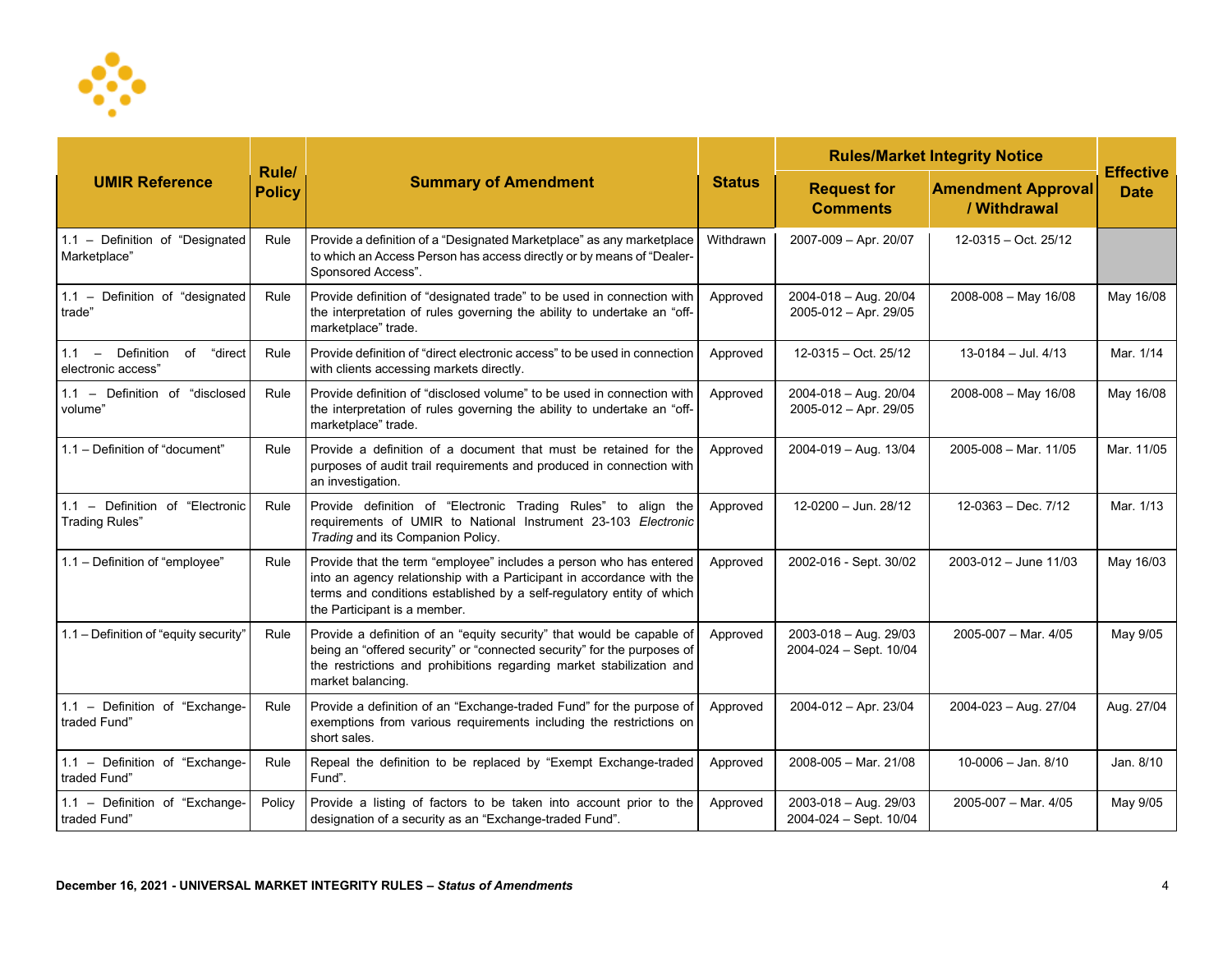

| <b>UMIR Reference</b>                                           |                        | <b>Summary of Amendment</b>                                                                                                                                                                                                       | <b>Status</b> | <b>Rules/Market Integrity Notice</b>                   |                                           |                                 |
|-----------------------------------------------------------------|------------------------|-----------------------------------------------------------------------------------------------------------------------------------------------------------------------------------------------------------------------------------|---------------|--------------------------------------------------------|-------------------------------------------|---------------------------------|
|                                                                 | Rule/<br><b>Policy</b> |                                                                                                                                                                                                                                   |               | <b>Request for</b><br><b>Comments</b>                  | <b>Amendment Approval</b><br>/ Withdrawal | <b>Effective</b><br><b>Date</b> |
| 1.1 - Definition of "Exempt<br><b>Exchange-traded Fund</b> "    | Rule                   | Provide a definition of "Exempt Exchange-traded Fund" as a listed or<br>quoted mutual fund that is in continuous distribution unless such fund<br>has been designated as excluded from the definition by the Market<br>Regulator. | Approved      | 2008-005 - Mar. 21/08                                  | $10-0006 -$ Jan. 8/10                     | Jan. 8/10                       |
| 1.1 - Definition of "Exempt"<br><b>Exchange-traded Fund</b> "   | Policy                 | Provide the factors which the Market Regulator will consider when<br>designating a security as ineligible to be an "Exempt Exchange-traded<br>Fund.                                                                               | Approved      | 2008-005 - Mar. 21/08                                  | $10 - 0006 -$ Jan. $8/10$                 | Jan. 8/10                       |
| 1.1 - Definition of "failed trade"                              | Rule                   | Provide a definition of a trade that shall be considered a "failed trade".                                                                                                                                                        | Approved      | 2007-017 - Sept. 7/07                                  | $08-0143 - Oct. 15/08$                    | Oct. 14/08                      |
| 1.1 - Definition of "foreign dealer<br>equivalent"              | Rule                   | Provide definition of "foreign dealer equivalent" to be used in<br>connection with routing arrangements.                                                                                                                          | Approved      | 12-0315 - Oct. 25/12                                   | $13-0184 -$ Jul. 4/13                     | Mar. 1/14                       |
| 1.1 - Definition of "foreign<br>organized regulated market"     | Rule                   | Provide definition of "foreign organized regulated market" to be used<br>in connection with the interpretation of rules governing the ability to<br>undertake an "off-marketplace" trade.                                         | Approved      | 2004-018 - Aug. 20/04<br>2005-012 - Apr. 29/05         | 2008-008 - May 16/08                      | May 16/08                       |
| 1.1 - Definition of "Global Legal<br>Entity Identifier System"  | Rule                   | Provide definition of "Global Legal Entity Identifier System" for the<br>purpose of providing client identifiers.                                                                                                                 | Approved      | 18-0122 - June 28/19                                   | 19-0071 - Apr. 18/19                      | Oct. 18/20                      |
| 1.1 - Definition of "hearing"                                   | Rule                   | Repeal the definition concurrent with the introduction of the<br><b>Consolidated Enforcement Rule</b>                                                                                                                             | Approved      | 12-0104 - Mar. 23/12<br>13-0275 - Nov. 14/13           | 16-0122 - June 9/16                       | Sept 1/16                       |
| 1.1 - Definition of "Hearing<br>Committee"                      | Rule                   | Repeal the definition concurrent with the introduction of the<br><b>Consolidated Enforcement Rule</b>                                                                                                                             | Approved      | $12-0104 - \text{Mar. } 23/12$<br>13-0275 - Nov. 14/13 | 16-0122 - June 9/16                       | Sept 1/16                       |
| 1.1 - Definition of "Hearing Panel"                             | Rule                   | Repeal the definition concurrent with the introduction of the<br><b>Consolidated Enforcement Rule</b>                                                                                                                             | Approved      | 12-0104 - Mar. 23/12<br>13-0275 - Nov. 14/13           | 16-0122 - June 9/16                       | Sept 1/16                       |
| 1.1 - Definition of "highly-liquid<br>security"                 | Rule                   | Provide a definition of a "highly-liquid security" that would be exempt<br>from the restrictions and prohibitions regarding market stabilization<br>and market balancing.                                                         | Approved      | $2003 - 018 - Aug. 29/03$<br>2004-024 - Sept. 10/04    | $2005 - 007 - \text{Mar. } 4/05$          | May 9/05                        |
| 1.1 - Definition of "identified order<br>execution only client" | Rule                   | Provide a definition of "identified order execution only client" for the<br>purpose of providing client identifiers                                                                                                               | Approved      | 18-0122 - June 28/18                                   | 19-0071 - Apr. 18/19                      | Oct. 18/20                      |
| 1.1 - Definition of "intentional<br>cross"                      | Rule                   | Revise the definition of "intentional cross" to recognize that such a<br>trade may be executed by an Access Person.                                                                                                               | Approved      | 2006-019 - Oct. 6/06                                   | 2007-002 - Feb. 26/07                     | Mar. 9/07                       |
| 1.1 - Definition of "internal cross"                            | Rule                   | Revise the definition of "internal cross" to recognize that such a trade<br>may be executed by an Access Person.                                                                                                                  | Approved      | 2006-019 - Oct. 6/06                                   | 2007-002 - Feb. 26/07                     | Mar. 9/07                       |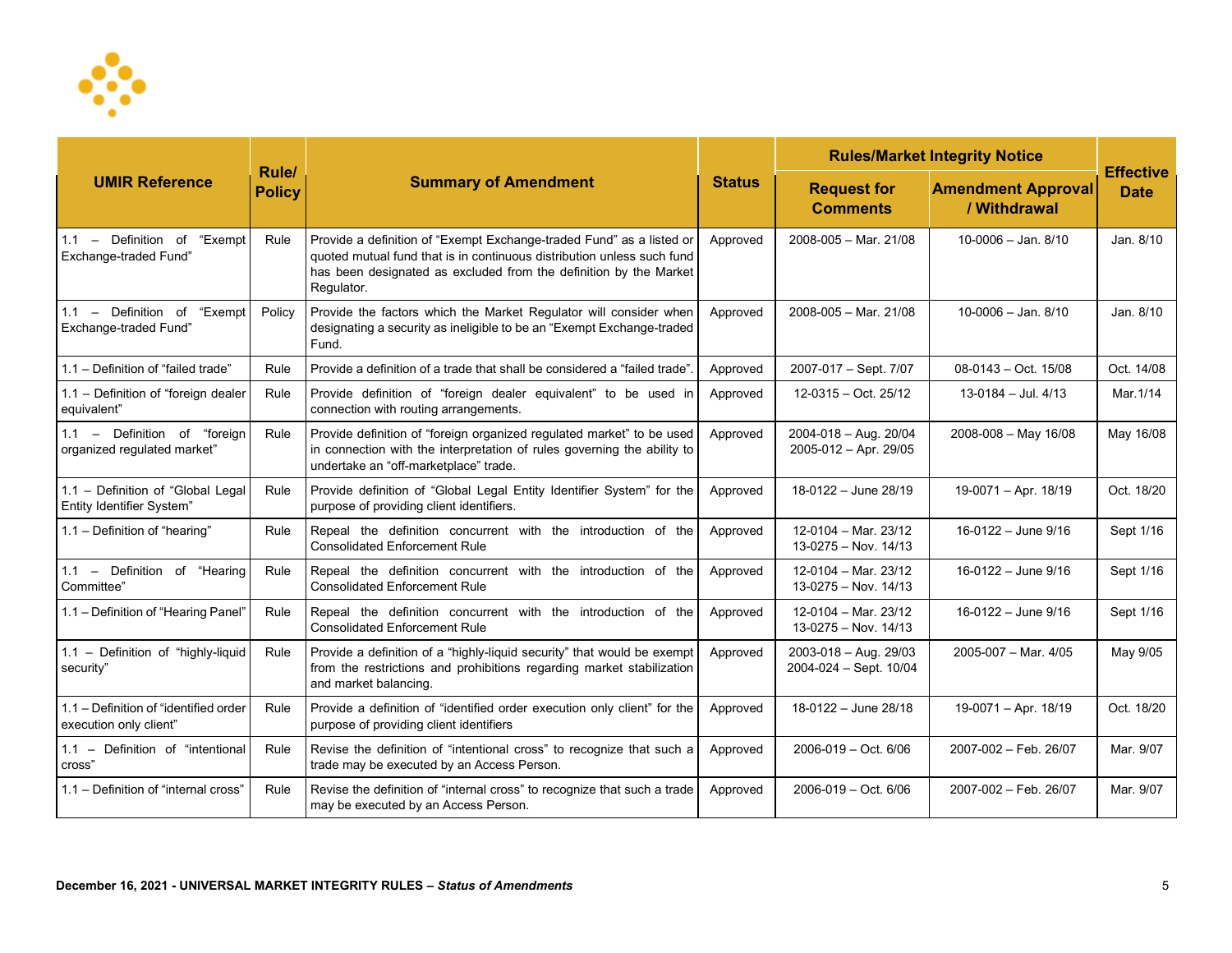

| <b>UMIR Reference</b>                                                                     |                               | <b>Summary of Amendment</b>                                                                                                                                                                                                                                                                                     | <b>Status</b> | <b>Rules/Market Integrity Notice</b>                |                                           |                                 |
|-------------------------------------------------------------------------------------------|-------------------------------|-----------------------------------------------------------------------------------------------------------------------------------------------------------------------------------------------------------------------------------------------------------------------------------------------------------------|---------------|-----------------------------------------------------|-------------------------------------------|---------------------------------|
|                                                                                           | <b>Rule/</b><br><b>Policy</b> |                                                                                                                                                                                                                                                                                                                 |               | <b>Request for</b><br><b>Comments</b>               | <b>Amendment Approval</b><br>/ Withdrawal | <b>Effective</b><br><b>Date</b> |
| 1.1 - Definition of "issuer-<br>restricted person"                                        | Rule                          | Provide a definition of an "issuer-restricted person" that would be<br>subject to the restrictions and prohibitions regarding market<br>stabilization and market balancing.                                                                                                                                     | Approved      | $2003 - 018 - Aug. 29/03$<br>2004-024 - Sept. 10/04 | $2005-007 - \text{Mar. } 4/05$            | May 9/05                        |
| $1.1 -$ Definition<br>"last<br>of<br>independent sale price"                              | Rule                          | Provide a definition of a "last independent sale price" setting a<br>maximum price at which a dealer-restricted person may acquire a<br>restricted security during a restricted period.                                                                                                                         | Approved      | 2003-018 - Aug. 29/03<br>2004-024 - Sept. 10/04     | 2005-007 - Mar. 4/05                      | May 9/05                        |
| $1.1 -$ Definition<br>"last<br>of<br>independent sale price"                              | Rule                          | Repeal the definition of "last independent sale price".                                                                                                                                                                                                                                                         | Approved      | $2008 - 005 - \text{Mar. } 21/08$                   | $10-0006 -$ Jan. 8/10                     | Jan. 8/10                       |
| 1.1 - Definition of "last sale price"                                                     | Rule                          | Provide that a Basis Order, Call Market Order or Volume-Weighted<br>Average Price Order would not set the last sale price.                                                                                                                                                                                      | Approved      | 2004-030 - Nov. 26/04                               | 2005-010 - Apr. 8/05                      | Apr. 8/05                       |
| 1.1 - Definition of "last sale price"                                                     | Rule                          | Amend the definition of "last sale price" to clarify that "specialty" type<br>orders are excluded from the determination.                                                                                                                                                                                       | Withdrawn     | $2005 - 019 -$ June 10/05                           | 2006-022 - Oct. 31/06                     |                                 |
| 1.1 - Definition of "last sale price"                                                     | Rule                          | Amend the definition of "last sale price" to clarify that "specialty" type<br>orders are excluded from the determination as well as a Special Terms<br>Order unless it has executed with an order other than another Special<br>Terms Order.                                                                    | Approved      | 2006-019 - Oct. 6/06                                | 2007-002 - Feb. 26/07                     | Mar. 9/07                       |
| 1.1 - Definition of "last sale price"                                                     | Rule                          | Amend the definition of "last sale price" to clarify that the execution<br>price is to be rounded off to the nearest trading increment.                                                                                                                                                                         | Withdrawn     | 11-0225 - Jul. 29/11                                | 12-0130 - Apr. 13/12                      |                                 |
| 1.1 – Definition of "Last Sale Price"<br>Order"                                           | Rule                          | Provide a definition of a "Last Sale Price Order" that allows "follow-on"<br>trades at the last sale price of the security on that marketplace in a<br>manner applicable to all marketplaces but to encompass the "Special<br>Trading Session" on the TSX and the follow-on session proposed by<br>Markets Inc. | Withdrawn     | $2005 - 019 -$ June 10/05                           | 2006-022 - Oct. 31/06                     |                                 |
| 1.1 - Definition of "Legal Entity<br>Identifier"                                          | Rule                          | Provide a definition of Legal Entity Identifiers for the purpose of client<br>identifiers                                                                                                                                                                                                                       | Approved      | 18-0122 - June 28/18                                | 19-0071 - Apr. 18/19                      | Oct. 18/20                      |
| 1.1 - Definition of "Legal Entity<br>Identifier System Regulatory<br>Oversight Committee" | Rule                          | Provide a definition of "Legal Entity Identifier System Regulatory<br>Oversight Committee" for the purpose of client identifiers.                                                                                                                                                                               | Approved      | 18-0122 - June 28/19                                | 19-0071 - Apr. 18/19                      | Oct. 18/20                      |
| 1.1 - Definition of "Market-on-<br>Close Order"                                           | Rule                          | Revise the definition of "Market-on-Close Order" to clarify that such<br>order is used for the purpose of calculating the closing price.                                                                                                                                                                        | Approved      | 2006-019 - Oct. 6/06                                | 2007-002 - Feb. 26/07                     | Mar. 9/07                       |
| 1.1 - Definition of "Market Maker<br>Obligations"                                         | Rule                          | Repeal the definition of "Market Maker Obligations".                                                                                                                                                                                                                                                            | Approved      | $10-0113 - Apr. 23/10$                              | $11-0251 - Aug. 26/11$                    | Aug. 26/11                      |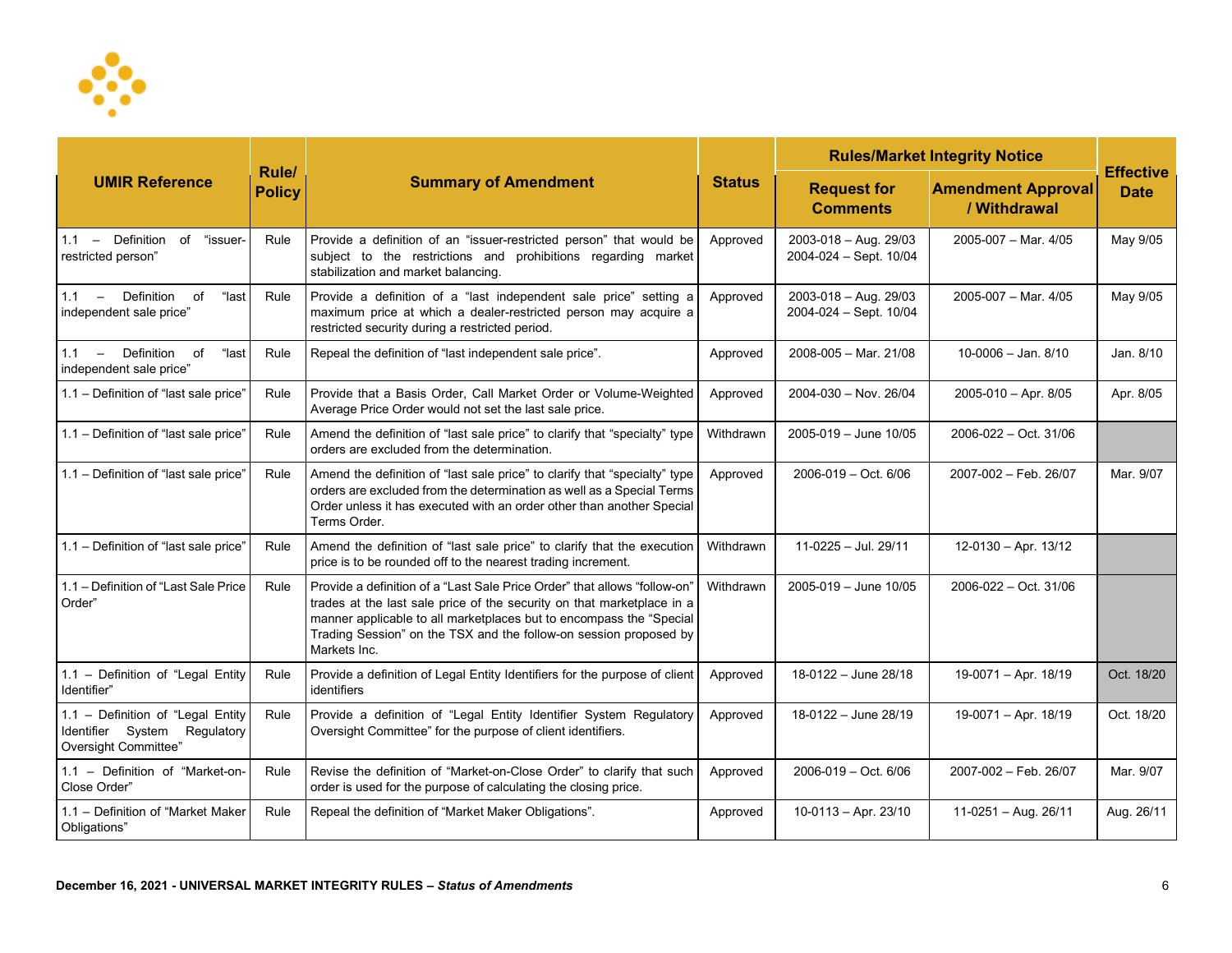

| <b>UMIR Reference</b>                                       |                        | <b>Summary of Amendment</b>                                                                                                                                                                                               | <b>Status</b> | <b>Rules/Market Integrity Notice</b>            |                                           |                                 |
|-------------------------------------------------------------|------------------------|---------------------------------------------------------------------------------------------------------------------------------------------------------------------------------------------------------------------------|---------------|-------------------------------------------------|-------------------------------------------|---------------------------------|
|                                                             | Rule/<br><b>Policy</b> |                                                                                                                                                                                                                           |               | <b>Request for</b><br><b>Comments</b>           | <b>Amendment Approval</b><br>/ Withdrawal | <b>Effective</b><br><b>Date</b> |
| 1.1 Definition of "Marketplace"                             | Rule                   | Housekeeping amendments to make consequential changes to the<br>definition of a "marketplace" in UMIR to ensure consistency with IIROC<br>By-law No. 1 (the By-law).                                                      | Approved      |                                                 | 21-0193 - Oct 21/21                       | Oct. 21/21                      |
| 1.1 - Definition of "Marketplace<br>Eligible Client"        | Rule                   | Provide a definition of "Marketplace Eligible Client" as a client eligible<br>to obtain Dealer-Sponsored Access in accordance with the<br>requirements of the marketplace to which access is to be provided.              | Withdrawn     | 2007-009 - Apr. 20/07                           | 12-0315 - Oct. 25/12                      |                                 |
| 1.1 - Definition of "Marketplace<br>Trading Obligations"    | Rule                   | Provide a definition of "Marketplace Trading Obligations" as<br>obligations imposed by Marketplace Rules or a contract between a<br>marketplace and a member, user or subscriber.                                         | Approved      | $10-0113 - Apr. 23/10$                          | $11-0251 - Aug. 26/11$                    | Aug. 26/11                      |
| 1.1 - Definition of "multiple client<br>order"              | Rule                   | Provide a definition of "multiple client order" for orders sent to a<br>marketplace for more than one client.                                                                                                             | Approved      | 18-0122 - June 28/18                            | 19-0071 - Apr. 18, 2019                   | Oct. 18/20                      |
| 1.1 - Definition of "non-Canadian<br>account"               | Rule                   | Provide definition of "non-Canadian account" to be used in connection<br>with the interpretation of rules governing the ability to undertake an<br>"off-marketplace" trade.                                               | Approved      | 2004-018 - Aug. 20/04<br>2005-012 - Apr. 29/05  | $2008 - 008 -$ May 16/08                  | May 16/08                       |
| 1.1 - Definition of "offered<br>security"                   | Rule                   | Provide a definition of a security which is being offered in a distribution,<br>amalgamation, take-over bid, issuer bid, arrangement or other similar<br>transaction.                                                     | Approved      | 2003-018 - Aug. 29/03<br>2004-024 - Sept. 10/04 | 2005-007 - Mar. 4/05                      | May 9/05                        |
| Definition of<br>"Opening<br>$1.1 -$<br>Order"              | Rule                   | Amend the definition of "Opening Order" to clarify that after the initial<br>trade such orders cease to be an Opening Order.                                                                                              | Withdrawn     | $2005 - 019 -$ June 10/05                       | 2006-022 - Oct. 31/06                     |                                 |
| Definition of "Opening<br>$1.1 -$<br>Order"                 | Rule                   | Amend the definition of "Opening Order" to clarify that the order must<br>be entered prior to the commencement of trading and after the initial<br>trade such orders cease to be an Opening Order.                        | Approved      | $2006 - 019 - Oct. 6/06$                        | 2007-002 - Feb. 26/07                     | Mar. 9/07                       |
| $1.1 -$ Definition<br>of<br>"order<br>execution service"    | Rule                   | Provide definition of "order execution service" to be used in connection<br>with third-party electronic access.                                                                                                           | Approved      | 12-0315 - Oct. 25/12                            | $13-0184 -$ Jul 4/13                      | Mar. 1/14                       |
| Definition<br>of<br>"order<br>$1.1 -$<br>execution service" | Rule                   | Housekeeping amendment to align with the final IIROC rules.                                                                                                                                                               | Approved      | 20-0042                                         | $20-0042$ – Mar 5/20                      | Mar 5/20                        |
| 1.1 - Definition of "Participant"                           | Rule                   | Expand the definition of "Participant" to include a dealer able to act as<br>an intermediary on behalf of clients in respect of securities traded on<br>a marketplace who has "Dealer-Sponsored Access" to a marketplace. | Withdrawn     | 2007-009 - Apr. 20/07                           | 12-0315 - Oct. 25/12                      |                                 |
| 1.1 - Definition of "Participant"                           | Rule                   | Expand the definition of "Participant" to include an investment dealer<br>party to a routing arrangement under certain circumstances.                                                                                     | Withdrawn     | 12-0315 - Oct. 25/12                            | $13-0184 -$ Jul 4/13                      | Mar. 1/14                       |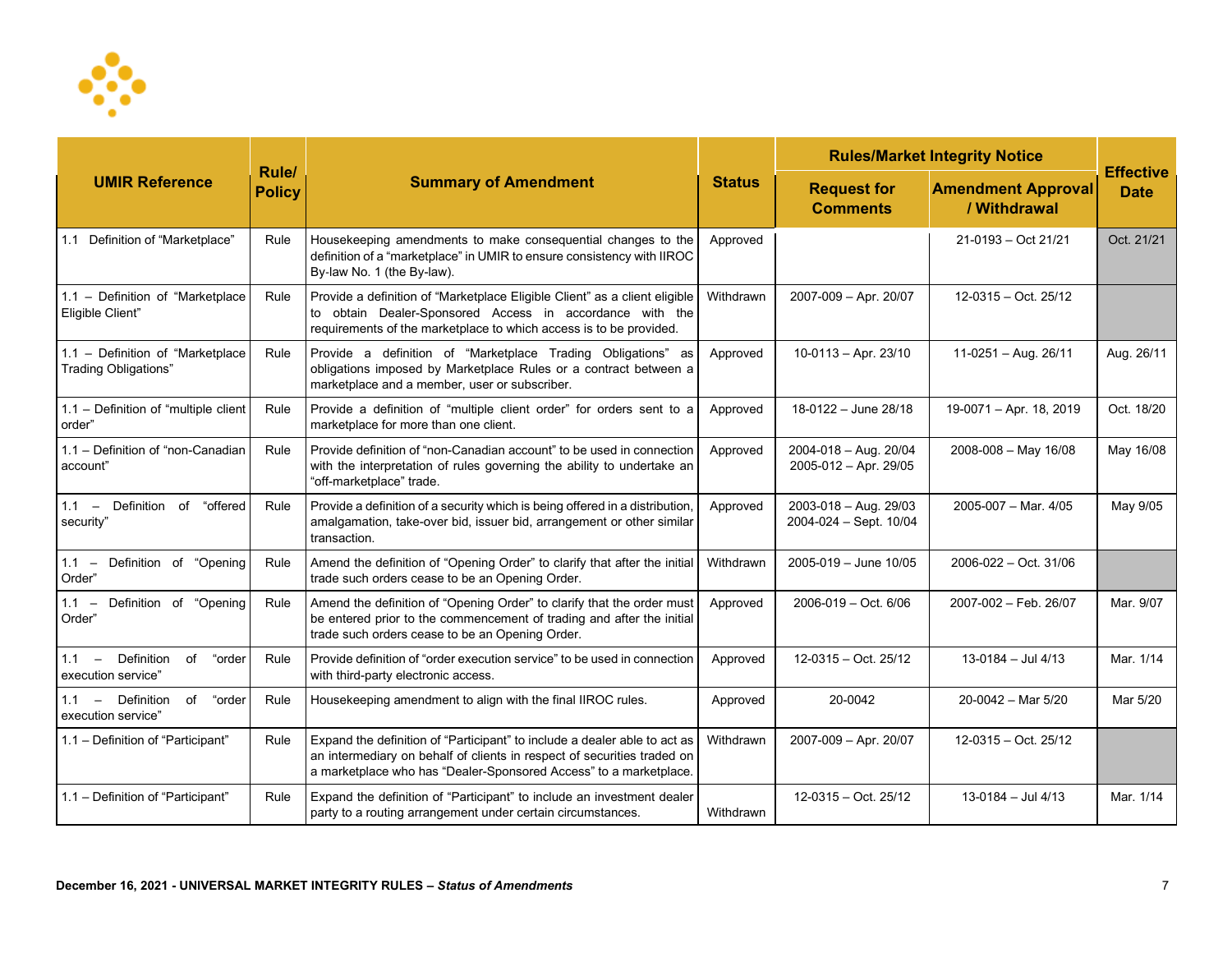<span id="page-7-0"></span>

| <b>UMIR Reference</b>                                    |                        | <b>Summary of Amendment</b>                                                                                                                                                                                                                                       | <b>Status</b> | <b>Rules/Market Integrity Notice</b>               |                                               |                                 |
|----------------------------------------------------------|------------------------|-------------------------------------------------------------------------------------------------------------------------------------------------------------------------------------------------------------------------------------------------------------------|---------------|----------------------------------------------------|-----------------------------------------------|---------------------------------|
|                                                          | Rule/<br><b>Policy</b> |                                                                                                                                                                                                                                                                   |               | <b>Request for</b><br><b>Comments</b>              | <b>Amendment Approval</b><br>/ Withdrawal     | <b>Effective</b><br><b>Date</b> |
| 1.1 - Definition of "pre-arranged<br>trade"              | Rule                   | Provide definition of "pre-arranged trade" to be used in connection with<br>the interpretation of rules governing the ability to undertake an "off-<br>marketplace" trade.                                                                                        | Approved      | $2004 - 018 - Aug. 20/04$<br>2005-012 - Apr. 29/05 | 2008-008 - May 16/08                          | May 16/08                       |
| 1.1 - Definition of "Policy" (French<br>version of UMIR) | Rule                   | Standardize the use of the term "Policy" in the French version of UMIR.                                                                                                                                                                                           | Approved      |                                                    | 2004-031 - Dec. 1/04                          | Nov. 12/04                      |
| 1.1 - Definition of "Policy" (French<br>version of UMIR) | Policy                 | Standardize the use of the term "Policy" in the French version of UMIR.                                                                                                                                                                                           | Approved      |                                                    | 2004-031 - Dec. 1/04                          | Nov. 12/04                      |
| 1.1 - Definition of "Pre-Borrow<br>Security"             | Rule                   | Provide a definition of a "Pre-Borrow Security" to be used in connection<br>with the interpretation of rules governing "short sales" and "failed<br>trades".                                                                                                      | Approved      | 11-0075 - Feb. 25/11                               | 12-0078 - Mar. 2/12<br>12-0158 - May 8/12     | Oct. 15/12                      |
| 1.1 - Definition of "Pre-Borrow<br>Security"             | Policy                 | Add Part 2.1 with respect to the definition of a "Pre-Borrow Security"<br>to be used in connection with the interpretation of rules governing<br>"short sales".                                                                                                   | Approved      | 11-0075 - Feb. 25/11                               | 12-0078 - Mar. 2/12<br>$12 - 0158 -$ May 8/12 | Oct. 15/12                      |
| 1.1 - Definition of "protected<br>marketplace"           | Rule                   | Amend the definition of "protected marketplace" to restrict this<br>designation to those marketplaces that meet the CSA's threshold for<br>purposes of "protected bid" and "protected offer" and to an exchange,<br>with respect to the securities that it lists. | Withdrawn     | 14-0124 - May 15/14                                |                                               |                                 |
| 1.1 - Definition of "protected<br>marketplace"           | Rule                   | Amend definition of "protected marketplace" to be a marketplace that<br>displays orders that are considered to be "protected orders" for the<br>purposes of the Trading Rules.                                                                                    | Approved      | 15-0129 - June 12/15                               | 15-0211 - Sept 18/15                          | Sept 18/15                      |
| 1.1 - Definition of "Regulated<br>Person"                | Rule                   | Extend the definition of "Regulated Person" to include a person subject<br>to the rules of a marketplace (so that persons subject to a marketplace<br>rule but not subject to UMIR may be disciplined in accordance with the<br>UMIR procedure).                  | Approved      | 2003-022 - Oct. 24/03                              | $2004 - 006 - Feb. 6/04$                      | Feb. 6/04                       |
| 1.1 - Definition of "Regulated<br>Person"                | Rule                   | Change the defined term from "Regulated Person" to "Subject Person"<br>to reflect the introduction of the term "Regulated Person" in the<br>Consolidated Enforcement Rule <sup>1</sup>                                                                            | Approved      | 12-0104 - Mar. 23/12<br>13-0275 - Nov. 14/13       | 16-0122 - June 9/16                           | Sept 1/16                       |
| 1.1 - Definition of<br>"Representative"                  | Rule                   | Provide a definition of "Representative" as each director, officer or<br>employee of an Access Person who may enter an order to a<br>Designated Marketplace or is responsible to the supervision of the<br>entry of such an order.                                | Withdrawn     | 2007-009 - Apr. 20/07                              | 12-0315 - Oct. 25/12                          |                                 |

<sup>1</sup> As a consequence of the change in the defined term from "Regulated Person" to "Subject Person", references in Rules 10.1, 10.5, 10.9 and 11.10 and Policy 10.1 would also be changed. These consequential changes are not separately identified in this table.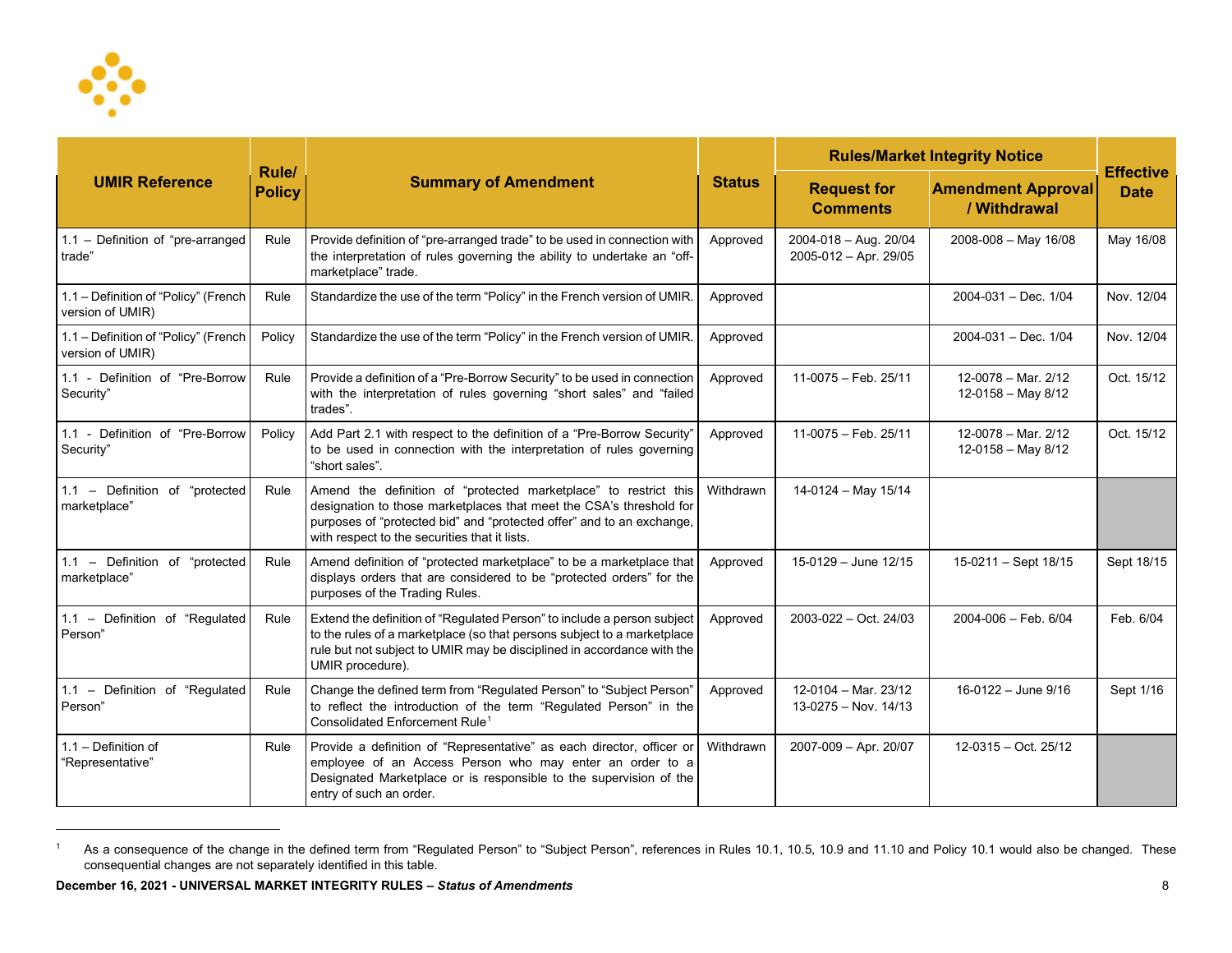

| <b>UMIR Reference</b>                                  |                        | <b>Summary of Amendment</b>                                                                                                                                                                                                                                                                                                                                                    | <b>Status</b> | <b>Rules/Market Integrity Notice</b>                |                                           |                                 |
|--------------------------------------------------------|------------------------|--------------------------------------------------------------------------------------------------------------------------------------------------------------------------------------------------------------------------------------------------------------------------------------------------------------------------------------------------------------------------------|---------------|-----------------------------------------------------|-------------------------------------------|---------------------------------|
|                                                        | Rule/<br><b>Policy</b> |                                                                                                                                                                                                                                                                                                                                                                                |               | <b>Request for</b><br><b>Comments</b>               | <b>Amendment Approval</b><br>/ Withdrawal | <b>Effective</b><br><b>Date</b> |
| 1.1 - Definition of "Requirement"                      | Rule                   | Specifically include "applicable securities legislation" as part of the<br>definition of a "Requirement" to which Participants and Access<br>Persons are subject.                                                                                                                                                                                                              | Approved      | 2004-003 - Jan. 30/04<br>2004-017 - Aug. 13/04      | $2005 - 011 -$ Apr. 1/05                  | Apr. 1/05                       |
| 1.1 - Definition of "restricted<br>period"             | Rule                   | Provide a definition of a "restricted period" during which the restrictions<br>and prohibitions regarding market stabilization and market balancing<br>would apply.                                                                                                                                                                                                            | Approved      | 2003-018 - Aug. 29/03<br>2004-024 - Sept. 10/04     | 2005-007 - Mar. 4/05                      | May 9/05                        |
| Definition of "restricted<br>$1.1 -$<br>period"        | Rule                   | Amend the definition of "restricted period" to clarify when the restricted<br>period commences in a continuous distribution, non-fixed price<br>distribution or at-the-market distribution and clarifying that the<br>restricted period may end even though "green shoe" options remain<br>outstanding.                                                                        | Approved      | $2008 - 005 -$ Mar. 21/08                           | $10-0006 -$ Jan. 8/10                     | Jan. 8/10                       |
| 1.1 - Definition of "restricted<br>private placement"  | Rule                   | Provide a definition of a "restricted private placement" to which the<br>restrictions and prohibitions regarding market stabilization and market<br>balancing would apply.                                                                                                                                                                                                     | Approved      | $2003 - 018 - Aug. 29/03$<br>2004-024 - Sept. 10/04 | $2005 - 007 - \text{Mar. } 4/05$          | May 9/05                        |
| 1.1 - Definition of "restricted"<br>private placement" | Rule                   | Amend the definition of "restricted private placement" to reflect<br>changes in the applicable National Instruments and OSC Rules.                                                                                                                                                                                                                                             | Approved      | 2008-005 - Mar. 21/08                               | $10 - 0006 -$ Jan. 8/10                   | Jan. 8/10                       |
| 1.1 - Definition of "restricted<br>security"           | Rule                   | Provide a definition of a "restricted security" that would be subject to<br>the restrictions and prohibitions regarding market stabilization and<br>market balancing.                                                                                                                                                                                                          | Approved      | 2003-018 - Aug. 29/03<br>2004-024 - Sept. 10/04     | 2005-007 - Mar. 4/05                      | May 9/05                        |
| 1.1 - Definition of "routing<br>arrangement"           | Rule                   | Provide a definition of "routing arrangement" to be used as part of third-<br>party electronic access to marketplaces.                                                                                                                                                                                                                                                         | Approved      | 12-0315 - Oct. 25/12                                | 13-0184 - Jul 4/13                        | Mar. 1/14                       |
| 1.1 - Definition of "short marking<br>exempt order"    | Rule                   | Provide a definition of a "short marking exempt order" that would<br>relieve an account from having to mark a sale as being "short".                                                                                                                                                                                                                                           | Approved      | 11-0075 - Feb. 25/11                                | 12-0078 - Mar. 2/12<br>12-0158 - May 8/12 | Oct. 15/12                      |
| 1.1 - Definition of "short marking<br>exempt order"    | Rule                   | Amend the definition of "short marking exempt order" to include an<br>order for an Exempt Exchange Traded Fund or one of its underlying<br>securities for the principal account of a Participant that has<br>Marketplace Trading Obligations for the ETF security or has entered<br>into an agreement with the ETF issuer to maintain a continuous<br>distribution of the ETF. | Approved      | 15-0159 - July 16/15                                | 16-0028 - Feb. 11/16                      | Apr. 11/16                      |
| 1.1 - Definition of "short marking<br>exempt order"    | Rule                   | Amend the definition of "short marking exempt order" to replace non-<br>client with Dealer Related Person                                                                                                                                                                                                                                                                      | Withdrawn     | 19-0157 - Sept. 5/19                                | 21-0009 - Jan 14/21                       |                                 |
| 1.1 - Definition of "short sale"                       | Rule                   | Deem a person to be short a security if the contract they hold to acquire<br>the security will not settle within the ordinary settlement period.                                                                                                                                                                                                                               | Approved      | 2004-012 - Apr. 23/04                               | 2004-023 - Aug. 27/04                     | Aug. 27/04                      |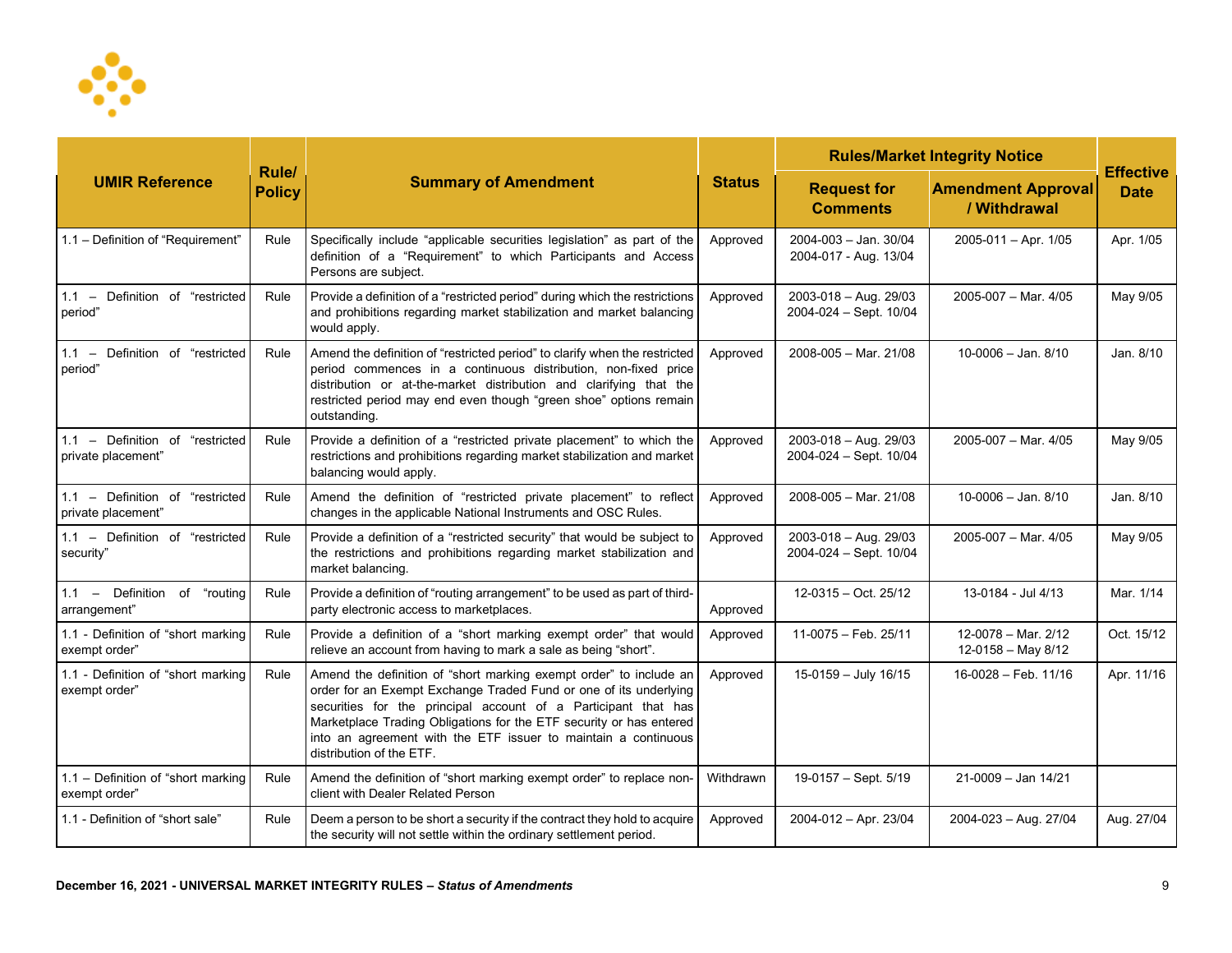

| <b>UMIR Reference</b>                                                                        |                        | <b>Summary of Amendment</b>                                                                                                                                                              | <b>Status</b> | <b>Rules/Market Integrity Notice</b>           |                                           |                                 |
|----------------------------------------------------------------------------------------------|------------------------|------------------------------------------------------------------------------------------------------------------------------------------------------------------------------------------|---------------|------------------------------------------------|-------------------------------------------|---------------------------------|
|                                                                                              | Rule/<br><b>Policy</b> |                                                                                                                                                                                          |               | <b>Request for</b><br><b>Comments</b>          | <b>Amendment Approval</b><br>/ Withdrawal | <b>Effective</b><br><b>Date</b> |
| 1.1 - Definition of "short sale"                                                             | Rule                   | Clarify the circumstances when a seller is considered to own a security<br>as a result of the conversion or exchange of another security.                                                | Approved      | 2007-017 - Sept. 7/07                          | $08-0143 - Oct. 15/08$                    | Oct. 14/08                      |
| 1.1 - Definition of "short sale"                                                             | Policy                 | Clarify when an option, right or warrant has been considered to be<br>exercised or a convertible or exchangeable security has been<br>considered to be converted or exchanged.           | Approved      | 2007-017 - Sept. 7/07                          | 08-0143 - Oct. 15/08                      | Oct. 14/08                      |
| 1.1 - Definition of "Short Sale<br>Ineligible Security"                                      | Rule                   | Provide a definition of a security which is not eligible to be sold short.                                                                                                               | Approved      | 2007-017 - Sept. 7/07                          | 08-0143 - Oct. 15/08                      | Oct. 14/08                      |
| 1.1 - Definition of "Short Sale<br>Ineligible Security"                                      | Policy                 | Specify the factors that a Market Regulator shall consider in making a<br>designation of a security or class of securities which is not eligible to<br>be sold short.                    | Approved      |                                                | $08-0143 - Oct. 15/08$                    | Oct. 14/08                      |
| 1.1 - Definition of "Special Terms<br>Order"                                                 | Rule                   | Amend the definition of "Special Terms Order" to exclude other<br>"specialty" orders and to clarify that conditions on the order are other<br>than imposed by a marketplace.             | Withdrawn     | 2005-019 - June 10/05                          | 2006-022 - Oct. 31/06                     |                                 |
| 1.1 - Definition of "Special Terms<br>Order"                                                 | Rule                   | Amend the definition of "Special Terms Order" to exclude other<br>"specialty" orders and to clarify that conditions on the order are other<br>than imposed by a marketplace.             | Approved      | 2006-019 - Oct. 6/06                           | 2007-002 - Feb. 26/07                     | Mar. 9/07                       |
| of "trading<br>$1.1 -$ Definition<br>increment"                                              | Rule                   | Provide definition of "trading increment" to be used in connection with<br>the interpretation of rules governing the ability to undertake an "off-<br>marketplace" trade.                | Approved      | 2004-018 - Aug. 20/04<br>2005-012 - Apr. 29/05 | 2008-008 - May 16/08                      | May 16/08                       |
| 1.1 - Definitions (French version<br>of UMIR only)                                           | Rule<br>and<br>Policy  | Housekeeping to French rules only for translation consistency.                                                                                                                           | Approved      |                                                | 13 - 0294 - Dec. 9/13                     | Dec. 9/13                       |
| 1.2 - Interpretation                                                                         | Rule                   | Amend section 1.2 to align the requirements of UMIR to National<br>Instrument 23-103 Electronic Trading and its Companion Policy.                                                        | Approved      | 12-0200 - Jun. 28/12                           | $12-0363 - Dec.7/12$                      | Mar. 1/13                       |
| $1.2(3)$ - Interpretation - "value of<br>an order"                                           | Rule                   | Provide the means for valuing an order to be executed on a foreign<br>organized regulated market.                                                                                        | Approved      | 09-0328 - Nov. 13/09                           | 11-0036 -- Jan. 28/11                     | Feb. 1/11                       |
| $1.2(3)$ - Interpretation - "value of<br>an order"                                           | Rule                   | Housekeeping to French rules only for translation consistency.                                                                                                                           | Approved      |                                                | 13 - 0294 - Dec. 9/13                     | Dec. 9/13                       |
| $1.2(5)$ - Interpretation - "Price for<br>Determination<br>of<br>'standard<br>trading units" | Rule                   | Editorial change to confirm industry practice that marketplaces can<br>agree to refer to the listing exchange when measuring the last sale<br>price to determine "standard trading unit" | Withdrawn     | 14-0124 - May 15/14                            |                                           |                                 |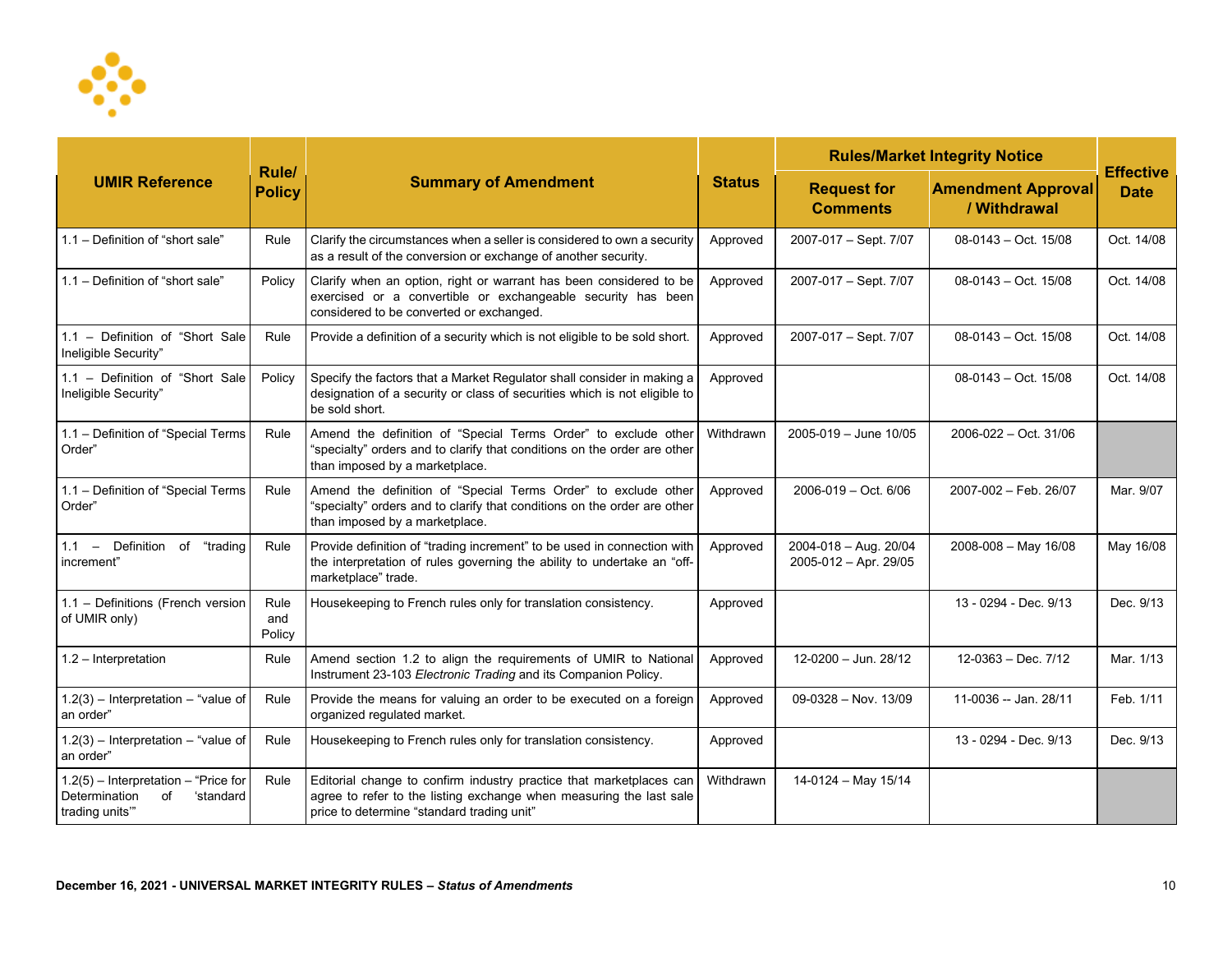

| <b>UMIR Reference</b>                                                                       |                        | <b>Summary of Amendment</b>                                                                                                                                                                                                                                                                        | <b>Status</b> | <b>Rules/Market Integrity Notice</b>                |                                           |                                 |
|---------------------------------------------------------------------------------------------|------------------------|----------------------------------------------------------------------------------------------------------------------------------------------------------------------------------------------------------------------------------------------------------------------------------------------------|---------------|-----------------------------------------------------|-------------------------------------------|---------------------------------|
|                                                                                             | Rule/<br><b>Policy</b> |                                                                                                                                                                                                                                                                                                    |               | <b>Request for</b><br><b>Comments</b>               | <b>Amendment Approval</b><br>/ Withdrawal | <b>Effective</b><br><b>Date</b> |
| 1.2(5) - Interpretation - "Price for<br>Determination<br>"standard<br>of<br>trading unite"" | Rule                   | Editorial change to confirm industry practice that the price of a<br>"standard trading unit" shall be the last sale price of the security on the<br>immediately preceding trading day on the exchange on which the<br>security is listed or the ATRS on which the security is quoted.              | Approved      | 15-0129 - June 12/15                                | 15-0211 - Sept 18/15                      | Sept 18/15                      |
| 1.2(6)<br>Interpretation<br>$\overline{\phantom{m}}$<br>"restricted period"                 | Rule                   | Provide an interpretation of the term "restricted period" as to when<br>selling efforts and stabilization arrangements are considered to be at<br>an end.                                                                                                                                          | Approved      | $2003 - 018 - Aug. 29/03$<br>2004-024 - Sept. 10/04 | 2005-007 - Mar. 4/05                      | May 9/05                        |
| Interpretation<br>1.2(6)<br>"restricted period"                                             | Rule                   | Expand the interpretation of "restricted period" to provide that if the<br>price of an offering is determined by a formula involving trading activity,<br>the offering price is considered determined on the first trading day<br>included in the calculation.                                     | Approved      | 2008-005 - Mar. 21/08                               | $10-0006 -$ Jan. $8/10$                   | Jan. 8/10                       |
| 1.2(6)<br>Interpretation<br>$\overline{\phantom{m}}$<br>"restricted period"                 | Rule                   | Provide an interpretation of the term "restricted period" to specify when<br>stabilization arrangements are considered to have terminated.                                                                                                                                                         | Approved      |                                                     | $10-0006 -$ Jan. $8/10$                   | Jan. 8/10                       |
| 1.2(7)<br>Interpretation<br>$-$<br>'associated entity"                                      | Rule                   | Provide an interpretation of the term "associated entity" as including<br>the meaning ascribed to "associate" in securities legislation and<br>includes a person holding 10% of voting securities.                                                                                                 | Approved      | 2003-018 - Aug. 29/03<br>2004-024 - Sept. 10/04     | 2005-007 - Mar. 4/05                      | May 9/05                        |
| $1.2(8)$ - Interpretation - "best ask<br>price" and "best bid price"                        | Rule                   | Provide that the determination of "best ask price" or "best bid price" is<br>by reference to order in a consolidated market display for a<br>marketplace then open for trading and in respect of which trading has<br>not been halted, suspended or delayed.                                       | Approved      | 2008-005 - Mar. 21/08                               | $10-0006 -$ Jan. $8/10$                   | Jan. 8/10                       |
| $1.2(8)$ – Interpretation – "best ask<br>price" and "best bid price"                        | Rule                   | Makes a consequential amendment to reflect UMIR changes to align<br>with CSA amendments regarding the order protection rule.                                                                                                                                                                       | Withdrawn     | 14-0124 - May 15/14                                 |                                           |                                 |
| $1.2(8)$ - Interpretation - "best ask<br>price" and "best bid price"                        | Rule                   | Makes a consequential amendment to reflect that the "best ask price"<br>or "best bid price" is based on orders contained in a consolidated<br>market display for a protected marketplace.                                                                                                          | Approved      | 15-0129 - June 12/15                                | $15-0211 -$ Sept $18/15$                  | Sept 18/15                      |
| 1.2 - Interpretation - Part 1 $\cdot$<br>"acting jointly or in concert"                     | Policy                 | Provide an interpretation of the term "acting jointly or in concert" with<br>respect to determining a dealer-restricted person or an issuer-<br>restricted person that would be subject to prohibitions or restrictions in<br>connection with market stabilization or market balancing activities. | Approved      | 2003-018 - Aug. 29/03<br>2004-024 - Sept. 10/04     | $2005 - 007 - \text{Mar. } 4/05$          | May 9/05                        |
| 1.2 - Interpretation - Part 2 -<br>"selling process has ended"                              | Policy                 | Provide an interpretation of the term "selling process has ended" with<br>respect to determining the end of a restricted period in connection with<br>market stabilization.                                                                                                                        | Approved      | 2003-018 - Aug. 29/03<br>2004-024 - Sept. 10/04     | $2005 - 007 - \text{Mar. } 4/05$          | May 9/05                        |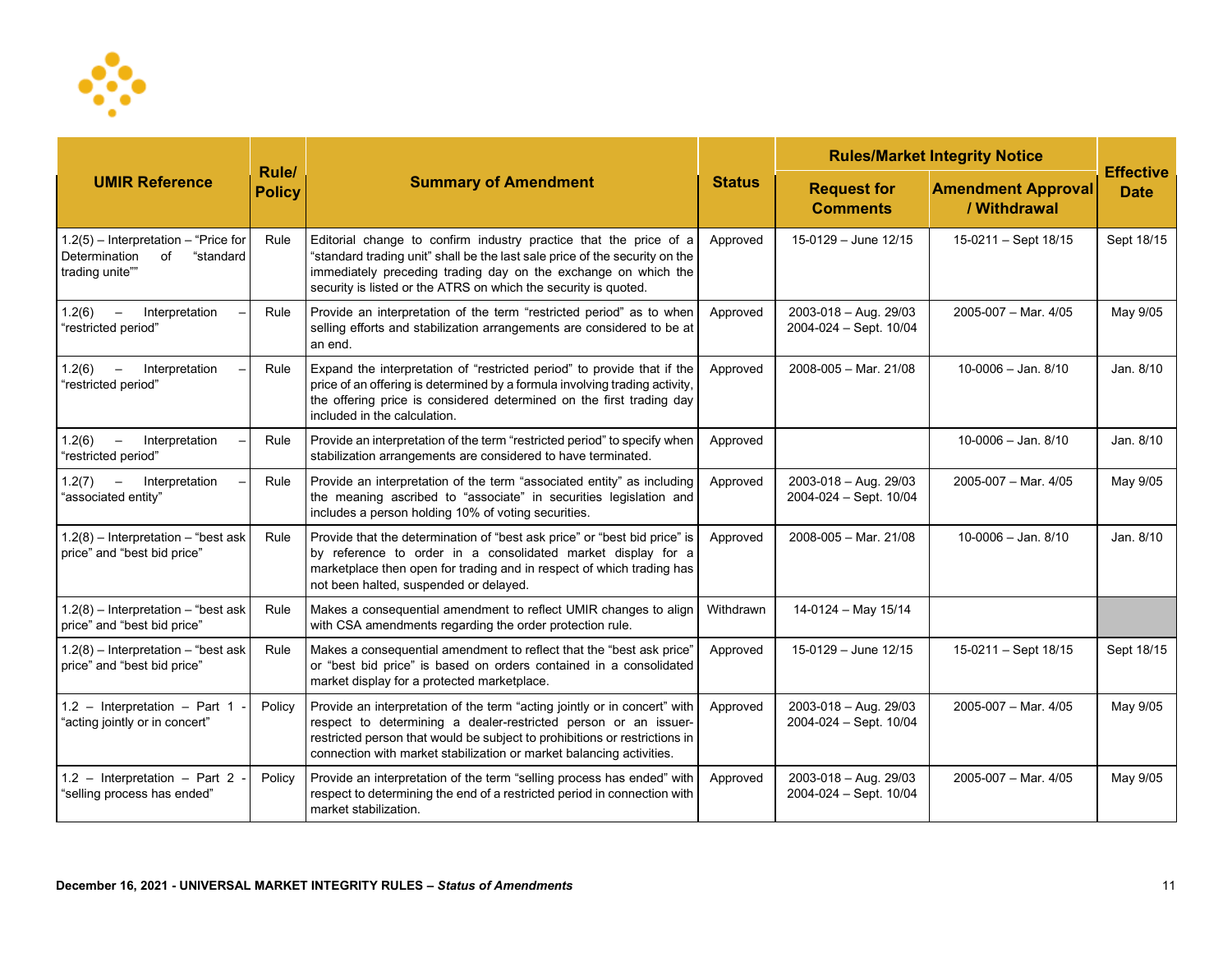<span id="page-11-0"></span>

| <b>UMIR Reference</b>                                              |                               | <b>Summary of Amendment</b>                                                                                                                                                                                                                                                                                                                                                                                                                                                                                                                                                                                                                                                                          | <b>Status</b> | <b>Rules/Market Integrity Notice</b>           |                                           |                                 |
|--------------------------------------------------------------------|-------------------------------|------------------------------------------------------------------------------------------------------------------------------------------------------------------------------------------------------------------------------------------------------------------------------------------------------------------------------------------------------------------------------------------------------------------------------------------------------------------------------------------------------------------------------------------------------------------------------------------------------------------------------------------------------------------------------------------------------|---------------|------------------------------------------------|-------------------------------------------|---------------------------------|
|                                                                    | <b>Rule/</b><br><b>Policy</b> |                                                                                                                                                                                                                                                                                                                                                                                                                                                                                                                                                                                                                                                                                                      |               | <b>Request for</b><br><b>Comments</b>          | <b>Amendment Approval</b><br>/ Withdrawal | <b>Effective</b><br><b>Date</b> |
| 1.2 - Interpretation - Part 3 -<br>"ought reasonably to know"      | Policy                        | Adopt an interpretation of the phrase "ought reasonably to know"<br>(which would be applicable to rules on manipulative and deceptive<br>activities).                                                                                                                                                                                                                                                                                                                                                                                                                                                                                                                                                | Approved      | 2004-003 - Jan. 30/04<br>2004-017 - Aug. 13/04 | $2005 - 011 -$ Apr. 1/05                  | Apr. 1/05                       |
| 1.2 - Interpretation - Part 4<br>"applicable regulatory standards" | Policy                        | Adopt an interpretation of the phrase "applicable regulatory standards"<br>(which would be applicable to rules governing trading supervision and<br>gatekeeper obligations).                                                                                                                                                                                                                                                                                                                                                                                                                                                                                                                         | Approved      | 2004-003 - Jan. 30/04<br>2004-017 - Aug. 13/04 | $2005-011 - Apr. 1/05$                    | Apr. 1/05                       |
| $1.2 - Parts 1 to 4$                                               | Policy                        | Housekeeping to French rules only for translation consistency.                                                                                                                                                                                                                                                                                                                                                                                                                                                                                                                                                                                                                                       | Approved      |                                                | 13-0294 - Dec. 9/13                       | Dec. 9/13                       |
| Equitable<br>$2.1 -$ Just and<br>Principles                        | Rule                          | Repeal the present provisions concurrent with the introduction of Rule<br>1402 - Standards of Conduct as part of the Consolidated Enforcement<br>Rule. Replace with a provision "Specific Unacceptable Activities" that<br>is based on current Policy 2.1. <sup>2</sup>                                                                                                                                                                                                                                                                                                                                                                                                                              | Approved      | 12-0104 - Mar. 23/12<br>13-0275 - Nov. 14/13   | 16-0122 - June 9/16                       | Sept 1/16                       |
| $2.1 -$ Just<br>Equitable<br>and<br>Principles                     | Rule                          | Housekeeping to French rules only for translation consistency.                                                                                                                                                                                                                                                                                                                                                                                                                                                                                                                                                                                                                                       | Approved      |                                                | 13 - 0294 - Dec. 9/13                     | Dec. 9/13                       |
| $2.1 -$ Just<br>Equitable<br>and<br>Principles                     | Policy                        | Provide that a Participant or Access Person who fails to take<br>reasonable efforts to execute as against "better-priced" orders on<br>another marketplace will be considered to have failed to conduct trade<br>openly and fairly. (Proposal withdrawn and replaced with a provision<br>for a specific trade-through obligation as set out in Market Integrity<br>Notice 2005-016.)                                                                                                                                                                                                                                                                                                                 | Withdrawn     | 2004-018 - Aug. 20/04                          | 2005-012 - Apr. 29/05                     |                                 |
| Equitable<br>$2.1 -$ Just<br>and<br>Principles                     | Policy                        | Redefine the parameters for moving the market for a pre-arranged<br>trade or intentional cross to require orders over at least 5 minutes if the<br>price of the intended trade is more than 5% or 10 trading increments<br>below the best bid price or 5% or 10 trading increments above best<br>ask price. The time period would be expanded to 10 minutes if the<br>variation is more than 10%. Provide that the "displacement obligation"<br>for a designated trade is limited to the disclosed volume. Clarify the<br>enumerated examples would not be in compliance with requirement to<br>conduct business openly and fairly and in accordance with just and<br>equitable principles of trade. | Approved      | 2004-018 - Aug. 20/04<br>2005-012 - Apr. 29/05 | $2008 - 008 -$ May 16/08                  | May 16/08                       |
| 2.1<br>Just<br>and<br>Equitable<br>$-$<br>Principles               | Policy                        | Modify the examples of abuse of a market maker to be generic for all<br>marketplaces with a market making system.                                                                                                                                                                                                                                                                                                                                                                                                                                                                                                                                                                                    | Withdrawn     | 2005-019 - June 10/05                          | 2006-022 - Oct. 31/06                     |                                 |

<sup>&</sup>lt;sup>2</sup> As a consequence of the change in the title of Rule 2.1 from "Just and Equitable Principles" to "Specific Unacceptable Activities", references in Rules 10.4, 10.16 and Policy 6.4 would also be changed. These consequential changes are not separately identified in this table.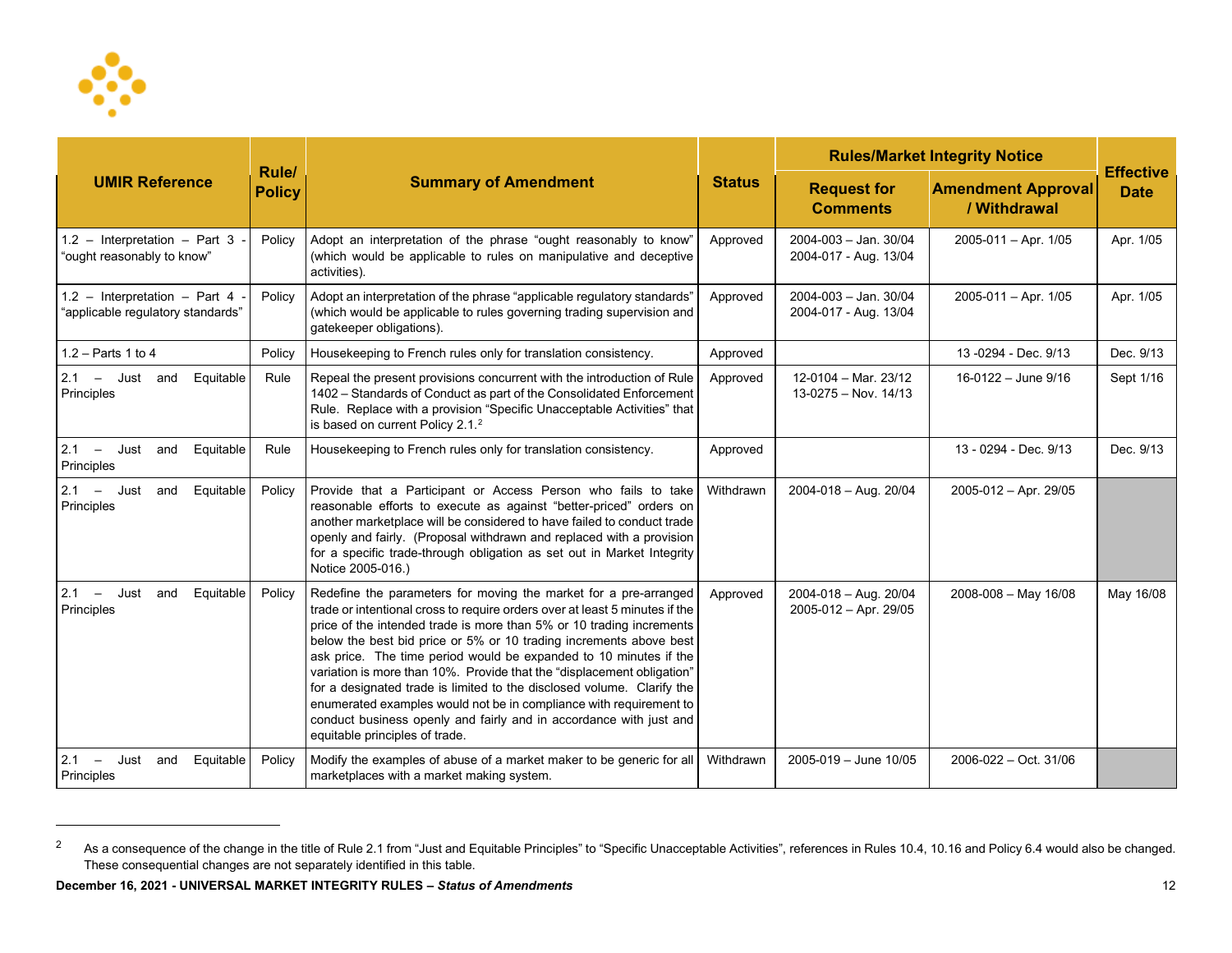

|                                                |                        |                                                                                                                                                                                                                                                                                                                                                                                                                                                                       |               | <b>Rules/Market Integrity Notice</b>           |                                           |                                 |
|------------------------------------------------|------------------------|-----------------------------------------------------------------------------------------------------------------------------------------------------------------------------------------------------------------------------------------------------------------------------------------------------------------------------------------------------------------------------------------------------------------------------------------------------------------------|---------------|------------------------------------------------|-------------------------------------------|---------------------------------|
| <b>UMIR Reference</b>                          | Rule/<br><b>Policy</b> | <b>Summary of Amendment</b>                                                                                                                                                                                                                                                                                                                                                                                                                                           | <b>Status</b> | <b>Request for</b><br><b>Comments</b>          | <b>Amendment Approval</b><br>/ Withdrawal | <b>Effective</b><br><b>Date</b> |
| $2.1 -$ Just<br>Equitable<br>and<br>Principles | Policy                 | Modify the examples of abuse of a market maker to be generic for all<br>marketplaces with a market making system.                                                                                                                                                                                                                                                                                                                                                     | Approved      | 2006-019 - Oct. 6/06                           | 2007-002 - Feb. 26/07                     | Mar. 9/07                       |
| $2.1 -$ Just<br>Equitable<br>and<br>Principles | Policy                 | Provide that attempts to "re-age" failed trades to avoid reporting<br>requirements shall be considered an unacceptable activity.                                                                                                                                                                                                                                                                                                                                      | Approved      | 2007-017 - Sept. 7/07                          | $08-0143 - Oct. 15/08$                    | Oct. 14/08                      |
| $2.1 -$ Just<br>Equitable<br>and<br>Principles | Policy                 | Amend Part 1 (d) to refer to Marketplace Trading Obligations.                                                                                                                                                                                                                                                                                                                                                                                                         | Approved      | 10-0113 - Apr. 23/10                           | 11-0251 - Aug. 26/11                      | Aug. 26/11                      |
| $2.1 -$ Just<br>Equitable<br>and<br>Principles | Policy                 | Repeal the present provisions concurrent with the introduction of Rule<br>1402 - Standards of Conduct as part of the Consolidated Enforcement<br>Rule. The substance of the Policy will be incorporated in a new Rule<br>2.1 "Specific Unacceptable Activities".                                                                                                                                                                                                      | Approved      | 12-0104 - Mar. 23/12<br>$13-0275 - Nov. 14/13$ | 16-0122 - June 9/16                       | Sept 1/16                       |
| $2.1 -$ Just<br>Equitable<br>and<br>Principles | Policy                 | Housekeeping to French rules only for translation consistency.                                                                                                                                                                                                                                                                                                                                                                                                        | Approved      |                                                | 13 - 0294 - Dec. 9/13                     | Dec. 9/13                       |
| 2.1 - Just and Equitable<br>Principles         | Policy                 | Makes a consequential amendment to clarify requirements for the<br>execution of a designated trade, to align with CSA amendments<br>regarding the order protection rule.                                                                                                                                                                                                                                                                                              | Withdrawn     | 14-0124 - May 15/14                            |                                           |                                 |
| $2.1 -$ Just<br>Equitable<br>and<br>Principles | Policy                 | Part 2 of Policy 2.1 was amended to accommodate unprotected<br>transparent marketplaces.                                                                                                                                                                                                                                                                                                                                                                              | Approved      | 15-0129 - June 12/15                           | 15-0211 - Sept 18/15                      | Sept 18/15                      |
| 2.2 - Manipulative and Deceptive<br>Activities | Rule                   | Rewrite of the existing provisions as required to provide for two<br>separate prohibitions - one being a prohibition against using an<br>manipulative or deceptive method, act or practice and the other being<br>a prohibition against entering an order or executing a trade that creates<br>or could reasonably be expected to create either a false or misleading<br>appearance of trading activity or investor interest in a security or an<br>artificial price. | Approved      | 2004-003 - Jan. 30/04<br>2004-017 - Aug. 13/04 | $2005 - 011 -$ Apr. 1/05                  | Apr. 1/05                       |
| 2.2 - Manipulative and Deceptive<br>Activities | Rule                   | Amend subsection (3) to refer to Marketplace Trading Obligations.                                                                                                                                                                                                                                                                                                                                                                                                     | Approved      | $10-0113 - Apr. 23/10$                         | 11-0251 - Aug. 26/11                      | Aug. 26/11                      |
| 2.2 - Manipulative and Deceptive<br>Activities | Rule                   | Housekeeping to French rules only for translation consistency.                                                                                                                                                                                                                                                                                                                                                                                                        | Approved      |                                                | 13 - 0294 - Dec 9/13                      | Dec. 9/13                       |
| 2.2 - Manipulative and Deceptive<br>Activities | Policy                 | Move the examples of what constitutes a manipulative or deceptive<br>method of trading or an order that may create a false or misleading<br>appearance of trading activity or investor interest in a security or an<br>artificial price from the rule to the policies. Specifically provide that<br>activities known as "free-riding, kiting or debit kiting" will be considered<br>manipulative.                                                                     | Approved      | 2004-003 - Jan. 30/04<br>2004-017 - Aug. 13/04 | $2005 - 011 -$ Apr. 1/05                  | Apr. 1/05                       |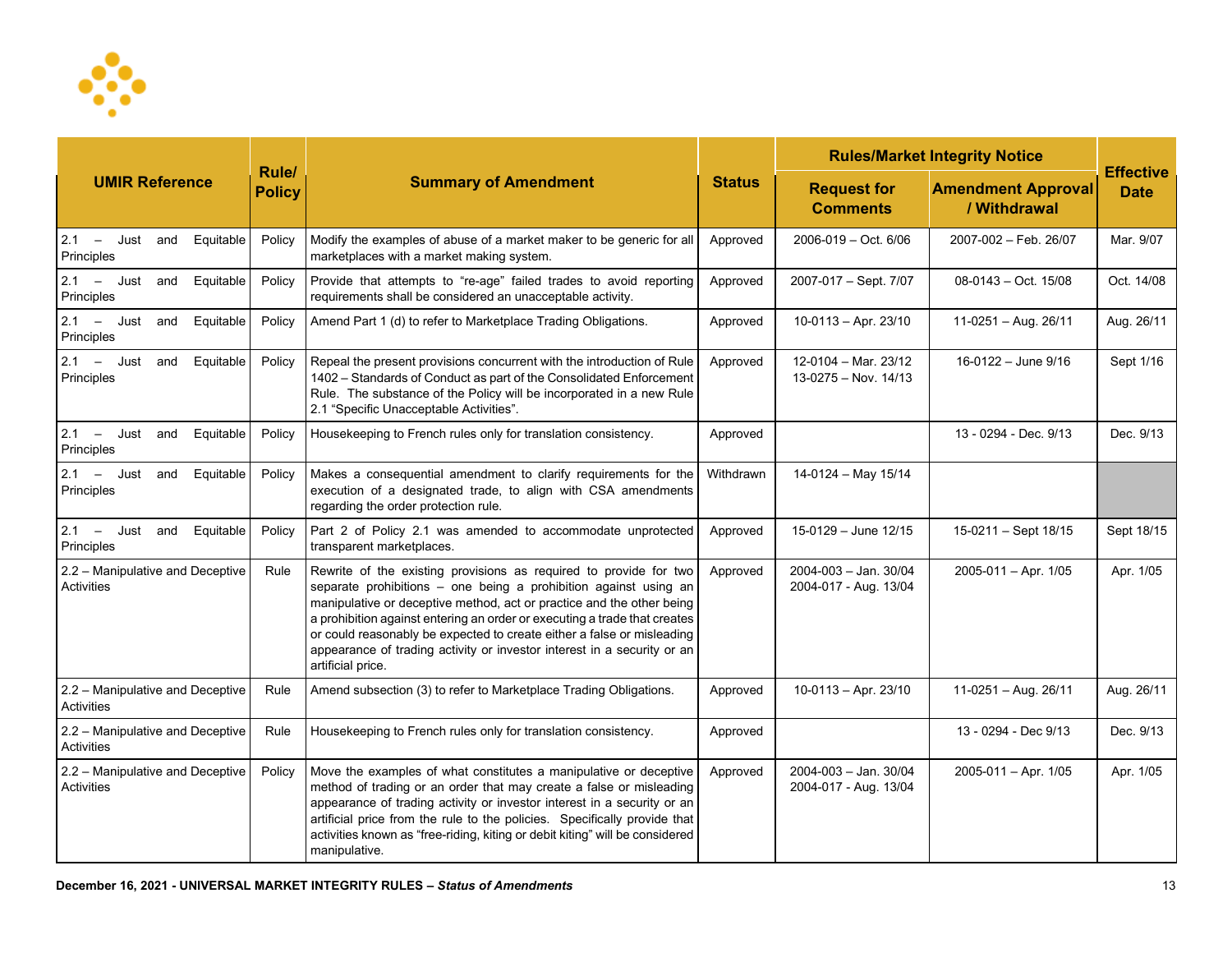

| <b>UMIR Reference</b>                          |                        | <b>Summary of Amendment</b>                                                                                                                                                                                                                                                                                                                                                                           | <b>Status</b> | <b>Rules/Market Integrity Notice</b>           |                                           |                                 |
|------------------------------------------------|------------------------|-------------------------------------------------------------------------------------------------------------------------------------------------------------------------------------------------------------------------------------------------------------------------------------------------------------------------------------------------------------------------------------------------------|---------------|------------------------------------------------|-------------------------------------------|---------------------------------|
|                                                | Rule/<br><b>Policy</b> |                                                                                                                                                                                                                                                                                                                                                                                                       |               | <b>Request for</b><br><b>Comments</b>          | <b>Amendment Approval</b><br>/ Withdrawal | <b>Effective</b><br><b>Date</b> |
| 2.2 - Manipulative and Deceptive<br>Activities | Policy                 | Delete clause (d) in Part 1.                                                                                                                                                                                                                                                                                                                                                                          | Approved      | 11-0075 - Feb. 25/11                           | 12-0078 - Mar. 2/12<br>12-0158 - May 8/12 | Oct. 15/12                      |
| 2.2 - Manipulative and Deceptive<br>Activities | Policy                 | Housekeeping to French rules only for translation consistency.                                                                                                                                                                                                                                                                                                                                        | Approved      |                                                | 13 - 0294 - Dec 9/13                      | Dec. 9/13                       |
| 2.3 - Improper Orders and Trades               | Rule                   | Provide that a Participant or Access Person may not enter an order or<br>execute a trade if they know or ought to know that the entry or<br>execution of the order would not be in compliance with applicable<br>securities legislation, requirements of a self-regulatory organization of<br>which they are a member, rules of the marketplace on which the order<br>is entered or executed or UMIR. | Approved      | 2004-003 - Jan. 30/04<br>2004-017 - Aug. 13/04 | 2005-011 - Apr. 1/05                      | Apr. 1/05                       |
| 2.4 - Trade-Through Obligation                 | Rule                   | Provide that Participants and Access Persons must make reasonable<br>efforts to access better-priced orders on a marketplace prior to<br>executing a trade as principal at an inferior price on another market.                                                                                                                                                                                       | Withdrawn     | 2005-016 - May 12/05                           | 08-0162 - Oct. 27/08                      |                                 |
| 2.4 - Trade-Through Obligation                 | Policy                 | Provide guidance on: the application of the trade-through rule; the<br>determination of "reasonable efforts"; and the impact of orders from<br>market makers in accordance with Marketplace Rules.                                                                                                                                                                                                    | Withdrawn     | 2005-016 - May 12/05                           | 08-0162 - Oct. 27/08                      |                                 |
| 3.1 - Restrictions on Short Selling            | Rule                   | Provide an exemption from the pricing restrictions for trades in<br>Exchange-traded Funds.                                                                                                                                                                                                                                                                                                            | Approved      | 2004-012 - Apr. 23/04                          | 2004-023 - Aug. 27/04                     | Aug. 27/04                      |
| 3.1 - Restrictions on Short Selling            | Rule                   | Change the reference in the exemption from "Exchange-traded Fund"<br>to "Exempt Exchange-traded Fund".                                                                                                                                                                                                                                                                                                | Approved      |                                                | $10-0006 -$ Jan. $8/10$                   | Jan. 8/10                       |
| 3.1 - Restrictions on Short Selling            | Rule                   | Provide that a "Basis Order" is exempt from the price restrictions on a<br>short sale.                                                                                                                                                                                                                                                                                                                | Approved      | 2004-030 - Nov. 26/04                          | 2005-010 - Apr. 8/05                      | Apr. 8/05                       |
| 3.1 - Restrictions on Short Selling            | Rule                   | Provide an exemption from the price restriction on short sales if the<br>sale is being undertaken in accordance with a requirement to move the<br>market to execute a trade at a price lower than the prevailing market.                                                                                                                                                                              | Approved      | 2005-012 - Apr. 29/05                          | 2008-008 - May 16/08                      | May 16/08                       |
| 3.1 - Restrictions on Short Selling            | Rule                   | Provide that a "Last Sale Price Order" is exempt from the price<br>restrictions on a short sale.                                                                                                                                                                                                                                                                                                      | Withdrawn     | $2005 - 019 -$ June 10/05                      | 2006-022 - Oct. 31/06                     |                                 |
| 3.1 - Restrictions on Short Selling            | Rule                   | Provide that a "Closing Price Order" is exempt from the price<br>restrictions on a short sale.                                                                                                                                                                                                                                                                                                        | Approved      | $2006 - 019 - Oct. 6/06$                       | 2007-002 - Feb. 26/07                     | Mar. 9/07                       |
| 3.1 - Restrictions on Short Selling            | Rule                   | Repeal the restrictions on the price at which a short sale may be made.                                                                                                                                                                                                                                                                                                                               | Withdrawn     | 2007-017 - Sept. 7/07                          | 11-0075 - Feb. 25/11                      |                                 |
| 3.1 - Restrictions on Short Selling            | Rule                   | Amend subsection (2) to refer to Marketplace Trading Obligations.                                                                                                                                                                                                                                                                                                                                     | Approved      | $10-0113 - Apr. 23/10$                         | $11-0251 - Aug. 26/11$                    | Aug. 26/11                      |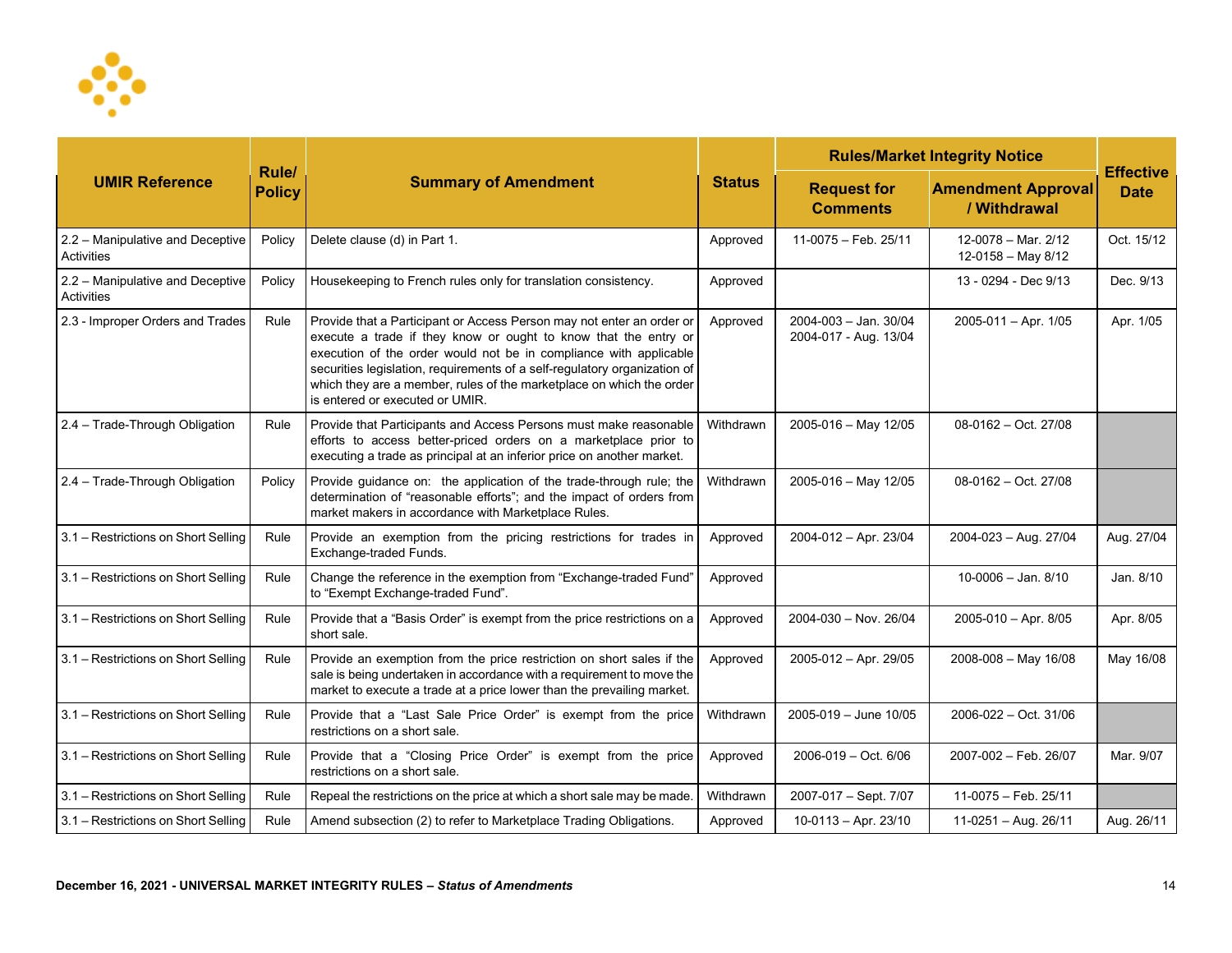

| <b>UMIR Reference</b>                       |                        | <b>Summary of Amendment</b>                                                                                                                                                                                                                                              | <b>Status</b> | <b>Rules/Market Integrity Notice</b>           |                                             |                                 |
|---------------------------------------------|------------------------|--------------------------------------------------------------------------------------------------------------------------------------------------------------------------------------------------------------------------------------------------------------------------|---------------|------------------------------------------------|---------------------------------------------|---------------------------------|
|                                             | Rule/<br><b>Policy</b> |                                                                                                                                                                                                                                                                          |               | <b>Request for</b><br><b>Comments</b>          | <b>Amendment Approval</b><br>/ Withdrawal   | <b>Effective</b><br><b>Date</b> |
| 3.1 - Restrictions on Short Selling         | Rule                   | Repeal the Rule in its entirety.                                                                                                                                                                                                                                         | Approved      | 11-0075 - Feb. 25/11                           | 12-0078 - Mar. 2/12<br>$12-0158 - May 8/12$ | Oct. 15/12                      |
| 3.1 – Restrictions on Short Selling         | Policy                 | Repeal the Policy in its entirety.                                                                                                                                                                                                                                       | Approved      | 11-0075 - Feb. 25/11                           | 12-0078 - Mar. 2/12                         | Oct. 15/12                      |
| 3.2 - Prohibition on the Entry of<br>Orders | Rule                   | Provide that a Participant or an Access Person shall not enter an order<br>on a marketplace that, on execution, would be a short sale unless it is<br>marked as such or it is a Short Sale Ineligible Security and provide for<br>exceptions to the general prohibition. | Approved      |                                                | $08-0143 - Oct. 15/08$                      | Oct. 14/08                      |
| 3.2 - Prohibition on the Entry of<br>Orders | Rule                   | Amend subsection (2) and (3) to refer to Marketplace Trading<br>Obligations.                                                                                                                                                                                             | Approved      | $10-0113 - Apr. 23/10$                         | $11-0251 - Aug. 26/11$                      | Aug. 26/11                      |
| 3.2 - Prohibition on the Entry of<br>Orders | Rule                   | Amend subsections (1) and (2) in respect of references to "short-<br>marking exempt orders".                                                                                                                                                                             | Approved      | 11-0075 - Feb. 25/11                           | 12-0078 - Mar. 2/12                         | Oct. 15/12                      |
| 4.1 - Frontrunning                          | Rule                   | Clarify the "markets" in which a Participant may not enter a principal or<br>non-client order in advance of a client order that may affect the price<br>of a security.                                                                                                   | Approved      | 2005-012 - Apr. 29/05                          | $2008 - 008 - May 16/08$                    | May 16/08                       |
| 4.1 - Frontrunning                          | Policy                 | Housekeeping to French rules only for translation consistency.                                                                                                                                                                                                           | Approved      |                                                | 13 - 0294 - Dec 9/13                        | Dec. 9/13                       |
| $4.1 -$ Frontrunning                        | Rule                   | Amendments to 4.1(1) and (2) and to replace non-client order with<br>Dealer Related Person order.                                                                                                                                                                        | Withdrawn     | 19-0157 - Sept. 5/19                           | 21-0009 - Jan 14/21                         |                                 |
| 4.1 - Frontrunning                          | Policy                 | Amendments to Part 2 to replace non-client order with Dealer Related<br>Person order.                                                                                                                                                                                    | Withdrawn     | 19-0157 - Sept. 5/19                           | 21-0009 - Jan 14/21                         |                                 |
| 5.1 - Best Execution Obligation             | Rule                   | Harmonize the language of the rule to requirements proposed under<br>National Instrument 23-101.                                                                                                                                                                         | Approved      | 2007-008 - Apr. 20/07                          | 08-0039 - July 18/08                        | Sept. 12/08                     |
| 5.1 - Best Execution Obligation             | Policy                 | Provide the factors that the Market Regulator will consider when<br>determining whether a Participant has diligently pursued the best<br>execution of a client order.                                                                                                    | Approved      | 2006-019 - Oct. 6/06                           | 2007-002 - Feb. 26/07                       | Mar. 9/07                       |
| 5.1 - Best Execution Obligation             | Policy                 | Harmonize the language of the policy to requirements proposed under<br>National Instrument 23-101 and clarify factors to be taken into<br>consideration.                                                                                                                 | Approved      | 2007-008 - Apr. 20/07                          | 08-0039 - July 18/08                        | Sept. 12/08                     |
| 5.1 - Best Execution Obligation             | Policy                 | Repeal and replace Part 4 to clarify that the provision of the "best<br>execution" for a client order is subject to compliance with the "order<br>protection rule" under Part 6 of the Trading Rules.                                                                    | Approved      | $08-0163 - Oct. 27/08$<br>09-0328 - Nov. 13/09 | $11-0036 - Jan. 29/11$                      | Feb. 1/11                       |
| 5.1 - Best Execution Obligation             | Policy                 | Housekeeping to French rules only for translation consistency.                                                                                                                                                                                                           | Approved      |                                                | 13 - 0294 - Dec 9/13                        | Dec. 9/13                       |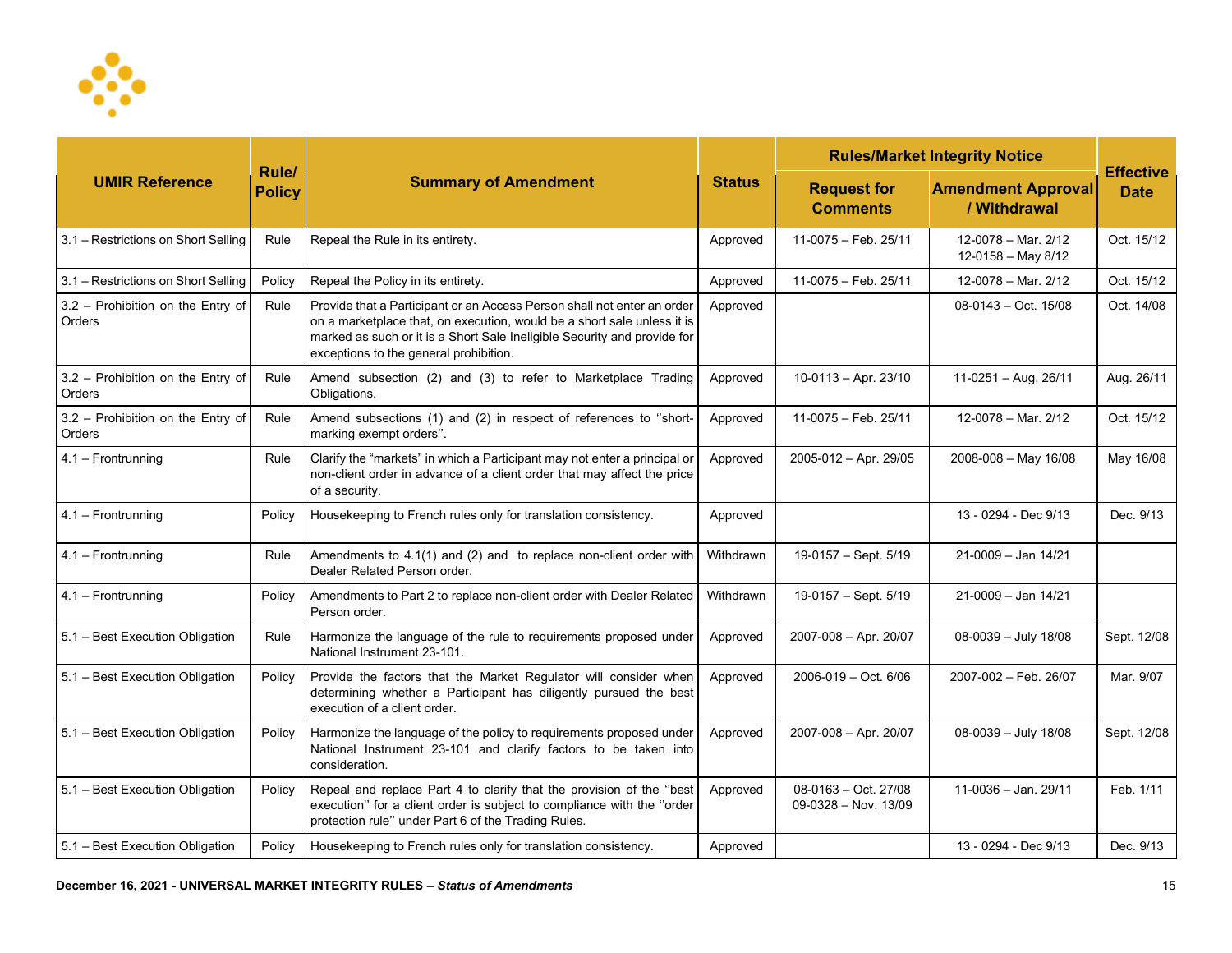

| <b>UMIR Reference</b>           |                        | <b>Summary of Amendment</b>                                                                                                                                                                                                                                                                                                                                                     | <b>Status</b> | <b>Rules/Market Integrity Notice</b>           |                                           |                                 |
|---------------------------------|------------------------|---------------------------------------------------------------------------------------------------------------------------------------------------------------------------------------------------------------------------------------------------------------------------------------------------------------------------------------------------------------------------------|---------------|------------------------------------------------|-------------------------------------------|---------------------------------|
|                                 | Rule/<br><b>Policy</b> |                                                                                                                                                                                                                                                                                                                                                                                 |               | <b>Request for</b><br><b>Comments</b>          | <b>Amendment Approval</b><br>/ Withdrawal | <b>Effective</b><br><b>Date</b> |
| 5.1 - Best Execution Obligation | Rule                   | Best Execution obligations moved from UMIR to the Dealer Member<br><b>Rules</b>                                                                                                                                                                                                                                                                                                 | Approved      | 15-0277 - Dec. 10/15                           | 17-0137 - July 6/17                       | Jan. 2/18                       |
| 5.1 - Best Execution Obligation | Policy                 | Best Execution obligations moved from UMIR to the Dealer Member<br><b>Rules</b>                                                                                                                                                                                                                                                                                                 | Approved      | 15-0277 - Dec 10/15                            | 17-0137 - July 6/17                       | Jan. 2/18                       |
| 5.2 - Best Price Obligation     | Rule                   | Provide that a "Basis Order" is exempt from the best price obligation.                                                                                                                                                                                                                                                                                                          | Approved      | 2004-030 - Nov. 26/04                          | $2005 - 010 - Apr. 8/05$                  | Apr. 8/05                       |
| 5.2 - Best Price Obligation     | Rule                   | Provide that a "Last Sale Price Order" is exempt from the best price<br>obligation.                                                                                                                                                                                                                                                                                             | Withdrawn     | 2005-019 - June 10/05                          | 2006-022 - Oct. 31/06                     |                                 |
| 5.2 - Best Price Obligation     | Rule                   | Provide that a "Closing Price Order" is exempt from the best price<br>obligation.                                                                                                                                                                                                                                                                                               | Approved      | 2006-019 - Oct. 6/06                           | 2007-002 - Feb. 26/07                     | Mar. 9/07                       |
| 5.2 - Best Price Obligation     | Rule                   | Remove the consideration of transaction costs from the calculation of<br>compliance with "best price" obligation.                                                                                                                                                                                                                                                               | Approved      | 2008-009 - May 16/08                           | 09-0107 - Apr. 17/09                      | May 16/08                       |
| 5.2 - Best Price Obligation     | Rule                   | Repeal the provision in its entirety.                                                                                                                                                                                                                                                                                                                                           | Approved      | 08-0163 - Oct. 27/08<br>$09-0328 - Nov. 13/09$ | 11-0036 -- Jan. 28/11                     | Feb. 1/11                       |
| 5.2 - Best Price Obligation     | Policy                 | Provide a specific mechanism for determining whether a "better price"<br>exists on a marketplace (with the test being the same as adopted<br>under Rule 7.5 for the reporting in Canadian currency internal crosses<br>and intentional crosses that have been negotiated in a foreign<br>currency). Make consequential amendments to refer to "organized<br>regulated markets". | Approved      | 2005-012 - Apr. 29/05                          | 2008-008 - May 16/08                      | May 16/08                       |
| 5.2 - Best Price Obligation     | Policy                 | Modify the "best price obligation" in recognition of a specific trade-<br>through obligation applicable to Participants when trading as principal<br>or agent.                                                                                                                                                                                                                  | Withdrawn     | 2005-016 - May 12/05                           | 08-0162 - Oct. 27/08                      |                                 |
| 5.2 - Best Price Obligation     | Policy                 | Revise the factors that the Market Regulator will consider when<br>determining whether a Participant has used "reasonable efforts" to<br>ensure that a client order receives the best price.                                                                                                                                                                                    | Approved      | 2006-019 - Oct. 6/06                           | 2007-002 - Feb. 26/07                     | Mar. 9/07                       |
| 5.2 - Best Price Obligation     | Policy                 | Expand the factors which may be taken into consideration in<br>determining whether a Participant has taken reasonable efforts to<br>obtain the best price on the execution of an order.                                                                                                                                                                                         | Approved      | 2008-009 - May 16/08                           | 09-0107 - Apr. 17/09                      | May 16/08                       |
| 5.2 - Best Price Obligation     | Policy                 | Repeal the provision in its entirety.                                                                                                                                                                                                                                                                                                                                           | Approved      | $08-0163 - Oct. 27/08$<br>09-0328 - Nov. 13/09 | 11-0036 -- Jan. 28/11                     | Feb. 1/11                       |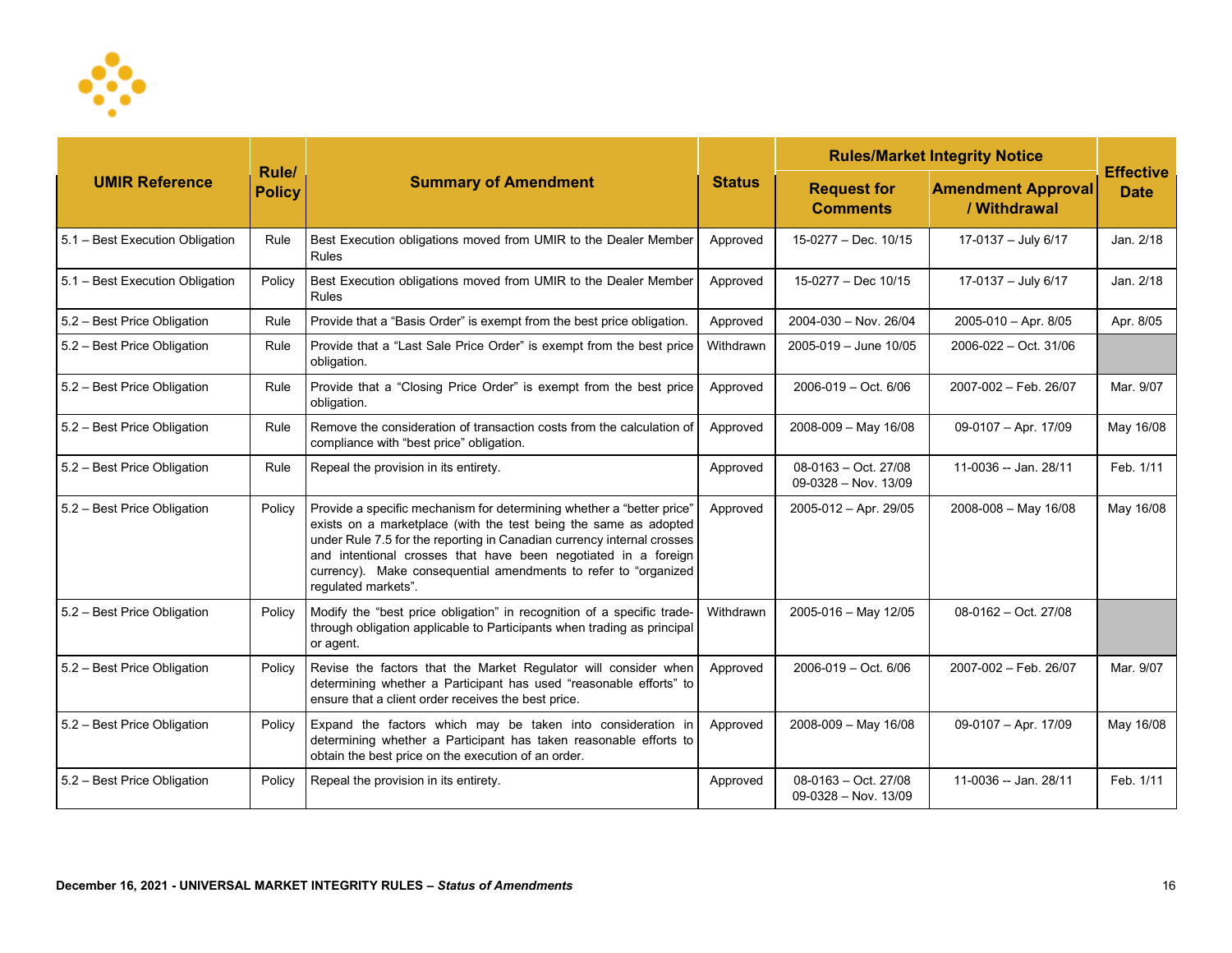

| <b>UMIR Reference</b> |                        | <b>Summary of Amendment</b>                                                                                                                                                                                                                                                                                                                                                                                                                                                                                                                                                                                                                                                                                                                                                      | <b>Status</b> | <b>Rules/Market Integrity Notice</b>  |                                           |                                 |
|-----------------------|------------------------|----------------------------------------------------------------------------------------------------------------------------------------------------------------------------------------------------------------------------------------------------------------------------------------------------------------------------------------------------------------------------------------------------------------------------------------------------------------------------------------------------------------------------------------------------------------------------------------------------------------------------------------------------------------------------------------------------------------------------------------------------------------------------------|---------------|---------------------------------------|-------------------------------------------|---------------------------------|
|                       | Rule/<br><b>Policy</b> |                                                                                                                                                                                                                                                                                                                                                                                                                                                                                                                                                                                                                                                                                                                                                                                  |               | <b>Request for</b><br><b>Comments</b> | <b>Amendment Approval</b><br>/ Withdrawal | <b>Effective</b><br><b>Date</b> |
| 5.3 - Client Priority | Rule                   | Provide that a Participant would not have to provide priority to a client<br>order if the client order had been entered "anonymously" on a<br>marketplace directly by a client and the Participant was not aware that<br>the order was a client order until execution of the order.                                                                                                                                                                                                                                                                                                                                                                                                                                                                                              | Approved      | 2002-015 - Sept. 30/02                | $2003 - 024 - Oct. 31/03$                 | Oct. 31/03                      |
| 5.3 - Client Priority | Rule                   | Introduce a client priority requirement based on the provision included<br>in the version of UMIR published in October of 2001 that recognizes<br>multiple marketplaces trading the same securities.                                                                                                                                                                                                                                                                                                                                                                                                                                                                                                                                                                             | Approved      | 2005-017 - June 10/05                 | 2006-012 - May 26/06                      | May 26/06                       |
| 5.3 - Client Priority | Rule                   | Provide that a "Last Sale Price Order" is exempt from the requirement<br>to provide client priority.                                                                                                                                                                                                                                                                                                                                                                                                                                                                                                                                                                                                                                                                             | Withdrawn     | 2005-019 - June 10/05                 | 2006-022 - Oct. 31/06                     |                                 |
| 5.3 - Client Priority | Rule                   | Provide that a Participant cannot enter on a marketplace a principal<br>order or non-client order that the Participant, based on the information<br>known or reasonably available to the person or persons originating or<br>entering the principal order or non-client order, knows or should have<br>known will execute or have a reasonable likelihood of executing in<br>priority to a client order received by the Participant prior to the entry of<br>the principal or non-client order and the client or is for the same or a<br>better price. In addition, provide that a Participant may rely on the<br>allocations made by the trading system of a marketplace if the client<br>has instructed that the client order is to be entered on a particular<br>marketplace. | Approved      | $2006 - 019 - Oct. 6/06$              | 2007-002 - Feb. 26/07                     | Mar. 9/07                       |
| 5.3 - Client Priority | Rule                   | Amend subparagraph (2)(b)(i) to refer to the Marketplace Trading<br>Obligations.                                                                                                                                                                                                                                                                                                                                                                                                                                                                                                                                                                                                                                                                                                 | Approved      | $10-0113 - Apr. 23/10$                | $11-0251 - Aug. 26/11$                    | Aug. 26/11                      |
| 5.3 - Client Priority | Rule                   | Amend subsection (1) to refer to a "foreign organized regulated<br>market".                                                                                                                                                                                                                                                                                                                                                                                                                                                                                                                                                                                                                                                                                                      | Withdrawn     | 12-0131 - Apr. 13/12                  |                                           |                                 |
| 5.3 - Client Priority | Rule                   | Housekeeping to French rules only for translation consistency.                                                                                                                                                                                                                                                                                                                                                                                                                                                                                                                                                                                                                                                                                                                   | Approved      |                                       | 13 - 0294 - Dec 9/13                      | Dec. 9/13                       |
| 5.3 - Client Priority | Policy                 | Make consequential amendments to the Policy to reflect changes to<br>the Rule.                                                                                                                                                                                                                                                                                                                                                                                                                                                                                                                                                                                                                                                                                                   | Approved      | 2006-019 - Oct. 6/06                  | 2007-002 - Feb. 26/07                     | Mar. 9/07                       |
| 5.3 - Client Priority | Policy                 | Housekeeping to French rules only for translation consistency.                                                                                                                                                                                                                                                                                                                                                                                                                                                                                                                                                                                                                                                                                                                   | Approved      |                                       | 13 - 0294 - Dec 9/13                      | Dec. 9/13                       |
| 5.3 - Client Priority | Policy                 | Makes a consequential amendment to provide an example of<br>intentionally trading ahead of a client, to align with the CSA<br>amendments regarding the order protection rule.                                                                                                                                                                                                                                                                                                                                                                                                                                                                                                                                                                                                    | Withdrawn     | 14-0124 - May 15/14                   |                                           |                                 |
| 5.3 - Client Priority | Policy                 | Part 4 of Policy 5.3 was amended to accommodate unprotected<br>transparent marketplaces.                                                                                                                                                                                                                                                                                                                                                                                                                                                                                                                                                                                                                                                                                         | Approved      | 15-0129 - June 12/15                  | 15-0211 - Sept 18/15                      | Sept 18/15                      |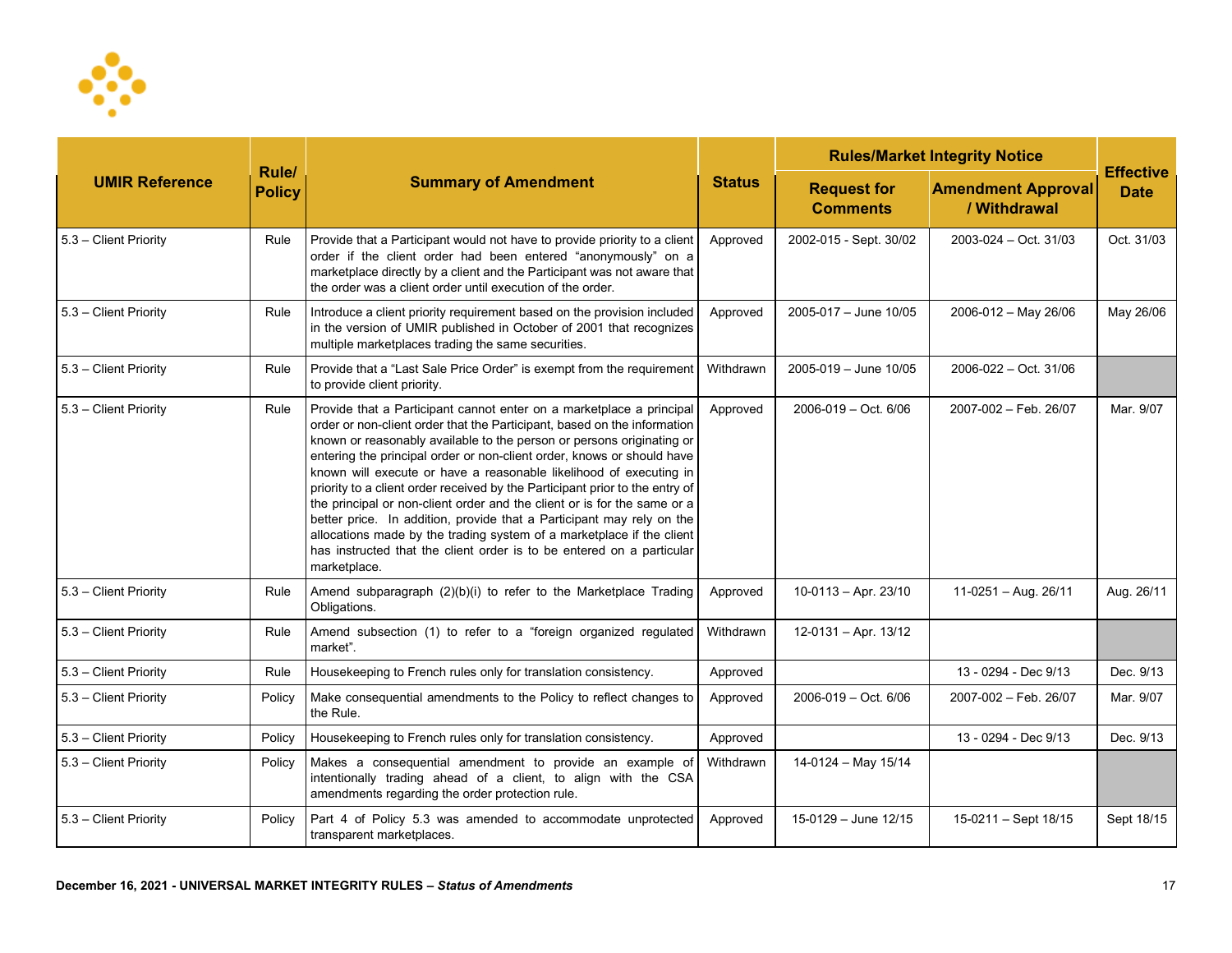

| <b>UMIR Reference</b>                       |                        | <b>Summary of Amendment</b>                                                                                                                                                                                                                                                                                                                                                                                                              | <b>Status</b> | <b>Rules/Market Integrity Notice</b>  | <b>Effective</b>                             |             |
|---------------------------------------------|------------------------|------------------------------------------------------------------------------------------------------------------------------------------------------------------------------------------------------------------------------------------------------------------------------------------------------------------------------------------------------------------------------------------------------------------------------------------|---------------|---------------------------------------|----------------------------------------------|-------------|
|                                             | Rule/<br><b>Policy</b> |                                                                                                                                                                                                                                                                                                                                                                                                                                          |               | <b>Request for</b><br><b>Comments</b> | <b>Amendment Approval</b><br>/ Withdrawal    | <b>Date</b> |
| 5.3 - Client Priority                       | Policy                 | Amendments to address the relocation of the Best Execution<br>obligations to the Dealer Member Rules                                                                                                                                                                                                                                                                                                                                     | Approved      | 15-0277 - Dec 10, 2015                | 17-0137 - July 6/17                          | Jan 2/18    |
| 5.3 - Client Priority                       | Rule                   | Amendments to 5.3 (1), (2) and (3) to replace non-client order with<br>Dealer Related Person order.                                                                                                                                                                                                                                                                                                                                      | Withdrawn     | 19-0157 - Sept 5/19                   | $21 - 0009 -$ Jan $14/21$                    |             |
| 5.3 - Client Priority                       | Policy                 | Amendments to Part 2 and 4 to replace non-client order with Dealer<br>Related Person order.                                                                                                                                                                                                                                                                                                                                              | Withdrawn     | 19-0157 - Sept 5/19                   | 21-0009 - Jan 14/21                          |             |
| $6.1$ - Entry of Orders to a<br>Marketplace | Rule                   | Provide that orders at a price of \$0.50 or more may only be entered on<br>a marketplace at penny increments and at half-penny increments<br>below \$0.50.                                                                                                                                                                                                                                                                               | Withdrawn     | $2005 - 019 -$ June 10/05             | 2006-022 - Oct. 31/06                        |             |
| $6.1$ - Entry of Orders to a<br>Marketplace | Rule                   | Provide that orders at a price of \$0.50 or more may only be entered on<br>a marketplace at penny increments and at half-penny increments<br>below \$0.50.                                                                                                                                                                                                                                                                               | Approved      | $2006 - 019 - Oct. 6/06$              | 2007-002 - Feb. 26/07                        | Mar. 9/07   |
| $6.1$ - Entry of Orders to a<br>Marketplace | Rule                   | Provide new provisions to prohibit order entries by Participants or<br>Access Persons in the event of certain short sales.                                                                                                                                                                                                                                                                                                               | Approved      | 11-0075 - Feb. 25/11                  | 12-0078 - Mar. 2/12<br>12-0158 - May 8/12    | Oct. 15/12  |
| 6.1 - Entry of Orders to a<br>Marketplace   | Rule                   | Provide new subsection (3) to permit the entry of an intentional cross<br>on a marketplace at a price that is a fraction of a trading increment.                                                                                                                                                                                                                                                                                         | Approved      |                                       | $12-0130 - Apr. 13/12$<br>12-0158 - May 8/12 | Oct. 15/12  |
| 6.1 - Entry of Orders to a<br>Marketplace   | Rule                   | Add new subsections $(7)$ , $(8)$ and $(9)$ to prohibit the entry of an order<br>by a Participant or an Access Person or the acceptance of an order by<br>a marketplace unless certain requirements are met. (Renumber the<br>subsection (3) approved Apr. 13/12 as subsection (6).)                                                                                                                                                     | Approved      | 12-0315 - Oct. 25/12                  | 13-0184 - Jul. 4/13                          | Mar. 1/14   |
| $6.1$ - Entry of Orders to a<br>Marketplace | Policy                 | Provide that Basis Orders, Call Market Orders and Volume-Weighted<br>Average Price Orders may be executed and reported at other than the<br>minimum trading increment for the entry of orders.                                                                                                                                                                                                                                           | Approved      | $2006 - 019 - Oct. 6/06$              | 2007-002 - Feb. 26/07                        | Mar. 9/07   |
| 6.1 - Entry of Orders to a<br>Marketplace   | Policy                 | Replace Part 1 of Policy 6.1 to provide for the execution and reporting<br>of the execution price of an order at such price increments as<br>established by the marketplace provided, that unless otherwise<br>permitted by the information processor or vendor, the price shall be<br>rounded to the nearest trading increment, or rounded up to the next<br>trading increment if the price results in one-half of a trading increment. | Approved      | 11-0225 - Jul. 29/11                  | 12-0130 - Apr. 13/12<br>12-0158 - May 8/12   | Oct. 15/12  |
| 6.1 - Entry of Order to a<br>Marketplace    | Rule                   | Amendments to 6.1(6) to replace non-client order with Dealer Related<br>Person order.                                                                                                                                                                                                                                                                                                                                                    | Withdrawn     | 19-0157 - Sept 5/19                   | $21 - 0009 -$ Jan $14/21$                    |             |
| 6.2 - Designations and Identifiers          | Rule                   | Provide that an order must contain a marker to identify the order as a<br>"Basis Order".                                                                                                                                                                                                                                                                                                                                                 | Approved      | $2004 - 030 - Nov. 26/04$             | 2005-010 - Apr. 8/05                         | Apr. 8/05   |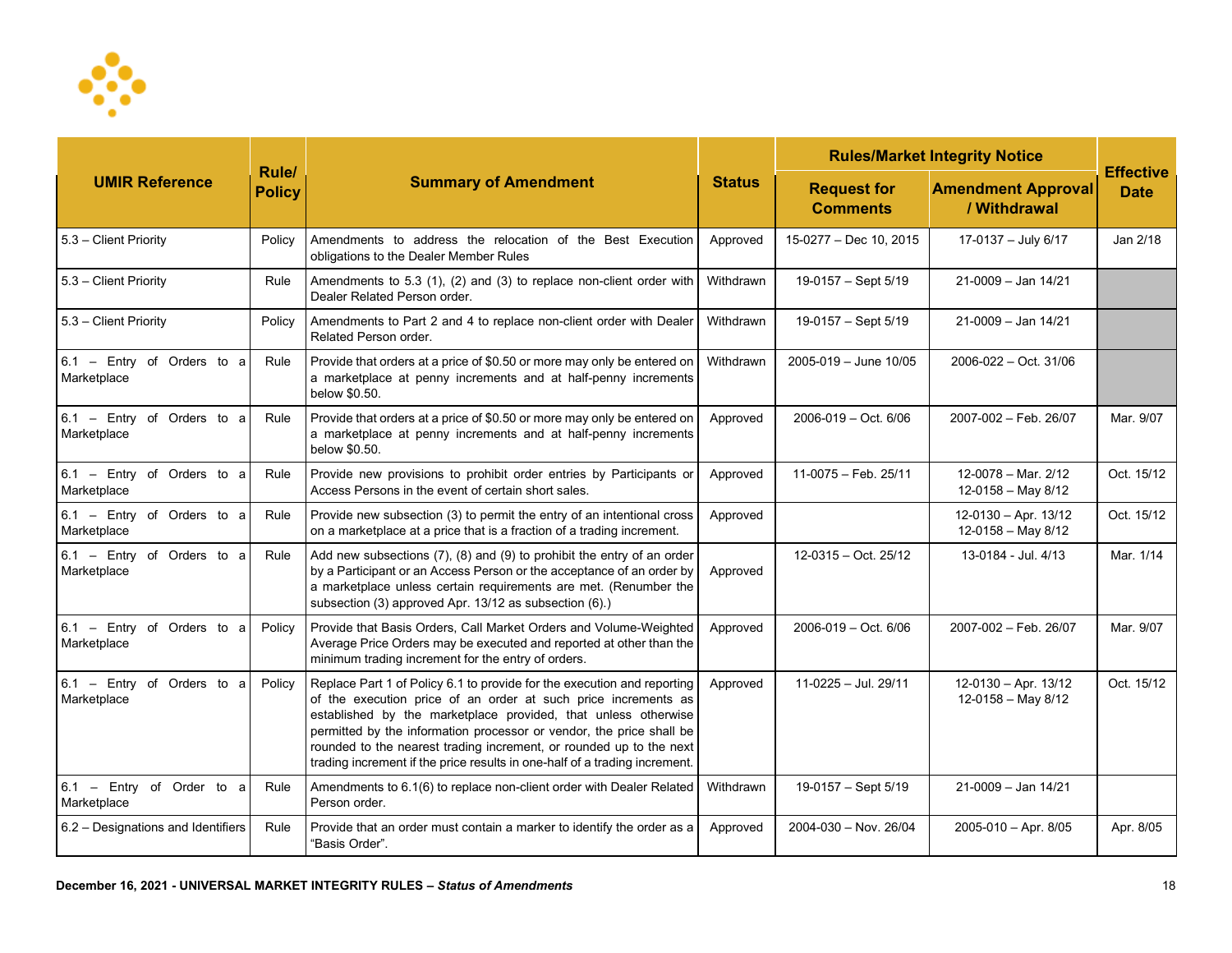<span id="page-18-0"></span>

| <b>UMIR Reference</b>              |                        | <b>Summary of Amendment</b>                                                                                                                                                                                                                           | <b>Status</b> | <b>Rules/Market Integrity Notice</b>           |                                           |                                 |
|------------------------------------|------------------------|-------------------------------------------------------------------------------------------------------------------------------------------------------------------------------------------------------------------------------------------------------|---------------|------------------------------------------------|-------------------------------------------|---------------------------------|
|                                    | Rule/<br><b>Policy</b> |                                                                                                                                                                                                                                                       |               | <b>Request for</b><br><b>Comments</b>          | <b>Amendment Approval</b><br>/ Withdrawal | <b>Effective</b><br><b>Date</b> |
| 6.2 - Designations and Identifiers | Rule                   | Provide that a "designated trade" or an order entered on a marketplace<br>to fill an obligation imposed by a Rule or Policy must contain a marker<br>("bypass marker").                                                                               | Approved      | 2005-012 - Apr. 29/05                          | 2008-008 - May 16/08                      | May 16/08 <sup>3</sup>          |
| 6.2 - Designations and Identifiers | Rule                   | Provide that an order must contain a marker to identify the order as a<br>'Last Sale Price Order".                                                                                                                                                    | Withdrawn     | 2005-019 - June 10/05                          | 2006-022 - Oct. 31/06                     |                                 |
| 6.2 - Designations and Identifiers | Rule                   | Provide that an order must contain a marker to identify the order as a<br>"Closing Price Order".                                                                                                                                                      | Approved      | $2006 - 019 - Oct. 6/06$                       | 2007-002 - Feb. 26/07                     | Mar. 9/07                       |
| 6.2 - Designations and Identifiers | Rule                   | Provide that an order must contain a marker to identify the order as a<br>"directed action order" as defined in the Trading Rules.                                                                                                                    | Approved      | $09-0328 - Nov. 13/09$                         | 11-0036 -- Jan. 28/11                     | Feb. 1/11                       |
| 6.2 - Designations and Identifiers | Rule                   | Provide that the unique identifier assigned to a Marketplace Eligible<br>Client is included with each order entered on a marketplace by Dealer-<br>Sponsored Access.                                                                                  | Withdrawn     | 2007-009 - Apr. 20/07                          | 12-0315 - Oct. 25/12                      |                                 |
| 6.2 - Designations and Identifiers | Rule                   | Repeal the requirement for a "short exempt" marker because of the<br>repeal on the restrictions on the price at which a short sale may be<br>made.                                                                                                    | Approved      | 2007-017 - Sept. 7/07                          | 11-0075 - Feb. 25/11                      |                                 |
| 6.2 - Designations and Identifiers | Rule                   | Provide for the marking of "short orders" and "short-marking exempt<br>orders" and repeal provisions related to "short exempt".                                                                                                                       | Approved      | 11-0075 - Feb. 25/11                           | 12-0078 - Mar. 2/12<br>12-0158 - May 8/12 | Oct. 15/12                      |
| 6.2 - Designations and Identifiers | Rule                   | Amend clause (a) of subsection (1) to require the provision of an<br>identifier in respect of third-party direct electronic access and routing<br>arrangements.                                                                                       | Approved      | $12-0315 - Oct. 25/12$                         | 13-0184 - Jul. 4/13                       | Mar. 1/14                       |
| 6.2 - Designations and Identifiers | Rule                   | Amend clause (a) of subsection (1) to require an identifier if the order<br>requires an identifier under Dealer Member Rule 3200.                                                                                                                     | Approved      | $13-0255 - Oct. 15/13$<br>14-0101 - Apr. 24/14 | 14-0263 - Nov. 13/14                      | June, 1/15                      |
| 6.2 - Designations and Identifiers | Rule                   | Add clauses 6.2(1)(b) viii and xviii to includes a derivative-related cross<br>and a bundled order respectively. Also to amend 6.2(6)(a) to exclude<br>a by-pass cross that is not part of a designated trade.                                        | Approved      | 16-0123 - June 9/16                            | 17-0039 - Feb 16/17                       | Sept 14/17                      |
| 6.2 - Designations and Identifiers | Rule                   | Amend clause 6.2 (1) to required additional client identifiers in the form<br>of legal entity identifiers or account numbers and unique identifiers for<br>foreign dealer equivalents whose clients automatically orders on a<br>predetermined basis. | Approved      | 18-0122 - June 28/18                           | 19-0071 - Apr. 18/19                      | Oct. 18/20                      |
| 6.2 – Designation and Identifiers  | Rule                   | Amend 6.2 (1) to replace non-client order with Dealer Related Person<br>order.                                                                                                                                                                        | Withdrawn     | 19-0157 - Sept. 5/19                           | $21-009 - Jan 14/21$                      |                                 |

**December 16, 2021 - UNIVERSAL MARKET INTEGRITY RULES – Status of Amendments** 19 <sup>3</sup> While the effective date of this provision is May 16, 2008, the implementation date is June 1, 2009. Reference should be made to Rules Notice 09-0034 (February 3, 2009).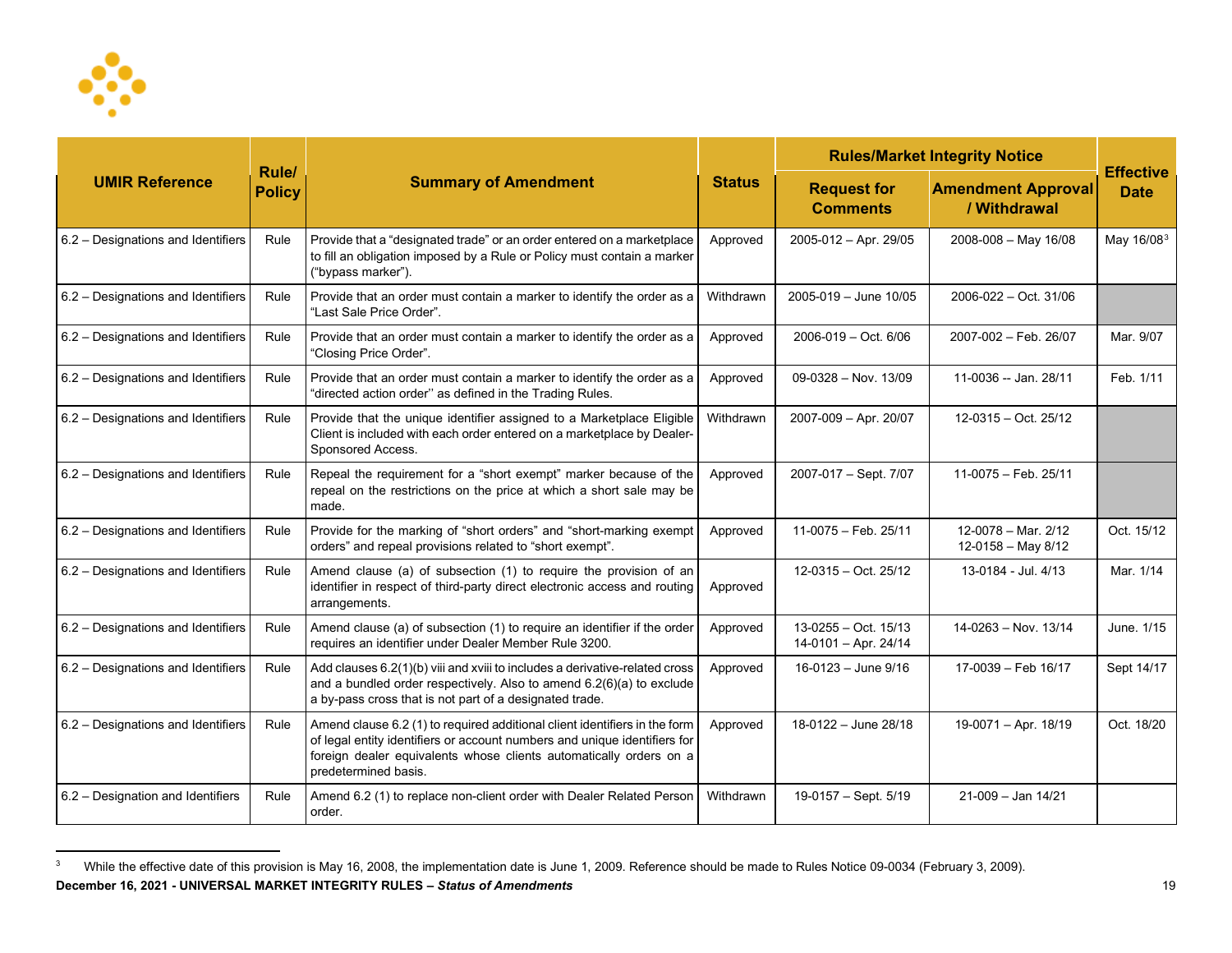

| <b>UMIR Reference</b>                       |                        | <b>Summary of Amendment</b>                                                                                                                                                                                                                                                                                                                                                                             |               | <b>Rules/Market Integrity Notice</b>         |                                            |                                 |
|---------------------------------------------|------------------------|---------------------------------------------------------------------------------------------------------------------------------------------------------------------------------------------------------------------------------------------------------------------------------------------------------------------------------------------------------------------------------------------------------|---------------|----------------------------------------------|--------------------------------------------|---------------------------------|
|                                             | Rule/<br><b>Policy</b> |                                                                                                                                                                                                                                                                                                                                                                                                         | <b>Status</b> | <b>Request for</b><br><b>Comments</b>        | <b>Amendment Approval</b><br>/ Withdrawal  | <b>Effective</b><br><b>Date</b> |
| 6.2 - Designation and Identifiers           | Rule                   | Housekeeping amendments to align with the final IIROC rules.                                                                                                                                                                                                                                                                                                                                            | Approved      |                                              | $20-0042$ – Mar 5/20                       | Mar. 5/20                       |
| 6.2 - Designation and Identifiers           | Rule                   | Housekeeping amendments to align with the final IIROC rules                                                                                                                                                                                                                                                                                                                                             | Approved      |                                              | 21-0236 - Dec16/21                         | Dec. 16/21                      |
| 6.3 - Exposure of Client Orders             | Rule                   | Provide that a client order that is a "Basis Order" is exempt from the<br>order exposure requirement.                                                                                                                                                                                                                                                                                                   | Approved      | 2004-030 - Nov. 26/04                        | $2005 - 010 - Apr. 8/05$                   | Apr. 8/05                       |
| 6.3 - Exposure of Client Orders             | Rule                   | Provide that a client order that is a "Last Sale Price Order" is exempt<br>from the order exposure requirement. Provide that client orders that<br>must be exposed must be entered on a marketplace that displays order<br>information in accordance with Part 7 of National Instrument 21-101.                                                                                                         | Withdrawn     | 2005-019 - June 10/05                        | 2006-022 - Oct. 31/06                      |                                 |
| 6.3 - Exposure of Client Orders             | Rule                   | Provide that a client order that is a "Closing Price Order" is exempt<br>from the order exposure requirement. Provide that client orders that<br>must be exposed must be entered on a marketplace that displays order<br>information in accordance with Part 7 of National Instrument 21-101.                                                                                                           | Approved      | $2006 - 019 - Oct. 6/06$                     | 2007-002 - Feb. 26/07                      | Mar. 9/07                       |
| 6.3 - Exposure of Client Orders             | Rule                   | Clarify that client orders must be entered for display on a marketplace<br>that displays orders.                                                                                                                                                                                                                                                                                                        | Approved      | 11-0225 - Jul. 29/11                         | 12-0130 - Apr. 13/12<br>12-0158 - May 8/12 | Oct. 15/12                      |
| 6.3 - Exposure of Client Orders             | Rule                   | Delete and substitute clause $6.3(1)(g)$ to introduce an anti-avoidance<br>provision to the "Order Exposure Rule" to limit the ability of a small<br>client order to be executed on a foreign organized regulated market<br>unless the order had been entered on a market that displays order<br>information (and the order is either displayed or executed on entry) or<br>executed at a better price. | Withdrawn     | 12-0131 - Apr. 13/12<br>15-0023 - Jan. 29/15 | 17-0146 - July 13/17                       |                                 |
| 6.3 - Exposure of Client Orders             | Policy                 | Housekeeping to French rules only for translation consistency.                                                                                                                                                                                                                                                                                                                                          | Approved      |                                              | 13 - 0294 - Dec 9/13                       | Dec. 9/13                       |
| 6.3 - Exposure of Client Orders             | Rule                   | Amend 6.3(2) to replace non-client order with Dealer Related Person<br>order.                                                                                                                                                                                                                                                                                                                           | Withdrawn     | 19-0157 Sept. 5/19                           | 21-0009 - Jan 14/21                        |                                 |
| 6.3 - Exposure of Client Orders             | Policy                 | Amend Part 1 to replace non-client order with Dealer Related Person<br>order                                                                                                                                                                                                                                                                                                                            | Withdrawn     | 19-0157 Sept. 5/19                           | 21-0009 - Jan 14/21                        |                                 |
| $6.4$ - Trades to be on a<br>Marketplace    | Rule                   | Clarify that a security that has been suspended for failure to meet<br>listing or quotation requirements or in respect of which trading has<br>been delayed or halted for technical reasons may be traded "off-<br>marketplace" if there is not another marketplace on which such<br>security is traded or quoted.                                                                                      | Approved      | 2005-012 - Apr. 29/05                        | 2008-008 - May 16/08                       | May 16/08                       |
| $6.4$ - Trades to<br>be on a<br>Marketplace | Rule                   | Clarify the "markets" on which a trade may be executed outside of<br>Canada (defined as a "foreign organized regulated market").                                                                                                                                                                                                                                                                        | Approved      | 2005-012 - Apr. 29/05                        | 2008-008 - May 16/08                       | May 16/08                       |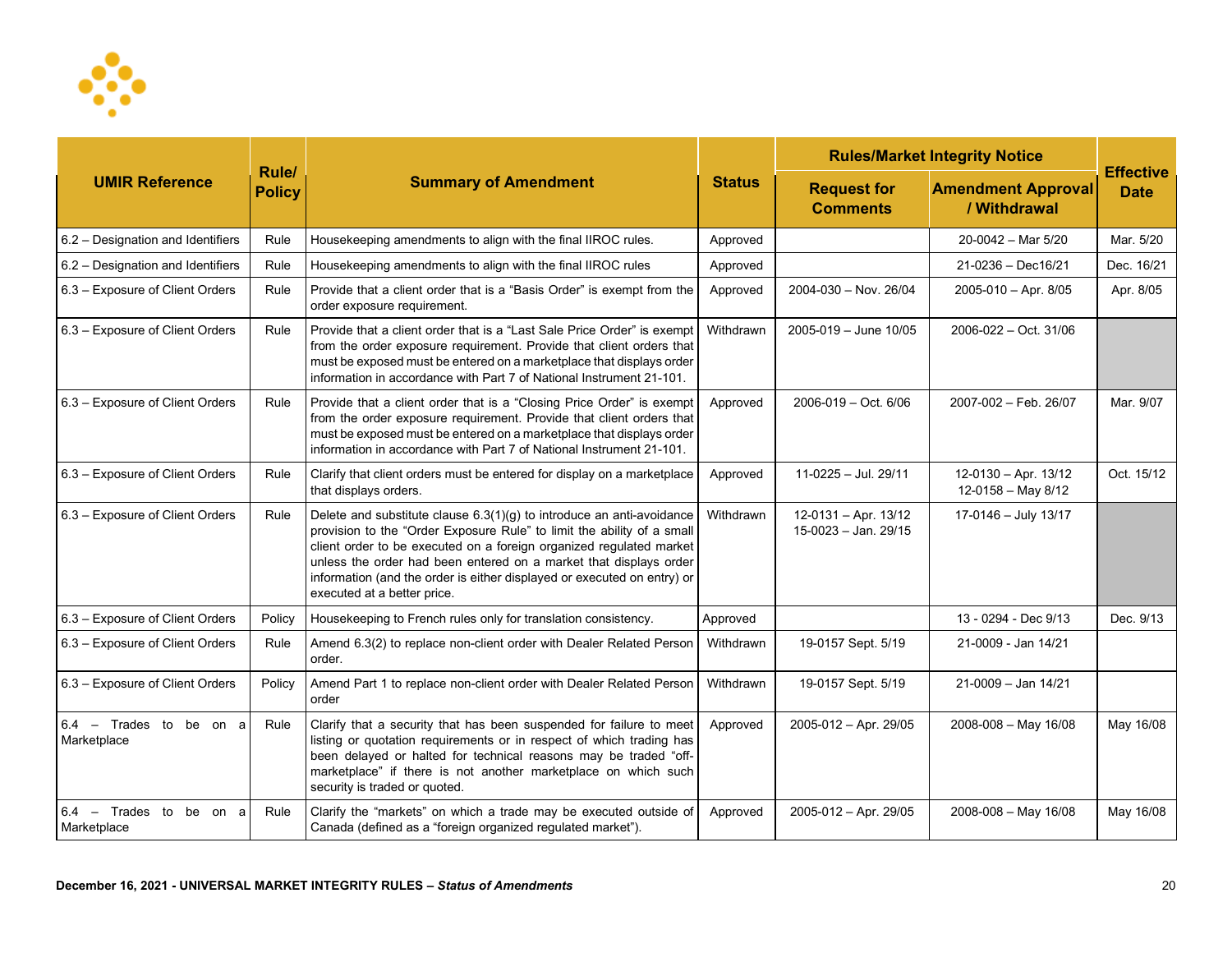

|                                          |                        |                                                                                                                                                                                                                                                                                                                                 |               |                                                                | <b>Rules/Market Integrity Notice</b>      | <b>Effective</b><br><b>Date</b> |
|------------------------------------------|------------------------|---------------------------------------------------------------------------------------------------------------------------------------------------------------------------------------------------------------------------------------------------------------------------------------------------------------------------------|---------------|----------------------------------------------------------------|-------------------------------------------|---------------------------------|
| <b>UMIR Reference</b>                    | Rule/<br><b>Policy</b> | <b>Summary of Amendment</b>                                                                                                                                                                                                                                                                                                     | <b>Status</b> | <b>Request for</b><br><b>Comments</b>                          | <b>Amendment Approval</b><br>/ Withdrawal |                                 |
| $6.4$ - Trades to be on a<br>Marketplace | Rule                   | Provide for a renumbering of the provision and clarify, in furtherance<br>of the order protection rule, that the exemption is unavailable to an<br>order of a Canadian account denominated in Canadian funds in certain<br>cases.                                                                                               | Approved      | $09-0328 - Nov. 13/09$                                         | 11-0036 -- Jan. 28/11                     | Feb. 1/11                       |
| $6.4$ - Trades to be on a<br>Marketplace | Rule                   | Delete and substitute clauses $6.4(1)(g)$ and (h) and amend clause (i)<br>to replace provisions that permitted or required reports to a<br>marketplace of trades executed off-market either outside of Canada or<br>during certain non-regulatory halts, delays or suspension with an<br>ability to make such reports to IIROC. | Withdrawn     | $12-0131 - Apr. 13/12$                                         |                                           |                                 |
| $6.4$ - Trades to be on a<br>Marketplace | Rule                   | Housekeeping to French rules only for translation consistency.                                                                                                                                                                                                                                                                  | Approved      |                                                                | 13 - 0294 - Dec 9/13                      | Dec. 9/13                       |
| $6.4$ - Trades to be on a<br>Marketplace | Policy                 | Clarify the application of the requirements: outside of marketplace<br>hours; to foreign affiliates; non-Canadian accounts; to the reporting of<br>foreign trades. Confirm that certain provisions of UMIR apply to an<br>order that is not entered on a marketplace.                                                           | Approved      | 2005-012 - Apr. 29/05                                          | $2008 - 008 - May 16/08$                  | May 16/08                       |
| $6.4$ - Trades to be on a<br>Marketplace | Policy                 | Provide for the mechanics of foreign currency translation of the trade<br>price on a foreign organized regulated market.                                                                                                                                                                                                        | Approved      | 09-0328 - Nov. 13/09                                           | 11-0036 -- Jan. 28/11                     | Feb. 1/11                       |
| $6.4$ - Trades to be on a<br>Marketplace | Policy                 | Amend Part 6 for a consequential revision related to the dark anti-<br>avoidance provision and add Parts 7 and 8 to enable reports to a<br>marketplace of trades executed off-market either outside of Canada or<br>during certain non-regulatory halts, delays or suspension to be made<br>to IIROC.                           | Withdrawn     | $12-0131 - Apr. 13/12$<br>15-0023 - Jan. 29/15<br>(re: Part 6) |                                           |                                 |
| $6.4$ - Trades to be on a<br>Marketplace | Policy                 | Housekeeping to French rules only for translation consistency.                                                                                                                                                                                                                                                                  | Approved      |                                                                | 13 - 0294 - Dec 9/13                      | Dec. 9/13                       |
| $6.4$ - Trades to be on a<br>Marketplace | Policy                 | Amendments to address the relocation of Best Execution obligations<br>from UMIR to the Dealer Member Rules                                                                                                                                                                                                                      | Approved      | 15-0277 - Dec 10/15                                            | 17-0137 - July 6/17                       | Jan. 2/18                       |
| $6.4$ - Trades to be on a<br>Marketplace | Rule                   | Amended to add Acceptable Foreign Trade Reporting Facility as an<br>exemption when the trade is greater than 50 standard trading units or<br>for more than 100000.00 or a contingent order related to a derivative<br>transaction.                                                                                              | Approved      | $16-0082 - Apr. 21/16$                                         | 18-0154 - Aug. 9/18                       | Nov. 7/18                       |
| $6.4$ - Trades to be on a<br>Marketplace | Policy                 | Housekeeping amendments to align with the final IIROC rules                                                                                                                                                                                                                                                                     | Approved      |                                                                | 20-0042 - Mar 5/20                        | Mar. 5/20                       |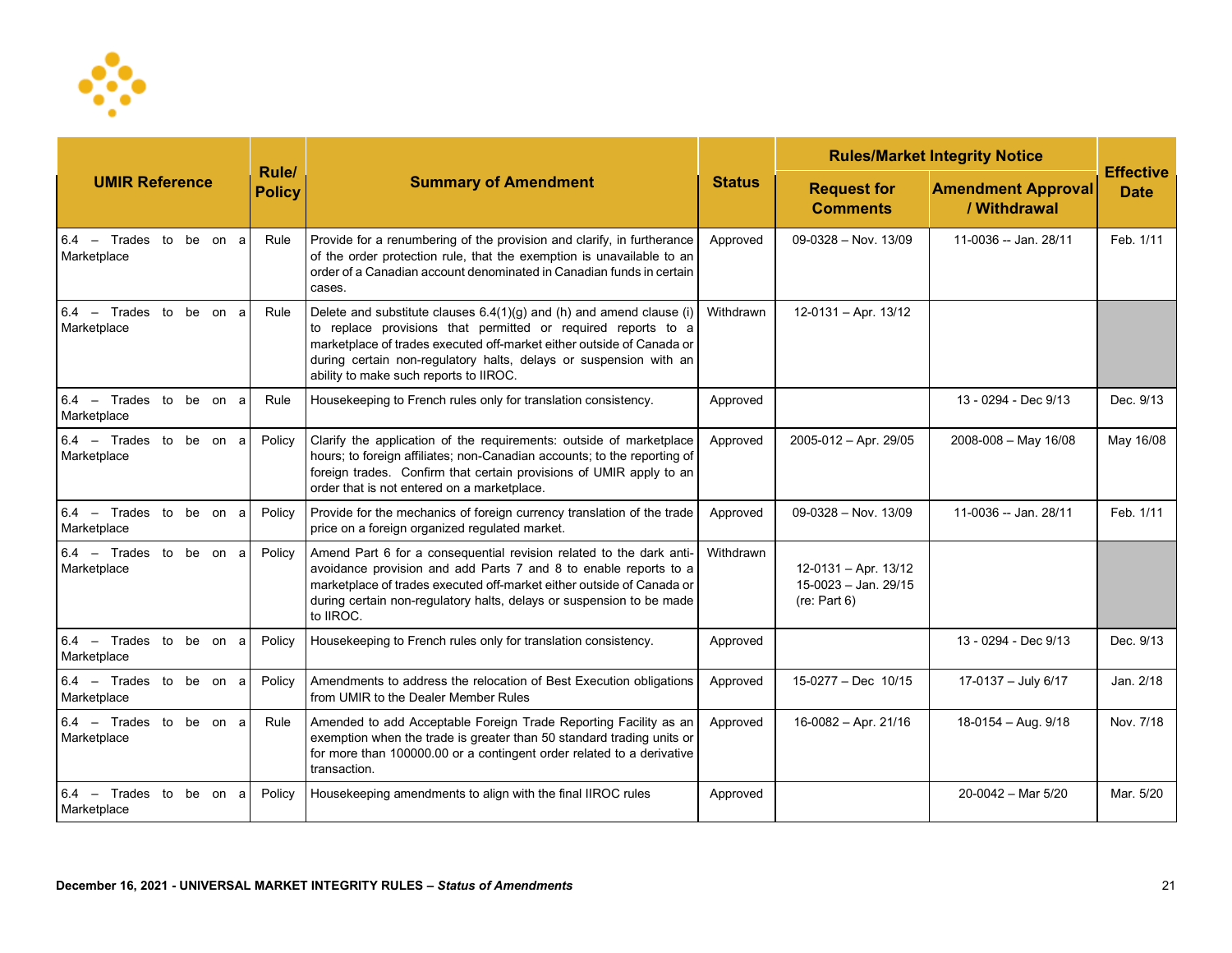

| <b>UMIR Reference</b>                                                                         |                        | <b>Summary of Amendment</b>                                                                                                                                                                                                                                                                                                                                                                                                                                                                                                                                                                                                     | <b>Status</b> | <b>Rules/Market Integrity Notice</b>           | <b>Effective</b>                               |             |
|-----------------------------------------------------------------------------------------------|------------------------|---------------------------------------------------------------------------------------------------------------------------------------------------------------------------------------------------------------------------------------------------------------------------------------------------------------------------------------------------------------------------------------------------------------------------------------------------------------------------------------------------------------------------------------------------------------------------------------------------------------------------------|---------------|------------------------------------------------|------------------------------------------------|-------------|
|                                                                                               | Rule/<br><b>Policy</b> |                                                                                                                                                                                                                                                                                                                                                                                                                                                                                                                                                                                                                                 |               | <b>Request for</b><br><b>Comments</b>          | <b>Amendment Approval</b><br>/ Withdrawal      | <b>Date</b> |
| 6.5<br>Minimum<br>Size<br>Requirements of Certain Orders<br>Entered on a Marketplace          | Rule                   | Add a new section to Part 6 to provide for the prohibition of the entry<br>of a purchase or sale order unless it meets certain minimum size<br>requirements.                                                                                                                                                                                                                                                                                                                                                                                                                                                                    | Approved      | 11-0225 - Jul. 29/11                           | 12-0130 - Apr. 13/12<br>$12-0158 - May 8/12$   | Oct. 15/12  |
| 6.6 - Provision of<br>Price<br>Improvement by a Dark Order                                    | Rule                   | Add a new section to Part 6 to permit execution of a purchase or sale<br>order against a Dark Order in the event of the provision of price<br>improvement.                                                                                                                                                                                                                                                                                                                                                                                                                                                                      | Approved      | 11-0225 - Jul. 29/11                           | 12-0130 - Apr. 13/12<br>$12 - 0158 -$ May 8/12 | Oct. 15/12  |
| 6.6 - Dark Order<br>Price<br>Improvement Obligations when<br>trading against an Odd-Lot Order | Rule                   | Provides that Dark Orders are not required to give price improvement<br>to odd-lot orders.                                                                                                                                                                                                                                                                                                                                                                                                                                                                                                                                      | Approved      | 15-0045 - Feb. 12/15                           | 15-0168 - July 30/15                           | July 30/15  |
| 6.6 - Provision of<br>Price<br>Improvement by a Dark Order                                    | Rule                   | Amended to require that an order for less than 30000.00 execute at a<br>better price when trading against a dark order.                                                                                                                                                                                                                                                                                                                                                                                                                                                                                                         | Approved      | 18-0231 - Dec. 13/18                           | 19-0134 - Aug. 8/19                            | Feb. 4/20   |
| 7.1 - Trading Supervision                                                                     | Rule                   | Clarify that the trading supervision obligation applies on the<br>"acceptance" of an order irrespective of the method that was used to<br>transmit that order to the Participant.                                                                                                                                                                                                                                                                                                                                                                                                                                               | Approved      | 2004-003 - Jan. 30/04<br>2004-017 - Aug. 13/04 | $2005 - 011 - Apr.$ 1/05                       | Apr. 1/05   |
| 7.1 - Trading Supervision                                                                     | Rule                   | Provide that each ATS must adopt written policies and procedures to<br>monitor orders entered by a subscriber who is an Access Person.                                                                                                                                                                                                                                                                                                                                                                                                                                                                                          | Withdrawn     | 2007-009 - Apr. 20/07                          | $12-0315 - Oct. 25/12$                         |             |
| 7.1 - Trading Supervision                                                                     | Rule                   | Provide a prohibition against the marking by a Participant or Access<br>Person of a directed action order unless the Participant or Access<br>Person has established, maintained, and ensured compliance with,<br>written policies and procedures reasonably designed to prevent trade-<br>throughs other than those permitted under Part 6 of the Trading Rules.                                                                                                                                                                                                                                                               | Approved      | $09-0328 - Nov. 13/09$                         | 11-0036 -- Jan. 28/11                          | Feb. 1/11   |
| 7.1 - Trading Supervision                                                                     | Rule                   | Amend section 7.1 to add subsections $(6)$ , $(7)$ , $(8)$ , $(9)$ and $(10)$ to<br>expand the existing supervisory requirements for trading to specifically<br>include the establishment and maintenance of risk management and<br>supervisory controls, policies and procedures related to access to one<br>or more marketplaces and/or the use of an automated order system<br>and to permit, in certain circumstances, a Participant to authorize an<br>investment dealer to perform on its behalf the setting or adjustment of<br>a risk management or supervisory control, policy or procedure by a<br>written agreement. | Approved      | 12-0200 - Jun. 28/12                           | $12-0363 - Dec.7/12$                           | Mar. 1/13   |
| 7.1 - Trading Supervision                                                                     | Rule                   | Housekeeping to French rules only for translation consistency.                                                                                                                                                                                                                                                                                                                                                                                                                                                                                                                                                                  | Approved      |                                                | 13 - 0294 - Dec 9/13                           | Dec. 9/13   |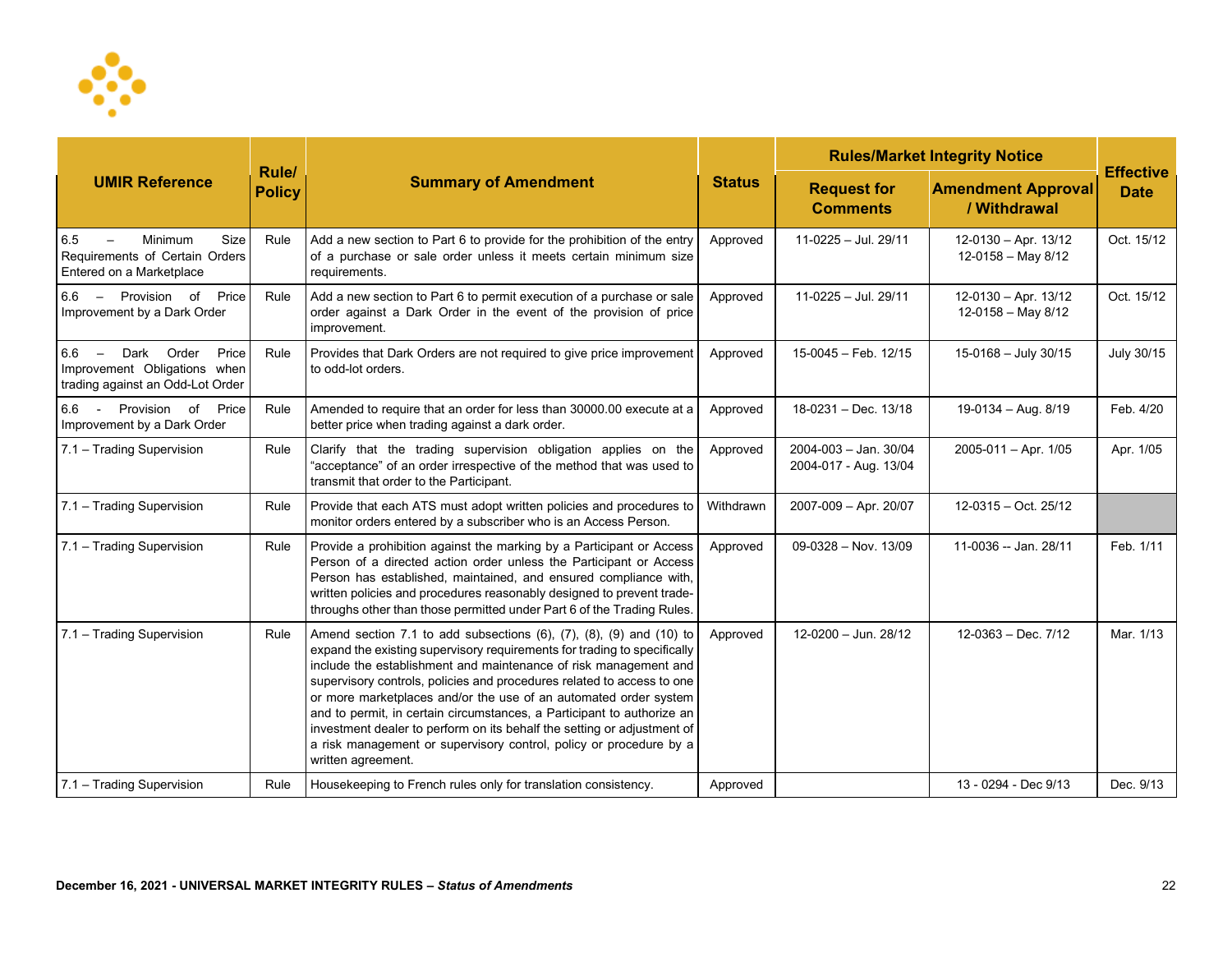

| <b>UMIR Reference</b>     |                        | <b>Summary of Amendment</b>                                                                                                                                                                                                                                                                                                                                                                                                                                                                                                                                                                                                                                                       | <b>Status</b> | <b>Rules/Market Integrity Notice</b>           |                                           |                                 |
|---------------------------|------------------------|-----------------------------------------------------------------------------------------------------------------------------------------------------------------------------------------------------------------------------------------------------------------------------------------------------------------------------------------------------------------------------------------------------------------------------------------------------------------------------------------------------------------------------------------------------------------------------------------------------------------------------------------------------------------------------------|---------------|------------------------------------------------|-------------------------------------------|---------------------------------|
|                           | Rule/<br><b>Policy</b> |                                                                                                                                                                                                                                                                                                                                                                                                                                                                                                                                                                                                                                                                                   |               | <b>Request for</b><br><b>Comments</b>          | <b>Amendment Approval</b><br>/ Withdrawal | <b>Effective</b><br><b>Date</b> |
| 7.1 - Trading Supervision | Policy                 | Expand the trading supervision policy to clarify the obligations of<br>Participants with respect to complying market integrity rules in<br>handling client orders including specific procedures respecting<br>manipulative and deceptive activities and reporting and gatekeeper<br>obligations.                                                                                                                                                                                                                                                                                                                                                                                  | Approved      | 2004-003 - Jan. 30/04<br>2004-017 - Aug. 13/04 | $2005-011 - Apr. 1/05$                    | Apr. 1/05                       |
| 7.1 - Trading Supervision | Policy                 | Clarify the obligation of a Participant to have a process in place to<br>obtain "best execution" which allows the Participant to evaluate<br>whether "best execution" was obtained.                                                                                                                                                                                                                                                                                                                                                                                                                                                                                               | Approved      | 2007-008 - Apr. 20/07                          | 08-0039 - July 18/08                      | Sept. 12/08                     |
| 7.1 - Trading Supervision | Policy                 | Provide requirement for compliance procedures applicable to<br>alternative trading systems.                                                                                                                                                                                                                                                                                                                                                                                                                                                                                                                                                                                       | Withdrawn     | 2007-008 - Apr. 20/07                          | 12-0315 - Oct. 25/12                      |                                 |
| 7.1 - Trading Supervision | Policy                 | Provide for the adoption of policies and procedures which must take<br>account of the factors in Policy 5.2 and may take into account other<br>additional factors which are reasonable and of particular importance to<br>the business conducted by the Participant.                                                                                                                                                                                                                                                                                                                                                                                                              | Approved      | 2008-009 - May 16/08                           | 09-0107 - Apr. 17/09                      | May 16/08                       |
| 7.1 - Trading Supervision | Policy                 | Repeal specific provisions respecting the "Best Price" Obligation and<br>provide for the adoption of policies and procedures by a Participant or<br>Access Person to prevent an order marked as a directed action order<br>resulting in a trade-through.                                                                                                                                                                                                                                                                                                                                                                                                                          | Approved      | $08-0163 - Oct. 27/08$<br>09-0328 - Nov. 13/09 | 11-0036 -- Jan. 28/11                     | Feb. 1/11                       |
| 7.1 - Trading Supervision | Policy                 | Make consequential amendments to Parts 1, 2 and 3 of, and add Parts<br>7 and 8 to, Policy 7.1 as a result of the expansion in Rule 7.1 of the<br>existing supervisory requirements for trading to specifically include the<br>establishment and maintenance of risk management and supervisory<br>controls, policies and procedures related to access to one or more<br>marketplaces and/or the use of an automated order system and to<br>permit, in certain circumstances, a Participant to authorize an<br>investment dealer to perform on its behalf the setting or adjustment of<br>a risk management or supervisory control, policy or procedure by a<br>written agreement. | Approved      | 12-0200 - Jun. 28/12                           | $12-0363 - Dec. 7/12$                     | Mar. 1/13                       |
| 7.1 - Trading Supervision | Policy                 | Make consequential amendments to Parts 1 and 2 of, and add Part 9<br>to, Policy 7.1 to govern the implementation of the provision of third-<br>party direct electronic access and routing arrangements.                                                                                                                                                                                                                                                                                                                                                                                                                                                                           | Approved      | 12-0315 - Oct. 25/12                           | 13-0184 - Jul 4/13                        | Mar. 1/14                       |
| 7.1 - Trading Supervision | Policy                 | Housekeeping to French rules only for translation consistency.                                                                                                                                                                                                                                                                                                                                                                                                                                                                                                                                                                                                                    | Approved      |                                                | 13 - 0294 - Dec 9/13                      | Dec. 9/13                       |
| 7.1 - Trading Supervision | Policy                 | Consequential amendments to address the relocation of the Best<br>Execution Obligations to the Dealer Member Rules                                                                                                                                                                                                                                                                                                                                                                                                                                                                                                                                                                | Approved      | 15-0277 - Dec. 10/15                           | 17-0189 - Sept 28/17                      | Mar. 27/18                      |
| 7.1 - Trading Supervision | Policy                 | Housekeeping to add references to DMR 3300                                                                                                                                                                                                                                                                                                                                                                                                                                                                                                                                                                                                                                        | Approved      |                                                | 18-0118 - June 21/18                      | June 21/18                      |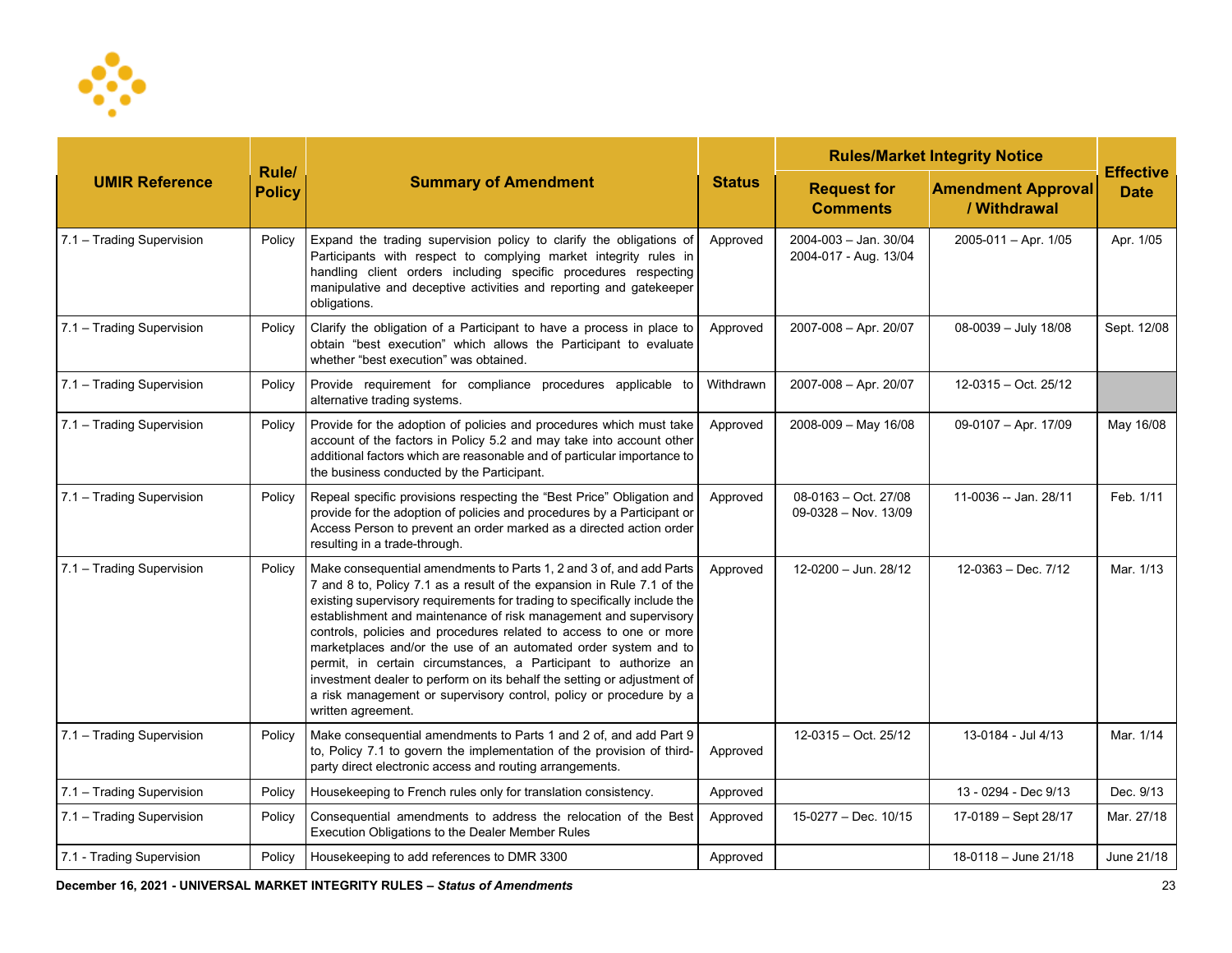

| <b>UMIR Reference</b>                                           |                        | <b>Summary of Amendment</b>                                                                                                                                                                                                                                                                                                                                         | <b>Status</b> | <b>Rules/Market Integrity Notice</b>            |                                           |                                 |
|-----------------------------------------------------------------|------------------------|---------------------------------------------------------------------------------------------------------------------------------------------------------------------------------------------------------------------------------------------------------------------------------------------------------------------------------------------------------------------|---------------|-------------------------------------------------|-------------------------------------------|---------------------------------|
|                                                                 | Rule/<br><b>Policy</b> |                                                                                                                                                                                                                                                                                                                                                                     |               | <b>Request for</b><br><b>Comments</b>           | <b>Amendment Approval</b><br>/ Withdrawal | <b>Effective</b><br><b>Date</b> |
| 7.1 - Trading Supervision                                       | Policy                 | Amend Part 4 to replace non-client order with Dealer Related Person<br>order                                                                                                                                                                                                                                                                                        | Withdrawn     | 19-0157 - Sept 5/19                             | 21-0009 - Jan 14/21                       |                                 |
| 7.1 - Trading Supervision                                       | Policy                 | Housekeeping amendments to Parts 3 and 4 to align with the final<br><b>IIROC</b> rules                                                                                                                                                                                                                                                                              | Approved      |                                                 | 20-0042 - Mar 5/20                        | Mar. 5/20                       |
| 7.2 - Proficiency and Training<br>Obligation                    | Rule                   | Provide training requirements for each Access Person or<br>Representative.                                                                                                                                                                                                                                                                                          | Withdrawn     | 2007-009 - Apr. 20/07                           | 12-0315 - Oct. 25/12                      |                                 |
| 7.4 – Contract Record and Official<br><b>Transaction Record</b> | Rule                   | Expand the ambit of the provision to include "orders" as well as trades.                                                                                                                                                                                                                                                                                            | Approved      | 2002-014 - Sept. 30/02                          | 2004-005 - Jan. 30/04                     | Jan. 30/04                      |
| 7.5 - Recorded Prices                                           | Policy                 | Provide a specific mechanism for the reporting in Canadian currency<br>internal crosses and intentional crosses that have been negotiated in<br>a foreign currency.                                                                                                                                                                                                 | Approved      | 2005-012 - Apr. 29/05                           | 2008-008 - May 16/08                      | May 16/08                       |
| 7.5 - Recorded Prices                                           | Policy                 | Housekeeping to French rules only for translation consistency.                                                                                                                                                                                                                                                                                                      | Approved      |                                                 | 13 - 0294 - Dec 9/13                      | Dec. 9/13                       |
| 7.7 - Trading During Certain<br><b>Securities Transactions</b>  | Rule                   | Introduce a market stabilization provision that provides a number of<br>additional exemptions for highly-liquid securities, securities exemption<br>under Regulation M of US securities legislation and Exchange-traded<br>funds and redefines the maximum permitted stabilization price to<br>permit purchases at a price not exceeding the last independent sale. | Approved      | 2003-018 - Aug. 29/03<br>2004-024 - Sept. 10/04 | 2005-007 - Mar. 4/05                      | May 9/05                        |
| 7.7 - Trading During Certain<br><b>Securities Transactions</b>  | Rule                   | Amend the price restrictions to refer to: "best independent bid price"<br>rather than "last independent sale price"; "Exempt Exchange-traded<br>Fund" rather than "Exchange-traded Fund"; and "marketplace or<br>foreign organized regulated market" rather than "market".                                                                                          | Approved      | 2008-005 - Mar. 21/08                           | $10 - 0006 -$ Jan. $8/10$                 | Jan. 8/10                       |
| 7.7 - Trading During Certain<br><b>Securities Transactions</b>  | Rule                   | Repeal and replace subsection (7) to reflect the introduction of<br>Marketplace Trading Obligations.                                                                                                                                                                                                                                                                | Approved      | $10-0113 - Apr. 23/10$                          | $11-0251 - Aug. 26/11$                    | Aug. 26/11                      |
| 7.7 - Trading During Certain<br><b>Securities Transactions</b>  | Rule                   | Housekeeping to French rules only for translation consistency.                                                                                                                                                                                                                                                                                                      | Approved      |                                                 | 13 - 0294 - Dec. 9/13                     | Dec. 9/13                       |
| 7.7 - Trading During Certain<br><b>Securities Transactions</b>  | Policy                 | Provide additional guidance on the interpretation of exemptions<br>provided including covering of short positions, acceptable research<br>activities and trades pursuant to Market Maker Obligations. Confirm<br>that activities permitted for market stabilization are nonetheless<br>subject to rules on manipulative and deceptive activity.                     | Approved      | 2003-018 - Aug. 29/03<br>2004-024 - Sept. 10/04 | $2005 - 007 - \text{Mar. } 4/05$          | May 9/05                        |
| 7.7 - Trading During Certain<br><b>Securities Transactions</b>  | Policy                 | Amend Part 3 and Part 5 to reflect the introduction of Marketplace<br>Trading Obligations.                                                                                                                                                                                                                                                                          | Approved      | $10-0113 - Apr. 23/10$                          | 11-0251 - Aug. 26/11                      | Aug. 26/11                      |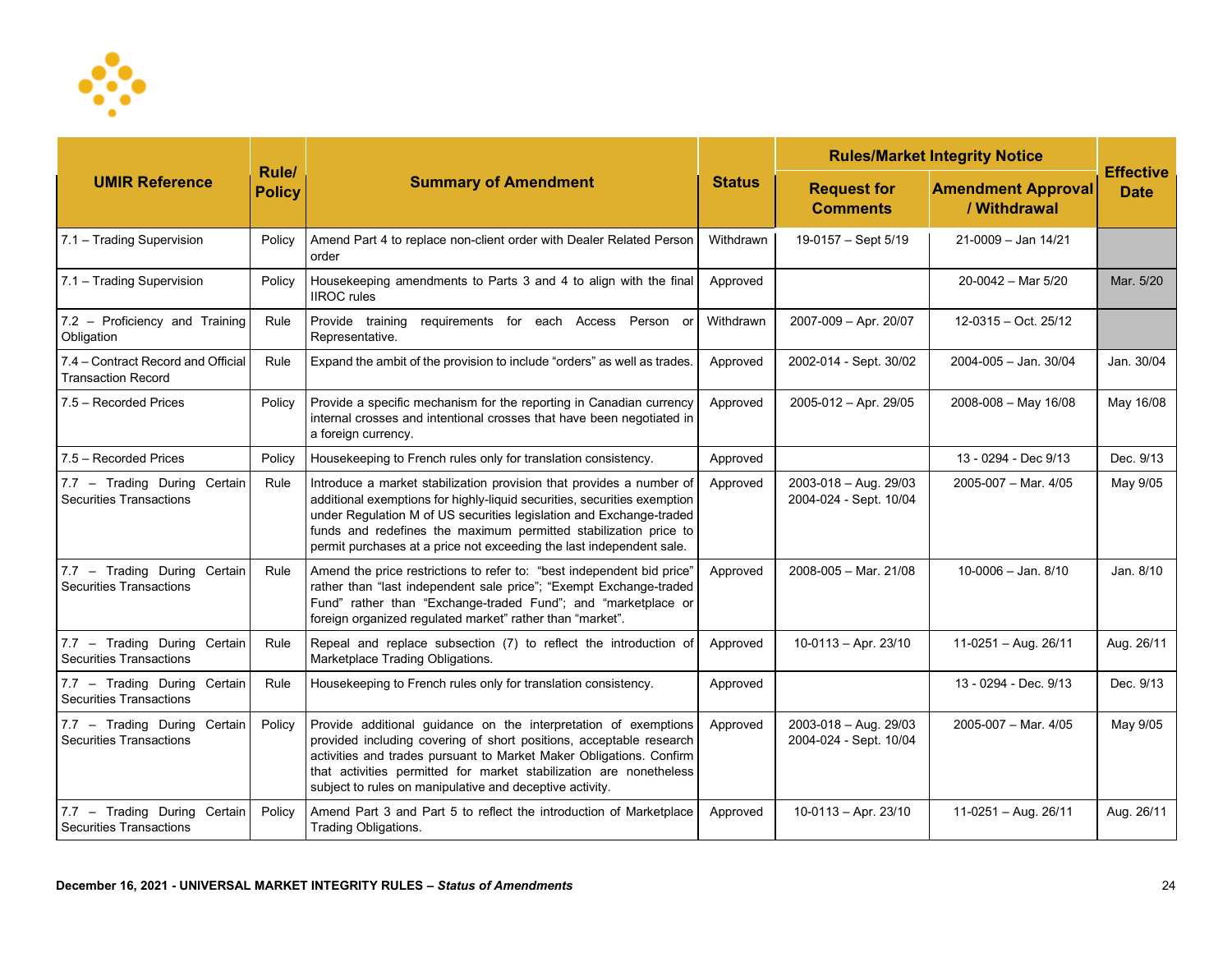<span id="page-24-1"></span><span id="page-24-0"></span>

| <b>UMIR Reference</b>                                                                  |                        | <b>Summary of Amendment</b>                                                                                                                                                                                                                                                                                                                                                                             | <b>Status</b> | <b>Rules/Market Integrity Notice</b>            |                                           |                                 |
|----------------------------------------------------------------------------------------|------------------------|---------------------------------------------------------------------------------------------------------------------------------------------------------------------------------------------------------------------------------------------------------------------------------------------------------------------------------------------------------------------------------------------------------|---------------|-------------------------------------------------|-------------------------------------------|---------------------------------|
|                                                                                        | Rule/<br><b>Policy</b> |                                                                                                                                                                                                                                                                                                                                                                                                         |               | <b>Request for</b><br><b>Comments</b>           | <b>Amendment Approval</b><br>/ Withdrawal | <b>Effective</b><br><b>Date</b> |
| 7.7 - Trading During Certain<br>Securities Transactions                                | Policy                 | Housekeeping to French rules only for translation consistency.                                                                                                                                                                                                                                                                                                                                          | Approved      |                                                 | 13 - 0294 - Dec. 9/13                     | Dec. 9/13                       |
| 7.8 - Restriction on Trading<br>During a Securities Exchange<br>Take-over Bid          | Rule                   | Repeal the provisions related to a securities exchange take-over bid.<br>Expand the ambit of the provision to cover transactions that have a<br>similar "economic impact" as a securities exchange take-over bid<br>(including issuer bids, amalgamations, arrangements where securities<br>of one issuer are offered as part of the consideration for the<br>transaction) and incorporate in Rule 7.7. | Approved      | 2003-018 - Aug. 29/03<br>2004-024 - Sept. 10/04 | 2005-007 - Mar. 4/05                      | May 9/05                        |
| 7.8 - Trading in Listed or Quoted<br>Securities by<br>Derivatives<br>a<br>Market Maker | Rule                   | Renumber the previous Rule 7.9 as Rule 7.8.                                                                                                                                                                                                                                                                                                                                                             | Withdrawn     | 2007-009 - Apr. 20/07                           | 12-0315 - Oct. 25/12                      |                                 |
| 7.9 - Provisions<br>Respecting<br>Dealer-Sponsored<br>Access to<br>Marketplaces        | Rule                   | Provide requirements that a Participant must meet regarding the grant<br>of Dealer-Sponsored Access information to be provided to the Market<br>Regulator.                                                                                                                                                                                                                                              | Withdrawn     | 2007-009 - Apr. 20/07                           | 12-0315 - Oct. 25/12                      |                                 |
| 7.10 - Extended Failed Trades                                                          | Rule                   | Provide a requirement to report a "failed trade" if the reason for failure<br>has not been resolved within 10 trading days following the original<br>settlement date of the trade. (Originally proposed as Rule 7.11).                                                                                                                                                                                  | Approved      | 2007-017 - Sept. 7/07                           | $08-0143 - Oct. 15/08$                    | Oct. 14/08 <sup>4</sup>         |
| 7.10 - Agreement between a<br>Market Regulator and an Access<br>Person                 | Rule                   | Provide that an Access Person must enter into an agreement with a<br>Market Regulator for each Designated Marketplace.                                                                                                                                                                                                                                                                                  | Withdrawn     | 2007-009 - Apr. 20/07                           | 12-0315 - Oct. 25/12                      |                                 |
| 7.10 - Agreement between a<br>Market Regulator and an Access<br>Person                 | Policy                 | Prescribed form of agreement to be entered into between an Access<br>Person and a Market Regulator for each Designated Marketplace.                                                                                                                                                                                                                                                                     | Withdrawn     | 2007-009 - Apr. 20/07                           | 12-0315 - Oct. 25/12                      |                                 |
| 7.11 - Variation and Cancellation<br>of Trades                                         | Rule                   | Require notice be given to a Market Regulator if, after execution, a<br>trade is varied (with respect to price, volume or settlement date) or<br>cancelled. (Originally proposed as Rule 7.12)                                                                                                                                                                                                          | Approved      | 2007-017 - Sept. 7/07                           | $08-0143 - Oct. 15/08$                    | Oct. 14/08 <sup>5</sup>         |

<sup>4</sup> While the effective date of this provision is October 14, 2008, the implementation date was deferred. On February 25, 2011, IIROC gave notice that the implementation date for the reporting of certain Extended Failed Trades that settle through the continuous settlement facilities of CDS Clearing and Depository Services Inc. would be June 1, 2011. Reference should be made to Rules Notice 11-0080 (February 25, 2011) and Rules Notice 11-0161 (May 19, 2011).

<sup>&</sup>lt;sup>5</sup> While the effective date of this provision is October 14, 2008, the implementation date was deferred. On February 25, 2011, IIROC gave notice that the implementation date for the filing of a Trade Variation or Cancellation Report would be June 1, 2011. Reference should be made to Rules Notice 11-0079 (February 25, 2011) and Rules Notice 11-0160 (May 19, 2011).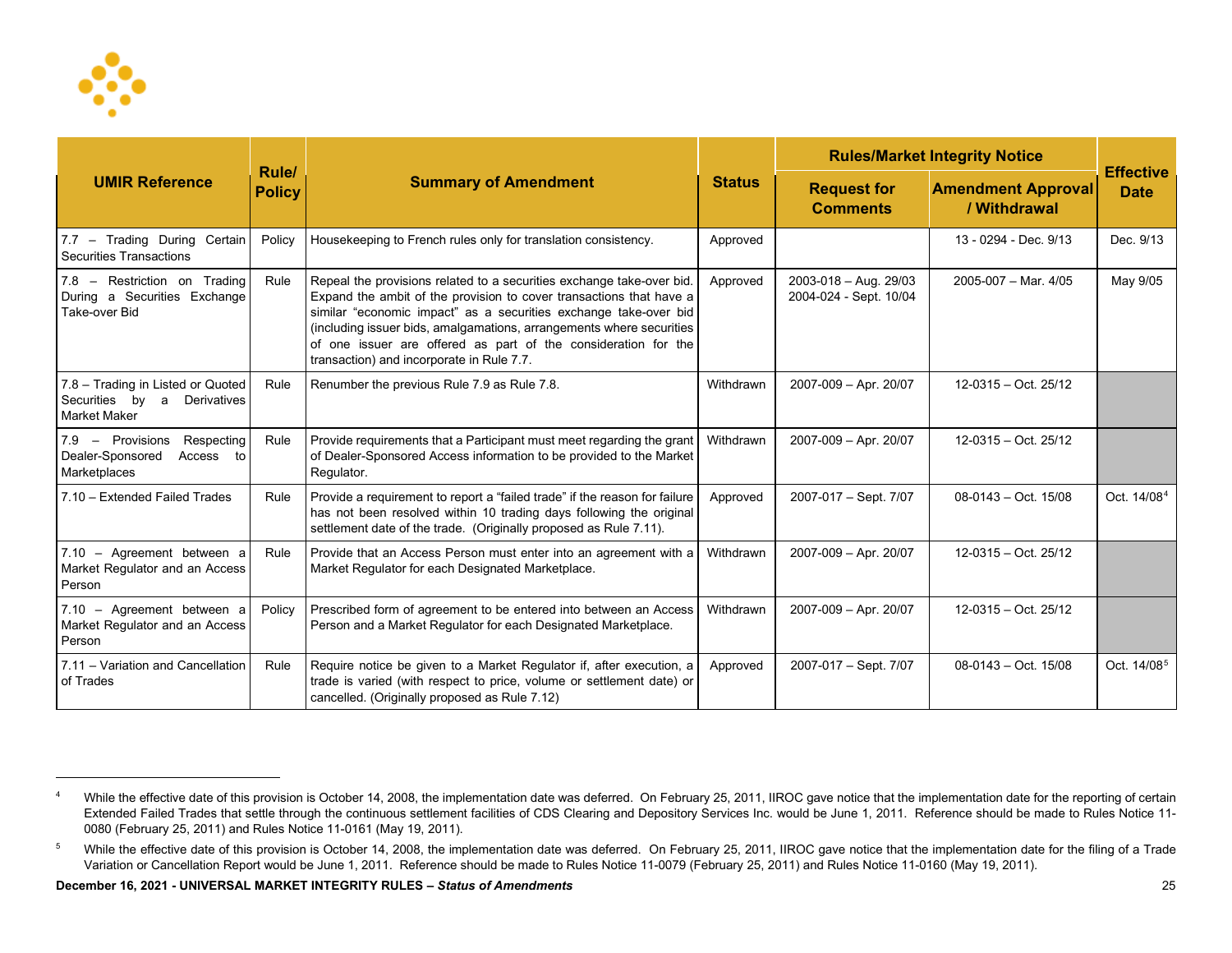<span id="page-25-0"></span>

| <b>UMIR Reference</b>                                       |                        | <b>Summary of Amendment</b>                                                                                                                                                                                                                                                                                                        | <b>Status</b> | <b>Rules/Market Integrity Notice</b>  |                                            |                                 |
|-------------------------------------------------------------|------------------------|------------------------------------------------------------------------------------------------------------------------------------------------------------------------------------------------------------------------------------------------------------------------------------------------------------------------------------|---------------|---------------------------------------|--------------------------------------------|---------------------------------|
|                                                             | Rule/<br><b>Policy</b> |                                                                                                                                                                                                                                                                                                                                    |               | <b>Request for</b><br><b>Comments</b> | <b>Amendment Approval</b><br>/ Withdrawal  | <b>Effective</b><br><b>Date</b> |
| 7.11 - Variation and Cancellation<br>of Trades              | Rule                   | Amend section 7.11 to clarify the circumstances under which a trade<br>may be cancelled, varied or corrected with notice to, or the consent of,<br>a Market Regulator.                                                                                                                                                             | Approved      | 12-0200 - Jun. 28/12                  | $12-0363 - Dec.7/12$                       | Mar. 1/13                       |
| 7.12 - Inability to Rely on<br>Marketplace Functionality    | Rule                   | Provide a prohibition against entering an order on a marketplace if a<br>Participant or Access Person knows or ought reasonably to know that<br>the handling of the order by the marketplace and its trading systems<br>may result in the display or execution of an order not in compliance<br>with applicable UMIR Requirements. | Approved      | 11-0225 - Jul. 29/11                  | 12-0130 - Apr. 13/12<br>12-0158 - May 8/12 | Oct. 15/12                      |
| 7.13 - Direct Electronic Access<br>and Routing Arrangements | Rule                   | Set out provisions governing a Participant providing direct electronic<br>access or in a "routing arrangement" with an investment dealer or<br>foreign dealer equivalent.                                                                                                                                                          | Approved      | 12-0315 - Oct. 25/12                  | 13-0184 - Jul. 4/13                        | Mar. 1/14                       |
| 7.13 - Direct Electronic Access<br>and Routing Arrangements | Rule                   | Amend 7.13(6) to require that the name of any client not eligible to<br>receive an LEI be provided to IIROC                                                                                                                                                                                                                        | Approved      | 18-0122 - June 28/18                  | 19-0071 Apr. 18/19                         | Oct 18/20                       |
| 7.14 <sup>6</sup> – Direct Electronic Access                | Rule                   | Set out requirements for a Participant providing "direct electronic<br>access".                                                                                                                                                                                                                                                    | Withdrawn     | 12-0315 - Oct. 25/12                  | 13-0184 - Jul. 4/13                        | Mar. 1/14                       |
| 8.1 - Client Principal Trading                              | Rule                   | Provide that a principal order or non-client order that executes against<br>a client order need not be done at a better price if the client order has<br>been entered "anonymously".                                                                                                                                               | Approved      | 2002-015 - Sept. 30/02                | $2003 - 024 - Oct. 31/03$                  | Oct. 31/03                      |
| 8.1 - Client-Principal Trading                              | Rule                   | Provide that a Participant is exempt from providing price improvement<br>if a principal order or non-client order executes with a client order that<br>is a "Basis Order".                                                                                                                                                         | Approved      | 2004-030 - Nov. 26/04                 | 2005-010 - Apr. 8/05                       | Apr. 8/05                       |
| 8.1 - Client-Principal Trading                              | Rule                   | Provide that a Participant is exempt from providing price improvement<br>if a principal order or non-client order executes with a client order that<br>is a "Last Sale Price Order".                                                                                                                                               | Withdrawn     | $2005 - 019 -$ June 10/05             | 2006-022 - Oct. 31/06                      |                                 |
| 8.1 - Client-Principal Trading                              | Rule                   | Provide that a Participant is exempt from providing price improvement<br>if a principal order or non-client order executes with a client order that<br>is a "Closing Price Order".                                                                                                                                                 | Approved      | 2006-019 - Oct. 6/06                  | 2007-002 - Feb. 26/07                      | Mar. 9/07                       |
| 8.1 - Client-Principal Trading                              | Rule                   | Harmonize the language of the rule to requirements proposed under<br>Rule 5.1 on "best execution".                                                                                                                                                                                                                                 | Approved      | 2007-008 - Apr. 20/07                 | 08-0039 - July 18/08                       | Sept. 12/08                     |
| 8.1 - Client Principal Trading                              | Rule                   | Amend 8.1(1) to replace non-client order with Dealer Related Person<br>order.                                                                                                                                                                                                                                                      | Withdrawn     | 19-0157 - Sept 5/19                   | $21-009 - Jan 14/21$                       |                                 |

<sup>6</sup> Originally proposed as two separate rules, direct electronic access and routing arrangements are covered together in Rule 7.13.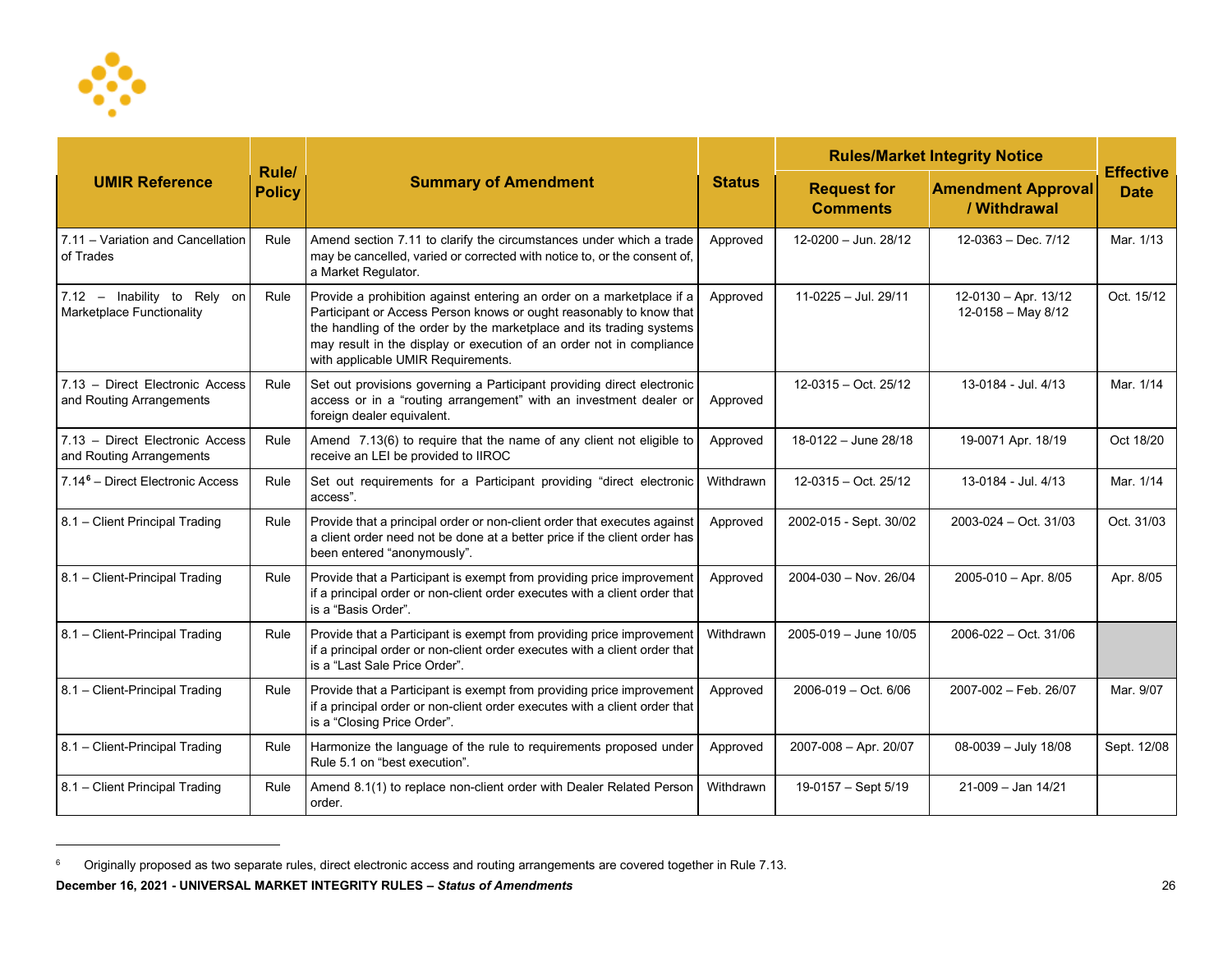

|                                                              |                        | <b>Summary of Amendment</b>                                                                                                                                                                                                                                                 |               | <b>Rules/Market Integrity Notice</b>           |                                           |                                 |
|--------------------------------------------------------------|------------------------|-----------------------------------------------------------------------------------------------------------------------------------------------------------------------------------------------------------------------------------------------------------------------------|---------------|------------------------------------------------|-------------------------------------------|---------------------------------|
| <b>UMIR Reference</b>                                        | Rule/<br><b>Policy</b> |                                                                                                                                                                                                                                                                             | <b>Status</b> | <b>Request for</b><br><b>Comments</b>          | <b>Amendment Approval</b><br>/ Withdrawal | <b>Effective</b><br><b>Date</b> |
| 8.1 - Client-Principal Trading                               | Policy                 | Clarify that if a security is traded on more than one marketplace, the<br>client must receive, when the Participant is buying, a higher price than<br>the best bid price, and, if the Participant is selling, the client must pay<br>a lower price than the best ask price. | Approved      | 2005-012 - Apr. 29/05                          | $2008 - 008 -$ May 16/08                  | May 16/08                       |
| 8.1 - Client-Principal Trading                               | Policy                 | Provide the factors to be taken into account in determining the "best"<br>available price".                                                                                                                                                                                 | Approved      | 2007-008 - Apr. 20/07                          | 08-0039 - July 18/08                      | Sept. 12/08                     |
| 8.1 - Client-Principal Trading                               | Policy                 | Housekeeping to French rules only for translation consistency.                                                                                                                                                                                                              | Approved      |                                                | 13 - 0294 - Dec. 9/13                     | Dec. 9/13                       |
| 8.1 - Client-Principal Trading                               | Policy                 | Makes a consequential amendment to the "best available price"<br>determination, to align with CSA amendments regarding the order<br>protection rule.                                                                                                                        | Withdrawn     | 14-0124 - May 15/14                            |                                           |                                 |
| 8.1 - Client-Principal Trading                               | Policy                 | Part 3 of Policy 8.1 was amended to accommodate unprotected<br>transparent marketplaces such that an employee of a firm is required<br>to consider all order information "known and available" to that<br>employee.                                                         | Approved      | 15-0129 - June 12/15                           | 15-0211 - Sept 18/15                      | Sept 18/15                      |
| 8.1 - Client-Principal Trading                               | Policy                 | Amendments to address the relocation of Best Execution obligations<br>from UMIR to the Dealer Member Rules                                                                                                                                                                  | Approved      | 15-0277 - Dec. 10/15                           | 17-0137 - July 6/17                       | Jan. 2/18                       |
| 8.1 - Client Principal Trading                               | Policy                 | Amend Part 2 and 3 to replace non-client with Dealer Related Person                                                                                                                                                                                                         | Withdrawn     | 19-0157 - Sept 5/19                            | $21-0009 - Jan 14/21$                     |                                 |
| 8.1 - Client Principal Trading                               | Policy                 | Housekeeping amendments to Part 1 to align with the final IIROC rules                                                                                                                                                                                                       | Approved      |                                                | $20-0042$ – Mar 5/20                      | Mar. 5/20                       |
| 9.1 - Regulatory Halts, Delays<br>and Suspensions of Trading | Rule                   | Permit orders to be entered to a marketplace during a regulatory halt<br>(though prohibition on order execution would continue).                                                                                                                                            | Approved      | 2004-010 - April 16/04                         | 2004-022 - Aug. 27/04                     | Aug. 27/04                      |
| 9.1 - Regulatory Halts, Delays<br>and Suspensions of Trading | Rule                   | Clarify the "markets" outside of Canada on which a trade may be made<br>during a regulatory halt, delay or suspension of trading.                                                                                                                                           | Approved      | 2005-012 - Apr. 29/05                          | 2008-008 - May 16/08                      | May 16/08                       |
| 10.1 - Compliance Requirement                                | Rule                   | Provide that a Regulated Person shall not, without legal justification,<br>impede or obstruct the ability of a Market Regulator to conduct an<br>investigation or hearing or exercise a power.                                                                              | Approved      | 2004-019 - Aug. 13/04                          | $2005 - 008 - \text{Mar. } 11/05$         | Mar. 11/05                      |
| 10.1 - Compliance Requirement                                | Rule                   | Repeal that portion of the present provisions dealing with interference<br>with investigations concurrent with the introduction of Rule 9105 -<br>Obligations of Regulated Persons and Other Persons as part of the<br><b>Consolidated Enforcement Rule.</b>                | Approved      | 12-0104 - Mar. 23/12<br>$13-0275 - Nov. 14/13$ | 16-0122 - June 9/16                       | Sept 1/16                       |
| 10.1 - Compliance Requirement                                | Rule                   | Housekeeping to French rules only for translation consistency.                                                                                                                                                                                                              | Approved      |                                                | 13 - 0294 - Dec. 9/13                     | Dec. 9/13                       |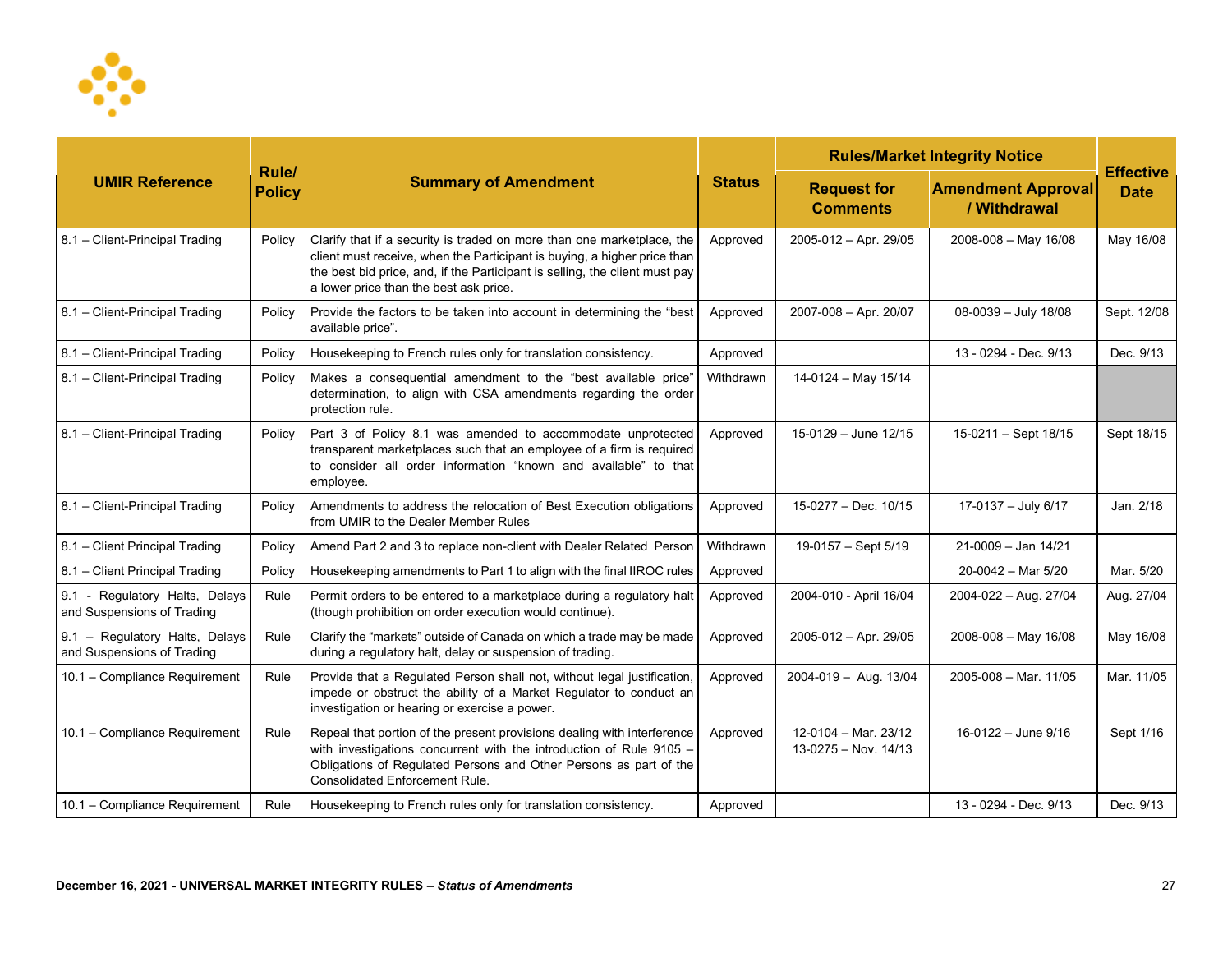

| <b>UMIR Reference</b>              |                        | <b>Summary of Amendment</b>                                                                                                                                                                                                                                                                                                                                                               | <b>Status</b> | <b>Rules/Market Integrity Notice</b>           |                                           |                                 |
|------------------------------------|------------------------|-------------------------------------------------------------------------------------------------------------------------------------------------------------------------------------------------------------------------------------------------------------------------------------------------------------------------------------------------------------------------------------------|---------------|------------------------------------------------|-------------------------------------------|---------------------------------|
|                                    | Rule/<br><b>Policy</b> |                                                                                                                                                                                                                                                                                                                                                                                           |               | <b>Request for</b><br><b>Comments</b>          | <b>Amendment Approval</b><br>/ Withdrawal | <b>Effective</b><br><b>Date</b> |
| 10.1 - Compliance Requirement      | Policy                 | Provide guidance on the obligation of the Market Regulator in<br>connection with monitoring for possible violations of securities<br>legislation, marketplace rules or requirements of self-regulatory<br>entities.                                                                                                                                                                       | Approved      | 2004-003 - Jan. 30/04<br>2004-017 - Aug. 13/04 | $2005 - 011 - Apr.$ 1/05                  | Apr. 1/05                       |
| 10.1 - Compliance Requirement      | Policy                 | Repeal that portion of the present provisions dealing with interference<br>with investigations concurrent with the introduction of Rule 9105 -<br>Obligations of Regulated Persons and Other Persons as part of the<br><b>Consolidated Enforcement Rule.</b>                                                                                                                              | Approved      | 12-0104 - Mar. 23/12<br>$13-0275 - Nov. 14/13$ | 16-0122 - June 9/16                       | Sept 1/16                       |
| 10.1 - Compliance Requirement      | Policy                 | Housekeeping to French rules only for translation consistency.                                                                                                                                                                                                                                                                                                                            | Approved      |                                                | 13 - 0294 - Dec. 9/13                     | Dec. 9/13                       |
| 10.2 - Investigations              | Rule                   | Provide that a Regulated Person shall respond to a request of a Market<br>Regulator forthwith "or not later than the date permitted by the Market<br>Regulator as specified in a written request by the Market Regulator".<br>Provide a requirement for a Regulated Person to retain documents for<br>specified periods if the Market Regulator has served notice of an<br>investigation. | Approved      | 2004-019 - Aug. 13/04                          | 2005-008 - Mar. 11/05                     | Mar. 11/05                      |
| $10.2 -$ Investigations            | Rule                   | Repeal the present provisions concurrent with the introduction of Rule<br>8102 - Conducting Investigations as part of the Consolidated<br>Enforcement Rule.                                                                                                                                                                                                                               | Approved      | 12-0104 - Mar. 23/12<br>$13-0275 - Nov. 14/13$ | 16-0122 - June 9/16                       | Sept 1/16                       |
| 10.3 - Extension of Responsibility | Rule                   | Provide that an officer or employee of a Participant or Access Person<br>that engages in conduct that results in the contravention of a<br>Requirement is liable for the conduct.                                                                                                                                                                                                         | Approved      | 2002-014 - Sept. 30/02                         | 2004-005 - Jan. 30/04                     | Jan. 30/04                      |
| 10.3 - Extension of Responsibility | Rule                   | Repeal the present provisions concurrent with the introduction of Rule<br>1403 - Applicability as part of the Consolidated Enforcement Rule.                                                                                                                                                                                                                                              | Approved      | 12-0104 - Mar. 23/12<br>$13-0275 - Nov. 14/13$ | 16-0122 - June 9/16                       | Sept 1/16                       |
| 10.3 - Extension of Responsibility | Rule                   | Housekeeping to French rules only for translation consistency.                                                                                                                                                                                                                                                                                                                            | Approved      |                                                | 13 - 0294 - Dec. 9/13                     | Dec. 9/13                       |
| 10.4 - Extension of Restrictions   | Rule                   | Provide that the rule respecting improper orders and trades applies to<br>directors, officers and employees of Participants, Access Persons and<br>related entities.                                                                                                                                                                                                                      | Approved      | 2004-003 - Jan. 30/04<br>2004-017 - Aug. 13/04 | $2005 - 011 - Apr. 1/05$                  | Apr. 1/05                       |
| 10.4 - Extension of Restrictions   | Rule                   | Housekeeping to French rules only for translation consistency.                                                                                                                                                                                                                                                                                                                            | Approved      |                                                | 13 - 0294 - Dec. 9/13                     | Dec. 9/13                       |
| 10.5 - Powers and Remedies         | Rule                   | Repeal the present provisions as they relate to the power of a hearing<br>panel concurrent with the introduction of Rule 8209 - Sanctions for<br>Dealer Members as part of the Consolidated Enforcement Rule. The<br>balance of the provisions in the rule would be retitled "Suspension or<br>Restriction of Access".                                                                    | Approved      | 12-0104 - Mar. 23/12<br>$13-0275 - Nov. 14/13$ | $16-0122 - June 9/16$                     | Sept 1/16                       |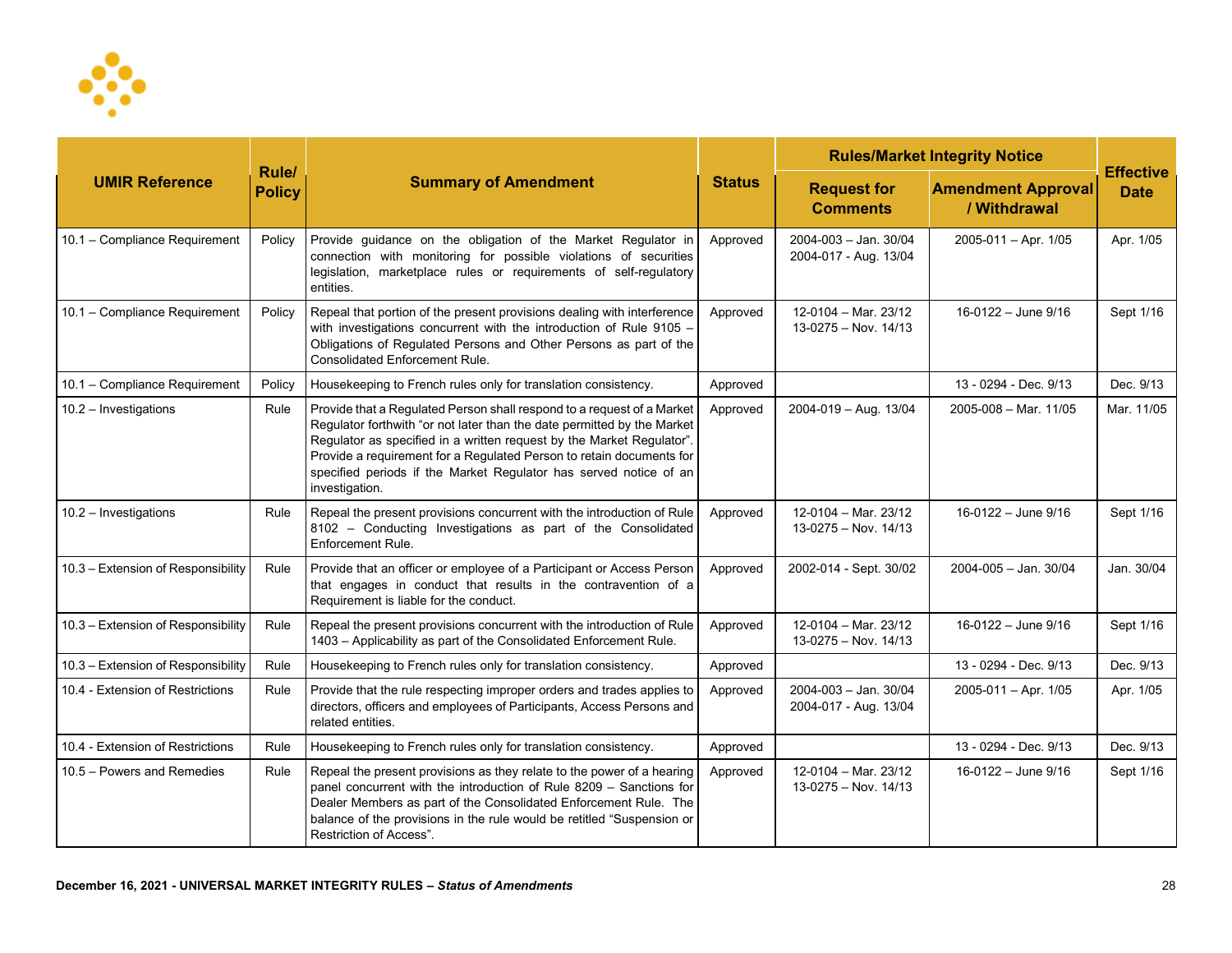

| <b>UMIR Reference</b>         |                        | <b>Summary of Amendment</b>                                                                                                                                                                                                                                                                                                                                                                                                                                                                                                                                                                                                                                                                                                     | <b>Status</b> | <b>Rules/Market Integrity Notice</b>             |                                           |                                 |
|-------------------------------|------------------------|---------------------------------------------------------------------------------------------------------------------------------------------------------------------------------------------------------------------------------------------------------------------------------------------------------------------------------------------------------------------------------------------------------------------------------------------------------------------------------------------------------------------------------------------------------------------------------------------------------------------------------------------------------------------------------------------------------------------------------|---------------|--------------------------------------------------|-------------------------------------------|---------------------------------|
|                               | Rule/<br><b>Policy</b> |                                                                                                                                                                                                                                                                                                                                                                                                                                                                                                                                                                                                                                                                                                                                 |               | <b>Request for</b><br><b>Comments</b>            | <b>Amendment Approval</b><br>/ Withdrawal | <b>Effective</b><br><b>Date</b> |
| 10.6 - Exercise of Authority  | Rule                   | Repeal the present provisions concurrent with the introduction of Rule<br>8203 - Hearing as part of the Consolidated Enforcement Rule.                                                                                                                                                                                                                                                                                                                                                                                                                                                                                                                                                                                          | Approved      | 12-0104 - Mar. 23/12<br>$13-0275 - Nov. 14/13$   | 16-0122 - June 9/16                       | Sept 1/16                       |
| 10.7 - Assessment of Expenses | Rule                   | Clarify that the power of the Market Regulator to assess expenses in<br>the event of a "frivolous" complaint by a Regulated Person is subject<br>to the requirement of the Market Regulator to "act reasonably" in<br>making such determination.                                                                                                                                                                                                                                                                                                                                                                                                                                                                                | Approved      | 2002-014 - Sept. 30/02                           | $2004 - 005 -$ Jan. 30/04                 | Jan. 30/04                      |
| 10.7 – Assessment of Expenses | Rule                   | Repeal the present provisions concurrent with the introduction of Rule<br>8214 - Costs as part of the Consolidated Enforcement Rule. Replace<br>with a provision "Specific Unacceptable Activities" that is based on<br>current Policy 2.1                                                                                                                                                                                                                                                                                                                                                                                                                                                                                      | Approved      | 12-0104 - Mar. 23/12<br>$13-0275 - Nov. 14/13$   | 16-0122 - June 9/16                       | Sept 1/16                       |
| 10.8 - Practice and Procedure | Rule                   | Repeal the present provisions concurrent with the introduction of Rule<br>8400 - Practice and Procedure as part of the Consolidated<br>Enforcement Rule.                                                                                                                                                                                                                                                                                                                                                                                                                                                                                                                                                                        | Approved      | 12-0104 - Mar. 23/12<br>$13-0275 - Nov. 14/13$   | 16-0122 - June 9/16                       | Sept 1/16                       |
| 10.8 - Practice and Procedure | Policy                 | Clarify that a Notice of Hearing does not need to contain a statement<br>that a party may object to the form of the hearing if the hearing will be<br>an oral hearing and that a Hearing Panel shall be selected upon<br>acceptance of an Offer of Settlement. Use of the term "defendant" has<br>been deleted.                                                                                                                                                                                                                                                                                                                                                                                                                 | Approved      | 2002-014 - Sept. 30/02<br>2004-013 - April 30/04 | 2005-002 - Jan. 14/05                     | Jan. 7/05                       |
| 10.8 - Practice and Procedure | Policy                 | Provide provision for public access to hearings on a basis similar to<br>that set out in the Statutory Powers Procedure Act (Ontario).                                                                                                                                                                                                                                                                                                                                                                                                                                                                                                                                                                                          | Approved      | 2002-017 - Sept. 30/02                           | 2004-004 - Jan. 30/04                     | Jan. 30/04                      |
| 10.8 - Practice and Procedure | Policy                 | Permit the Secretary to delegate the responsibilities of the Secretary<br>under the Policy to another officer, employee or agent of the Market<br>Regulator. In addition, provide several minor amendments to clarify<br>that: (1) the disclosure obligation does not extend to documents which<br>will not be relied on at a hearing; (2) unless precluded by law, a hearing<br>panel may accept facts set out in a Statement of Allegations if the<br>person served with Notice of a Hearing fails to respond; (3) if a<br>Settlement Hearing is held in camera provide that documents and<br>transcripts will be publicly available only if the settlement is approved;<br>and (4) provisions for quorum of a Hearing Panel. | Approved      | 2004-013 - April 30/04                           | 2005-002 - Jan. 14/05                     | Jan. 7/05                       |
| 10.8 - Practice and Procedure | Policy                 | Repeal the definition of document in Policy 10.8 upon adoption of an<br>expanded definition of the term in Rule 1.1.                                                                                                                                                                                                                                                                                                                                                                                                                                                                                                                                                                                                            | Approved      | 2004-019 - Aug. 13/04                            | $2005 - 008 - \text{Mar. } 11/05$         | Mar. 11/05                      |
| 10.8 - Practice and Procedure | Rule                   | Repeal the present provisions concurrent with the introduction of Rule<br>8400 - Practice and Procedure as part of the Consolidated<br>Enforcement Rule.                                                                                                                                                                                                                                                                                                                                                                                                                                                                                                                                                                        | Approved      | 12-0104 - Mar. 23/12<br>$13-0275 - Nov. 14/13$   | 16-0122 - June 9/16                       | Sept 1/16                       |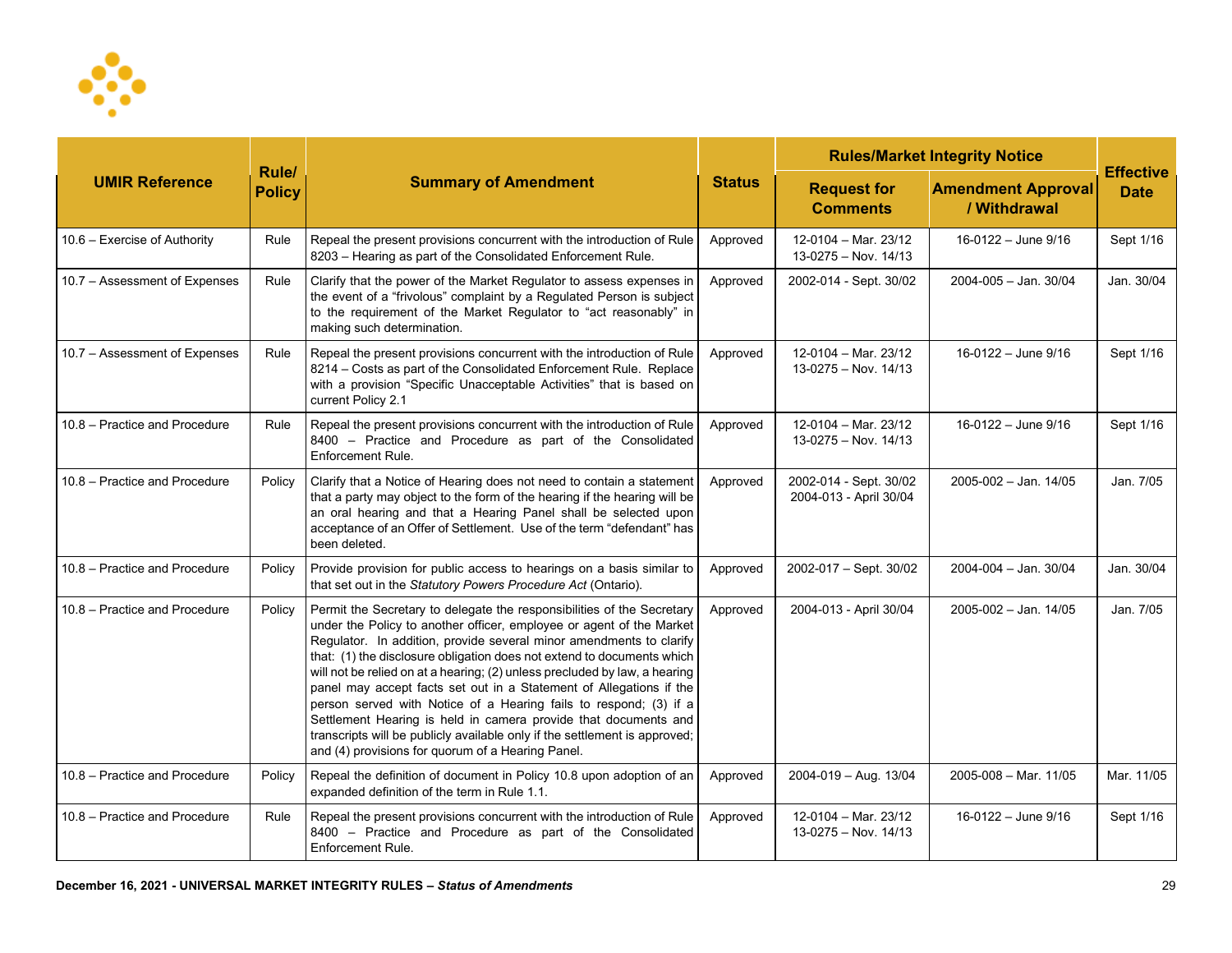

| <b>UMIR Reference</b>                                |                        | <b>Summary of Amendment</b>                                                                                                                                                                                                                                   |               | <b>Rules/Market Integrity Notice</b>           |                                           |                                 |
|------------------------------------------------------|------------------------|---------------------------------------------------------------------------------------------------------------------------------------------------------------------------------------------------------------------------------------------------------------|---------------|------------------------------------------------|-------------------------------------------|---------------------------------|
|                                                      | Rule/<br><b>Policy</b> |                                                                                                                                                                                                                                                               | <b>Status</b> | <b>Request for</b><br><b>Comments</b>          | <b>Amendment Approval</b><br>/ Withdrawal | <b>Effective</b><br><b>Date</b> |
| 10.8 - Practice and Procedure                        | Policy                 | Housekeeping to French rules only for translation consistency.                                                                                                                                                                                                | Approved      |                                                | 13 - 0294 - Dec. 9/13                     | Dec. 9/13                       |
| 10.9 - Power of Market Integrity<br><b>Officials</b> | Rule                   | Clarify the information that a Market Integrity Official may request in<br>connection with the exercise of a power under UMIR and provide for<br>the retention of such information.                                                                           | Approved      | 2004-019 - Aug. 13/04                          | 2005-008 - Mar. 11/05                     | Mar. 11/05                      |
| 10.9 - Power of Market Integrity<br><b>Officials</b> | Rule                   | Makes consequential amendments to the rule to reflect changes to<br>Rule 5.3 to specifically provide the power to order satisfaction of a<br>client order if a principal order or non-client order has failed to comply<br>with client priority requirements. | Approved      | $2006 - 019 - Oct. 6/06$                       | 2007-002 - Feb. 26/07                     | Mar. 9/07                       |
| 10.9 - Power of Market Integrity<br><b>Officials</b> | Rule                   | Provide that a Market Integrity Official may cancel a failed trade under<br>certain circumstances.                                                                                                                                                            | Withdrawn     | 2007-017 - Sept. 7/07                          | $08-0143 - Oct. 15/08$                    |                                 |
| 10.9 - Power of Market Integrity<br><b>Officials</b> | Rule                   | Housekeeping to French rules only for translation consistency.                                                                                                                                                                                                | Approved      |                                                | 13 - 0294 - Dec. 9/13                     | Dec. 9/13                       |
| 10.9 - Power of Market Integrity<br><b>Officials</b> | Rule                   | Makes a consequential amendment to reflect UMIR changes to align<br>with CSA amendments regarding the order protection rule.                                                                                                                                  | Withdrawn     | 14-0124 - May 15/14                            |                                           |                                 |
| 10.9 - Power of Market Integrity<br><b>Officials</b> | Rule                   | Permits a Market Integrity Official to require a Participant or Access<br>Person to satisfy any order in the disclosed volume if a trade failed to<br>comply with section 6.4 of the Trading Rules.                                                           | Approved      | 15-0129 - June 12/15                           | 15-0211 - Sept. 18/15                     | Sept. 18/15                     |
| 10.9 - Power of Market Integrity<br><b>Officials</b> | Rule                   | Amend 10.9(1) to replace non-client order with Dealer Related Person<br>order.                                                                                                                                                                                | Withdrawn     | 19-0157 - Sept 5/19                            | 21-0009 - Jan 14/21                       |                                 |
| 10.10 - Report of Short Positions                    | Rule                   | Repeal the requirement to prepare and file short position reports.                                                                                                                                                                                            | Withdrawn     | 2007-017 - Sept. 7/07                          | 11-0075 - Feb. 25/11                      |                                 |
| 10.12 - Retention and Inspection<br>of Records       | Rule                   | Repeal the present provisions as they relate to inspection concurrent<br>with the introduction of Rule 8102 - Conducting Investigations as part<br>of the Consolidated Enforcement Rule.                                                                      | Approved      | 12-0104 - Mar. 23/12<br>$13-0275 - Nov. 14/13$ | 16-0122 - June 9/16                       | Sept 1/16                       |
| 10.15 - Assignment of Identifiers<br>and Symbols     | Rule                   | Provide that each marketplace shall assign a unique symbol for each<br>security traded and for each Participant provided access to the<br>marketplace.                                                                                                        | Approved      | 2008-004 - Mar. 14/08                          | 09-0191 - June 26/09                      | June 26/09                      |
| 10.15 - Assignment of Identifiers<br>and Symbols     | Rule                   | Provide that unique identifiers be assigned to Access Persons and as<br>part of routing arrangements and the provision of direct electronic<br>access.                                                                                                        | Approved      | $12-0315 - Oct. 25/12$                         | 13-0184 - Jul. 4/13                       | Mar. 1/14                       |
| 10.15 - Assignment of Identifiers                    | Rule                   | To remove the requirements that a unique identifier be assigned by the<br>marketplace for direct electronic access clients.                                                                                                                                   | Approved      | 18-0122 - June 28/18                           | 19-0071 - Apr. 18/19                      | Oct. 18/20                      |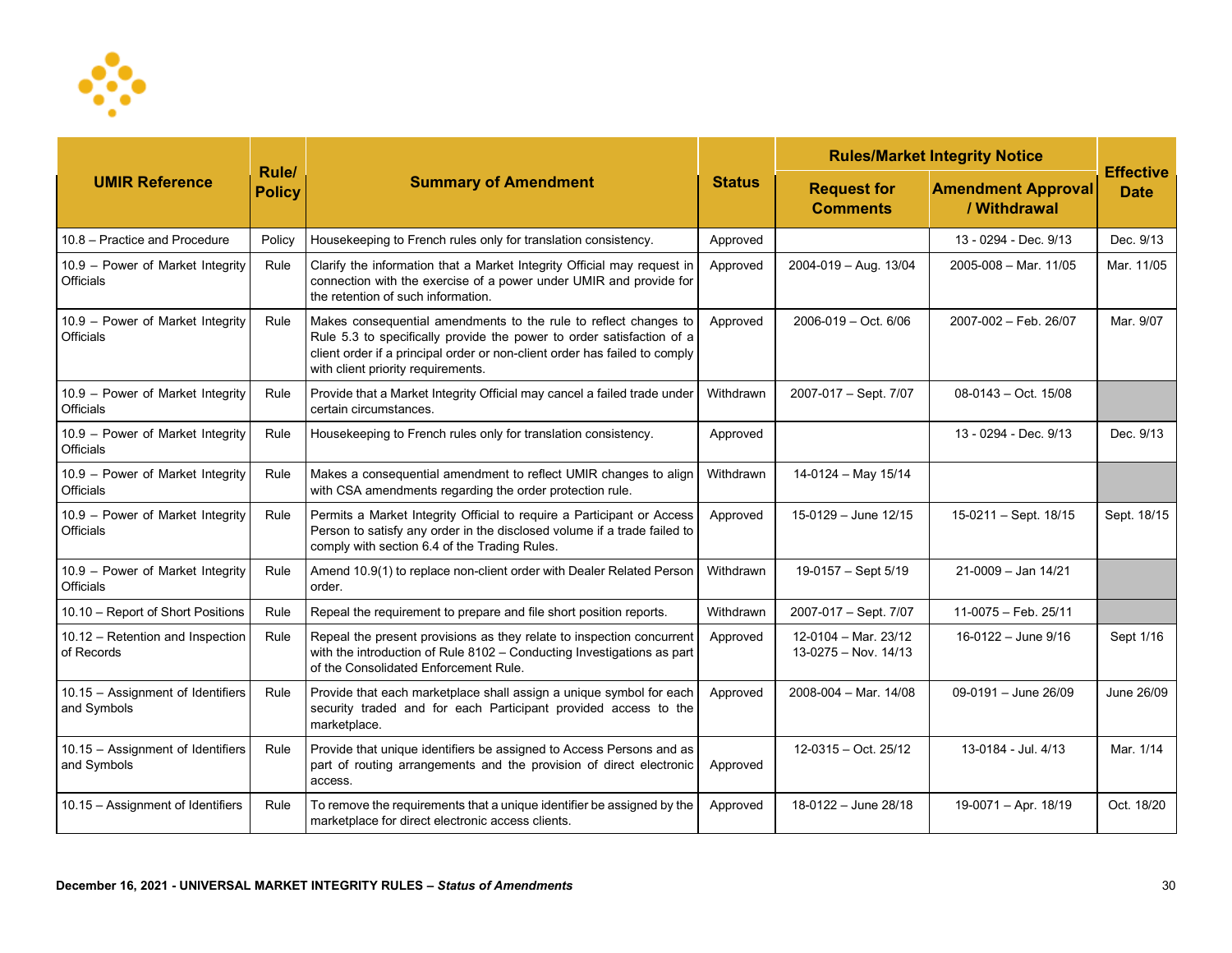

| <b>UMIR Reference</b>                                                                                                               |                        | <b>Summary of Amendment</b>                                                                                                                                                                                           | <b>Status</b> | <b>Rules/Market Integrity Notice</b>                 | <b>Effective</b>                          |             |
|-------------------------------------------------------------------------------------------------------------------------------------|------------------------|-----------------------------------------------------------------------------------------------------------------------------------------------------------------------------------------------------------------------|---------------|------------------------------------------------------|-------------------------------------------|-------------|
|                                                                                                                                     | Rule/<br><b>Policy</b> |                                                                                                                                                                                                                       |               | <b>Request for</b><br><b>Comments</b>                | <b>Amendment Approval</b><br>/ Withdrawal | <b>Date</b> |
| 10.16 - Gatekeeper Obligations of<br><b>Officers</b><br>Directors,<br>and<br>Employees of Participants and<br><b>Access Persons</b> | Rule                   | Provide an obligation of employees of Participants and Access<br>Persons to report suspected violations to supervisors or compliance<br>and provide for an obligation to investigate and resolve all such<br>reports. | Approved      | 2004-003 - Jan. 30/04<br>2004-017 - Aug. 13/04       | $2005 - 011 - Apr.$ 1/05                  | Apr. 1/05   |
| 10.16 - Gatekeeper Obligations of<br><b>Officers</b><br>Directors,<br>and<br>Employees of Participants and<br><b>Access Persons</b> | Rule                   | Repeal the obligation of employees of Participants and Access<br>Persons to report suspected violations of the best price obligation to<br>supervisors or compliance and renumber the other clauses<br>accordingly.   | Approved      | 08-0163 - Oct. 27/08<br>$09-0328 - Nov. 13/09$       | 11-0036 -- Jan. 28/11                     | Feb. 1/11   |
| 10.16 - Gatekeeper Obligations of<br><b>Officers</b><br>Directors.<br>and<br>Employees of Participants and<br><b>Access Persons</b> | Rule                   | Housekeeping to French rules only for translation consistency.                                                                                                                                                        | Approved      |                                                      | 13 - 0294 - Dec. 9/13                     | Dec. 9/13   |
| 10.16 - Gatekeeper Obligations of<br><b>Officers</b><br>Directors.<br>and<br>Employees of Participants and<br><b>Access Persons</b> | Policy                 | Provide guidance on the obligation of a Participant or Access Person<br>not to ignore "red flags" with respect to possible improper behaviour by<br>clients, employees, officers or directors.                        | Approved      | $2004 - 003 -$ Jan. $30/04$<br>2004-017 - Aug. 13/04 | $2005 - 011 -$ Apr. 1/05                  | Apr. 1/05   |
| 10.16 - Gatekeeper Obligations of<br><b>Officers</b><br>Directors.<br>and<br>Employees of Participants and<br><b>Access Persons</b> | Policy                 | Housekeeping to French rules only for translation consistency.                                                                                                                                                        | Approved      |                                                      | 13 - 0294 - Dec. 9/13                     | Dec. 9/13   |
| 10.16 - Gatekeeper Obligations of<br><b>Officers</b><br>and<br>Directors.<br>Employees of Participants and<br><b>Access Persons</b> | Rule                   | Amendments to address the relocation of Best Execution obligations<br>from UMIR to the Dealer Member Rules                                                                                                            | Approved      | 15-0277 - Dec 10/15                                  | 17-0137 - July 6/17                       | Jan. 2/18   |
| 10.16 - Gatekeeper Obligations of<br><b>Officers</b><br>Directors,<br>and<br>Employees of Participants and<br><b>Access Persons</b> | Rule                   | Amend 10.9(1) to replace non-client order with Dealer Related Person<br>order.                                                                                                                                        | Withdrawn     | 19-0157 - Sept 5/19                                  | $21 - 0009 -$ Jan $14/21$                 |             |
| 10.16 - Gatekeeper Obligations of<br><b>Officers</b><br>Directors.<br>and<br>Employees of Participants and<br><b>Access Persons</b> | Rule                   | Housekeeping amendment to align with the final IIROC rules                                                                                                                                                            | Approved      |                                                      | $20 - 0042 -$ Mar 5/20                    | Mar. 5/20   |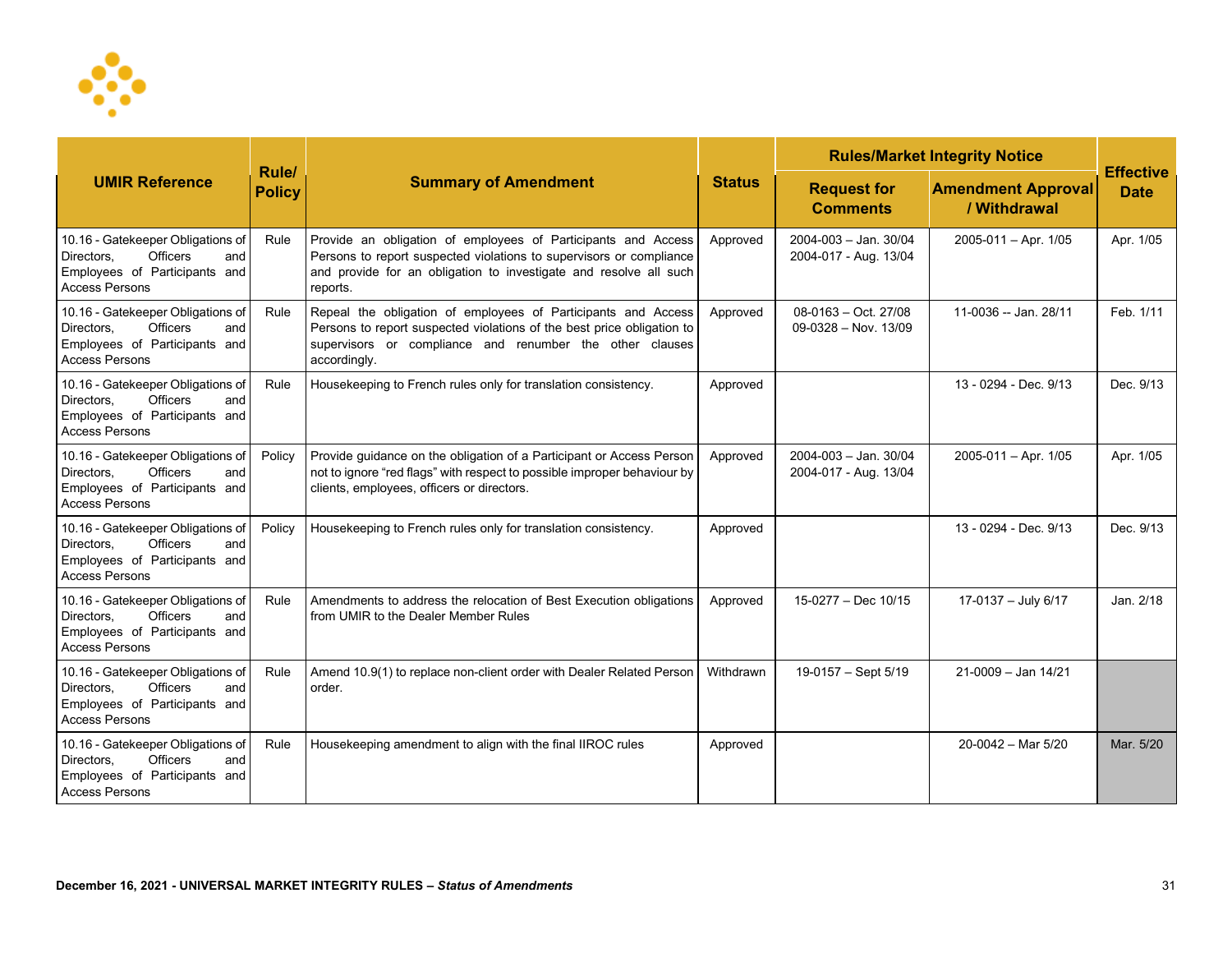

| <b>UMIR Reference</b>                                                          |                        | <b>Summary of Amendment</b>                                                                                                                                                                                                                                                                          | <b>Status</b> | <b>Rules/Market Integrity Notice</b>           |                                           |                                 |
|--------------------------------------------------------------------------------|------------------------|------------------------------------------------------------------------------------------------------------------------------------------------------------------------------------------------------------------------------------------------------------------------------------------------------|---------------|------------------------------------------------|-------------------------------------------|---------------------------------|
|                                                                                | Rule/<br><b>Policy</b> |                                                                                                                                                                                                                                                                                                      |               | <b>Request for</b><br><b>Comments</b>          | <b>Amendment Approval</b><br>/ Withdrawal | <b>Effective</b><br><b>Date</b> |
| 10.17 - Gatekeeper Obligations<br>with Respect to Access Persons               | Rule                   | Provide that a Designated Marketplace and a Participant that has<br>provided Dealer-Sponsored Access have an obligation to report to the<br>Market Regulator non-compliance by an Access Person with the<br>agreement with the Market Regulator or applicable provisions of<br>UMIR.                 | Withdrawn     | 2007-009 - Apr. 20/07                          | $12-0315 - Oct. 25/12$                    |                                 |
| 10.17 - Gatekeeper Obligations<br>with Respect to<br>Electronic<br>Trading     | Rule                   | Add section 10.17 to impose specific gatekeeper obligations on a<br>Participant who has authorized an investment dealer to perform on its<br>behalf the setting or adjustment of a risk management or supervisory<br>control, policy or procedure.                                                   | Approved      | $12-0200 -$ Jun. 28/12                         | $12-0363 - Dec.7/12$                      | Mar. 1/13                       |
| 10.18 - Gatekeeper Obligations<br>with Respect to<br>Access to<br>Marketplaces | Rule                   | Add section 10.18 to provide gatekeeper obligations on a marketplace<br>that provides access to a Participant or Access Person and on a<br>Participant that provides direct electronic access to a client or to an<br>investment dealer or foreign dealer equivalent under a routing<br>arrangement. | Approved      | $12-0315 - Oct. 25/12$                         | 13-0184 - Jul. 4/13                       | Mar. 1/14                       |
| 11.1 - General Exemptive Relief                                                | Rule                   | Housekeeping to French rules only for translation consistency.                                                                                                                                                                                                                                       | Approved      |                                                | 13 - 0294 - Dec. 9/13                     | Dec. 9/13                       |
| $11.2 -$<br>General Prescriptive<br>Power                                      | Rule                   | Housekeeping to French rules only for translation consistency.                                                                                                                                                                                                                                       | Approved      |                                                | 13 - 0294 - Dec. 9/13                     | Dec. 9/13                       |
| 11.4 - Method of Giving Notice                                                 | Rule                   | Housekeeping to French rules only for translation consistency.                                                                                                                                                                                                                                       | Approved      |                                                | 13 - 0294 - Dec. 9/13                     | Dec. 9/13                       |
| 11.5 - Computation of Time                                                     | Rule                   | Housekeeping to French rules only for translation consistency.                                                                                                                                                                                                                                       | Approved      |                                                | 13 - 0294 - Dec. 9/13                     | Dec. 9/13                       |
| 11.8 - Transitional Provisions                                                 | Rule                   | Repeal the present provisions as spent in connection with the<br>introduction of the Consolidated Enforcement Rule.                                                                                                                                                                                  | Approved      | 12-0104 - Mar. 23/12<br>$13-0275 - Nov. 14/13$ | 16-0122 - June 9/16                       | Sept 1/16                       |
| 11.8 - Transitional Provisions                                                 | Rule                   | Housekeeping to French rules only for translation consistency.                                                                                                                                                                                                                                       | Approved      |                                                | 13 - 0294 - Dec. 9/13                     | Dec. 9/13                       |
| 11.9 - Non-Application of UMIR                                                 | Rule                   | Housekeeping to French rules only for translation consistency.                                                                                                                                                                                                                                       | Approved      |                                                | 13 - 0294 - Dec. 9/13                     | Dec. 9/13                       |
| 11.11 - Status of UMIR and<br>Policies                                         | Rule                   | Clarify the inter-play between the provisions of UMIR and the terms of<br>any regulation services agreement entered into between a Market<br>Regulator and a marketplace.                                                                                                                            | Withdrawn     | 2002-014 - Sept. 30/02                         | 2004-005 - Jan. 30/04                     |                                 |

Notes: The amendments listed in the table do not include various amendments to the Universal Market Integrity Rules approved by the applicable securities regulatory authorities effective June 1, 2008 made in connection with the recognition of the Investment Industry Regulatory Organization ("IIROC") as a self-regulatory entity and the adoption by IIROC of UMIR as the rules of IIROC related to the governing of trading activity on those marketplaces that have retained IIROC as their regulation services provider. These amendments are of an editorial or administrative nature and were approved by the applicable securities regulatory authorities without public comment. Because of the editorial nature of the amendments, certain amendments were made only to the English or to the French version of UMIR. The amendments to the English version are reproduced below:

The Universal Market Integrity Rules are hereby amended as follows:

1. Rule 1.1 is amended by: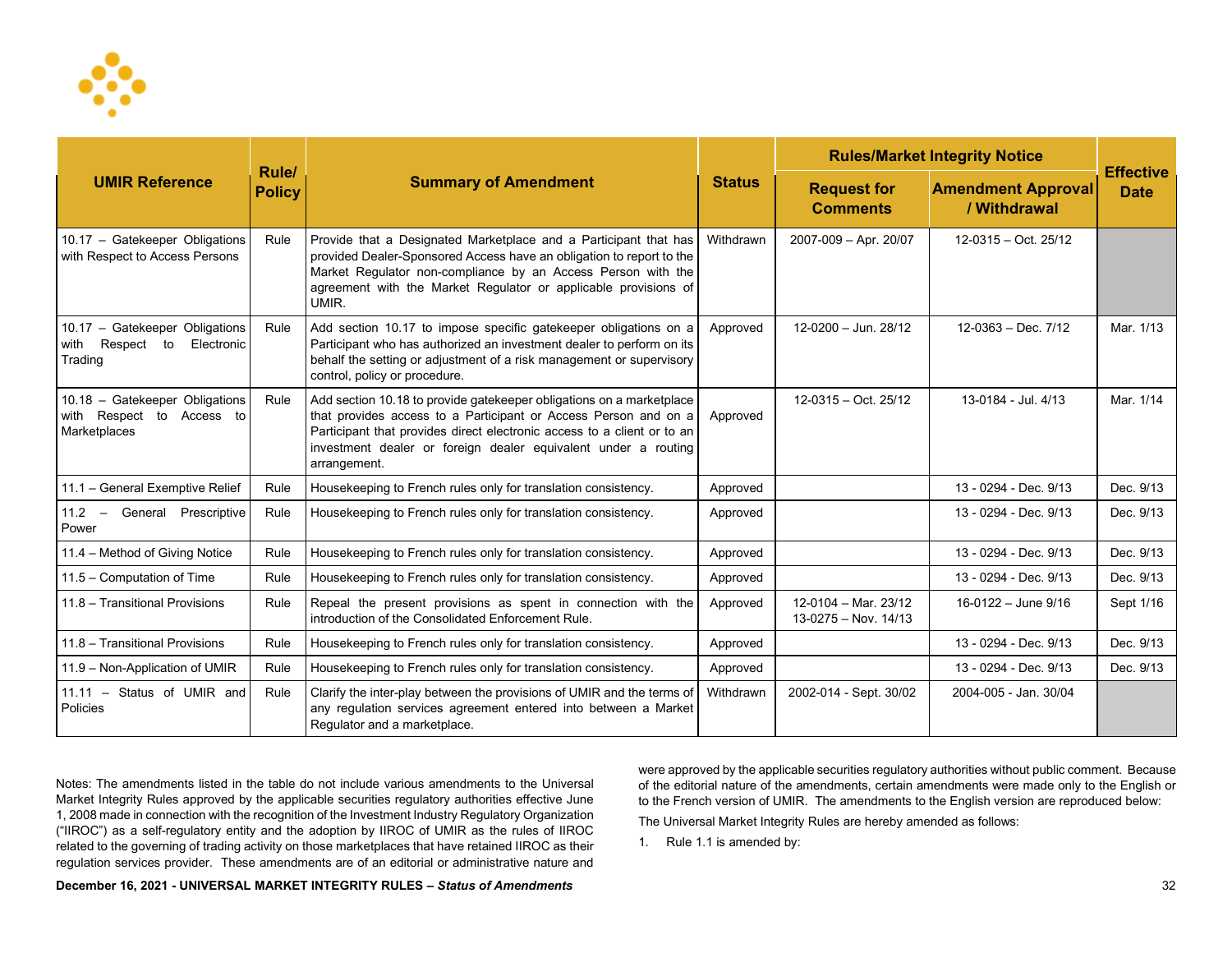

- (a) in the opening sentence, deleting the phrase "these Rules" and substituting the word "UMIR";
- (b) in the definition of "bypass order", deleting the phrase "Rule or" and substituting "provision of UMIR or a";
- (c) in the definition of "document" deleting the word "photographs" and substituting the word "photograph";
- (d) in the definition of "Hearing Committee", deleting the phrase "the Policy made under Rule 10.8" and substituting the phrase "Schedule C.1 to the Investment Industry Regulatory Organization of Canada's Transition Rule 1 – Hearing Committees and Hearing Panels Rule";
- (e) in the definition of "Hearing Panel", deleting the phrase "the Policy made under Rule 10.8" and substituting the phrase "Schedule C.1 to the Investment Industry Regulatory Organization of Canada's Transition Rule 1 – Hearing Committees and Hearing Panels Rule";
- (f) in the definition of "Market Integrity Official", deleting the phrase "these Rules" and substituting the word "UMIR";
- (g) in the definition of "Policy", deleting the phrase "these Rules" and substituting the word "UMIR";
- (h) in the definition of "Regulated Person" in clauses (c) and (d), deleting the phrase "the Rules" and substituting the word "UMIR";
- (i) in the definition of "Requirements", deleting the phrase "these Rules" and substituting the word "UMIR";
- (j) deleting the definition of "Rules"; and
- (k) inserting the following definition of "UMIR":

**"UMIR"** means those Rules adopted by the Investment Industry Regulatory Organization of Canada and designated by the Investment Industry Regulatory Organization of Canada as the Universal Market Integrity Rules as amended, supplemented and in effect from time to time.

- 2. Rule 1.2 is amended by:
	- (a) in the opening sentence of subsection (1), deleting the phrase "these Rules" and substituting the word "UMIR"; and
	- (b) in the opening sentence of subsection (2), deleting the phrase "these Rules" and substituting the phrase "UMIR".
- 3. Clause (e) of Rule 2.3 is amended by deleting the phrase "the Rules and" and substituting the word "UMIR and the".
- 4. Clause (h) of subsection (2) of Rule 3.1 is amended by deleting the phrase "Rule or" and substituting "provision of UMIR or a".
- 5. Rule 7.1 is amended by:

### **December 16, 2021 - UNIVERSAL MARKET INTEGRITY RULES –** *Status of Amendments* 33

- (a) in subsection (1), deleting the phrase "these Rules and" and substituting the word "UMIR";
- (b) in clause (c) of subsection (2), deleting the phrase "these Rules" and substituting the word "UMIR"; and
- (c) in subsection (4), deleting the phrase "these Rules" and substituting the word "UMIR".
- 6. Rule 7.2 is amended by:
	- (a) in clause (a) of subsection (1), deleting the phrase "these Rules" and substituting the word "UMIR"; and
	- (b) in subsection (2), deleting the phrase "of these Rules and" and substituting the phrase "provisions of UMIR and such".
- 7. Rule 7.3 is amended by deleting the phrase "Rules and" and substituting the phrase "provisions of UMIR and the".
- 8. Rule 10.4 is amended by:
	- (a) in clause (a) of subsection (1), deleting the phrase "these Rules" and substituting the word "UMIR";
	- (b) in clause (b) of subsection (1), deleting the phrase "Rules and" and substituting the phrase "provisions of UMIR and the";
	- (c) in clause (a) of subsection (2), deleting the phrase "these Rules" and substituting the word "UMIR";
	- (d) in clause (b) of subsection (2), deleting the phrase "Rules and" and substituting the phrase "provisions of UMIR and the"; and
	- (e) deleting subsection (3) and substituting the following:
		- (3) If, in the opinion of a Market Regulator, a particular person to whom UMIR applies, including any particular person to whom UMIR has been extended in accordance with subsection (1) and (2), has organized their business and affairs for the purpose of avoiding the application of any provision of UMIR, the Market Regulator may designate any person involved in such business and affairs as a person acting in conjunction with the particular person.
- 9. Rule 10.6 is repealed and the following substituted:

# **10.6 Exercise of Authority**

A Hearing Panel shall make any determination, hold any hearing and make any order or interim order required or permitted of a Market Regulator under this Part.

- 10. Rule 10.9 is amended by:
	- (a) in clause (b) of subsection (1), deleting the phrase "these Rules" and substituting the word "UMIR";
	- (b) in clause (d) of subsection (1), deleting the phrase "these Rules" and substituting the word "UMIR";
	- (c) in clause (h) of subsection (1):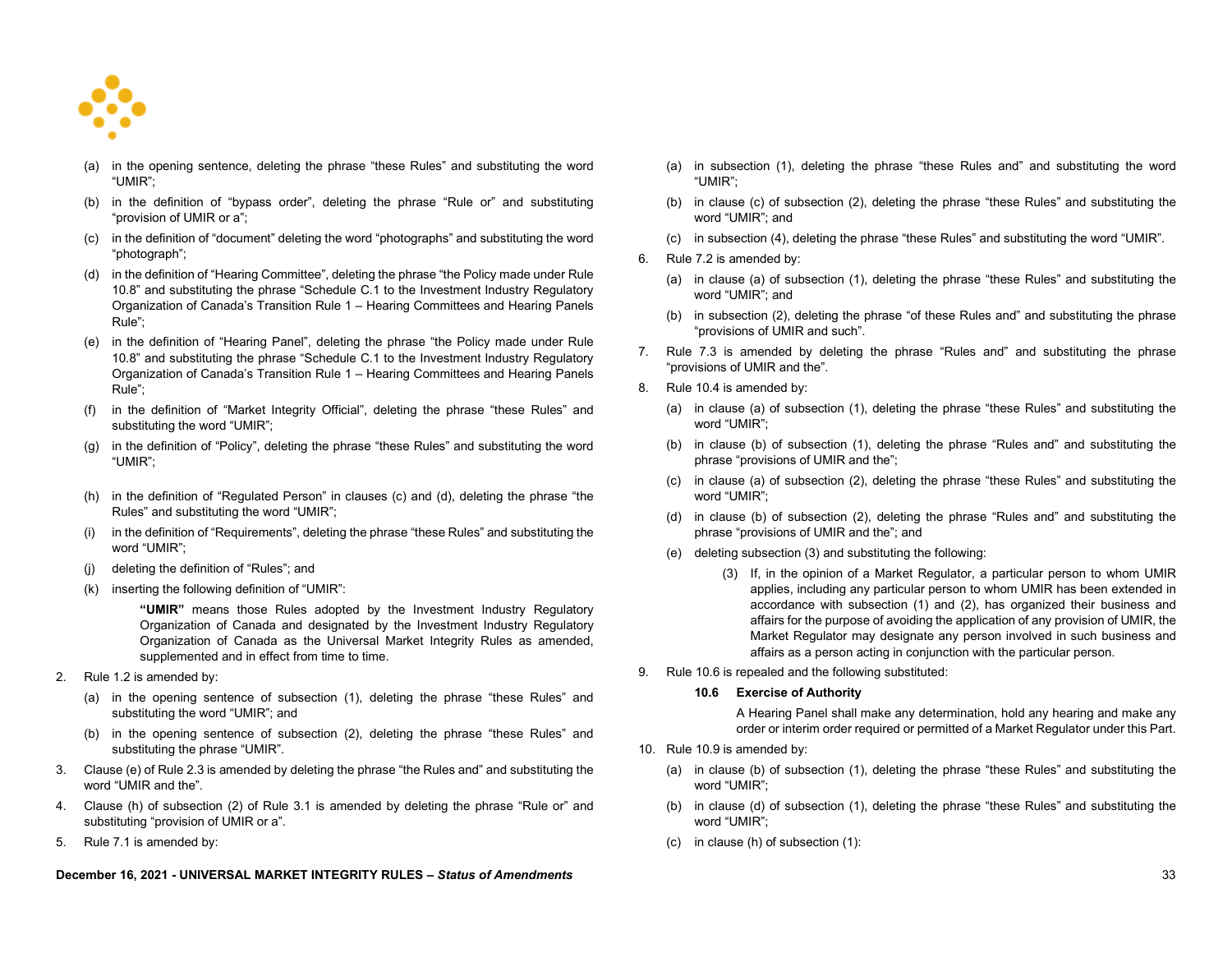

- (i) deleting the phrase "these Rules" and substituting the word "UMIR", and
- (ii) inserting the word "the" after the phrase "intent of"; and
- (d) in clause (i) of subsection (1), deleting the phrase "these Rules" and substituting the word "UMIR".
- 11. Rule 10.11 is amended in subsection (4) by deleting the phrase "a Access Person" and substituting the phrase "an Access Person".
- 12. Rule 10.13 is amended by deleting the phrase "these Rules" and substituting the word "UMIR".
- 13. Rule 10.14 is amended by deleting the phrase "these Rules" and substituting the word "UMIR".
- 14. Rule 10.16 is amended by deleting in clause (d) of subsection (4) the word "Rule" and substituting the phrase "provision of UMIR".
- 15. Part 11 of the Rules is amended by deleting the word "Rules" in the title to the Part and substituting the word "UMIR".
- 16. Rule 11.1 is amended by:
	- (a) in subsection (1), deleting the word "Rule" and substituting the phrase "provision of UMIR";
	- (b) in subsection (2), deleting the word "Rule" and substituting the phrase "provision of UMIR"; and
	- (c) in subsection (3), deleting the phrase "the Rules" and substituting the phrase "UMIR".
- 17. Rule 11.2 is amended by:
	- (a) in subsection (1), deleting the word "Rule" and substituting the phrase "provision of UMIR"; and
	- (b) in subsection (2), deleting each occurrence of the word "Rule" and substituting the phrase "provision of UMIR".
- 18. Rule 11.3 is repealed and the following substituted:

### **11.3 Review or Appeal of Market Regulator Decisions**

Any person directly affected by any direction or decision of a Market Integrity Official or a Market Regulator made in connection with the administration of UMIR shall request a review of the direction or decision by an executive officer of the Market Regulator prior to applying to the applicable securities regulatory authority for a hearing and review or appeal.

## 19. Rule 11.8 is repealed and the following substituted:

## **11.8 Transitional Provisions**

Where a marketplace has retained a Market Regulator to be the regulation services provider for that marketplace in accordance with the Trading Rules, any disciplinary proceedings commenced:

(a) prior to the date the marketplace retained the Market Regulator shall, subject to the terms of any agreement between the Market Regulator and the marketplace entered into in accordance with Part 7 of the Trading Rules,

# **December 16, 2021 - UNIVERSAL MARKET INTEGRITY RULES –** *Status of Amendments* 34

be continued by the marketplace in accordance with the rules, policies, rulings, decisions or directions of the marketplace in effect and applicable to such disciplinary proceedings; and

- (b) on or after the date the marketplace retained the Market Regulator in respect of the breach or failure to comply with any rule, policy, ruling, decision or direction of the marketplace shall be undertaken in accordance with Part 10 and Schedule C.1 to the Investment Industry Regulatory Organization of Canada's Transition Rule 1 – Hearing Committees and Hearing Panels Rule - and be subject to the imposition of any penalty or remedy under Rule 10.5 as if the breach or failure to comply had been a breach or failure to comply with a Marketplace Rule after the date the marketplace retained the Market Regulator to be the regulation services provider.
- 20. Rule 11.9 is amended by:
	- (a) deleting the word "Rules" in the title of the Rule and substituting the word "UMIR"; and
	- (b) deleting the phrase "These Rules do" and substituting the phrase "UMIR does".
- 21. Rule 11.10 is amended by:
	- (a) inserting in subsection (3) the word "for" after the phrase "Regulated Person"; and
	- (b) deleting in subsection (4) of Rule 11.10 is amended by deleting the phrase "these Rules" and substituting the word "UMIR".
- 22. Rule 11.11 is amended by:
	- (a) deleting the word "Rules" in the title of the Rule and substituting the word "UMIR"; and
	- (b) deleting each occurrence of the phrase "these Rules" and substituting the word "UMIR".

The Policies to Universal Market Integrity Rules are hereby amended as follows:

- 1. Part 2 of Policy 1.1 is amended by deleting the phrase "the Rule" and substituting the word "UMIR".
- 2. Part 3 of Policy 1.2 is amended by deleting the phrase "and the Rules and" and substituting the phrase ", UMIR and the".
- 3. Policy 7.1 is amended by:
	- (a) in Part 3:
		- (i) deleting the phrase "the Rules" and substituting the phrase "provisions of UMIR",
		- (ii) deleting the phrase "relevant Rule" and substituting the phrase "relevant provision of UMIR", and
		- (iii) deleting the phrase "Rules and Policies" in the heading of the chart and substituting the phrase "UMIR and Policies"; and
	- (b) in Part 4, deleting the phrases "the Rules" and "the Rule" and substituting the word "UMIR".